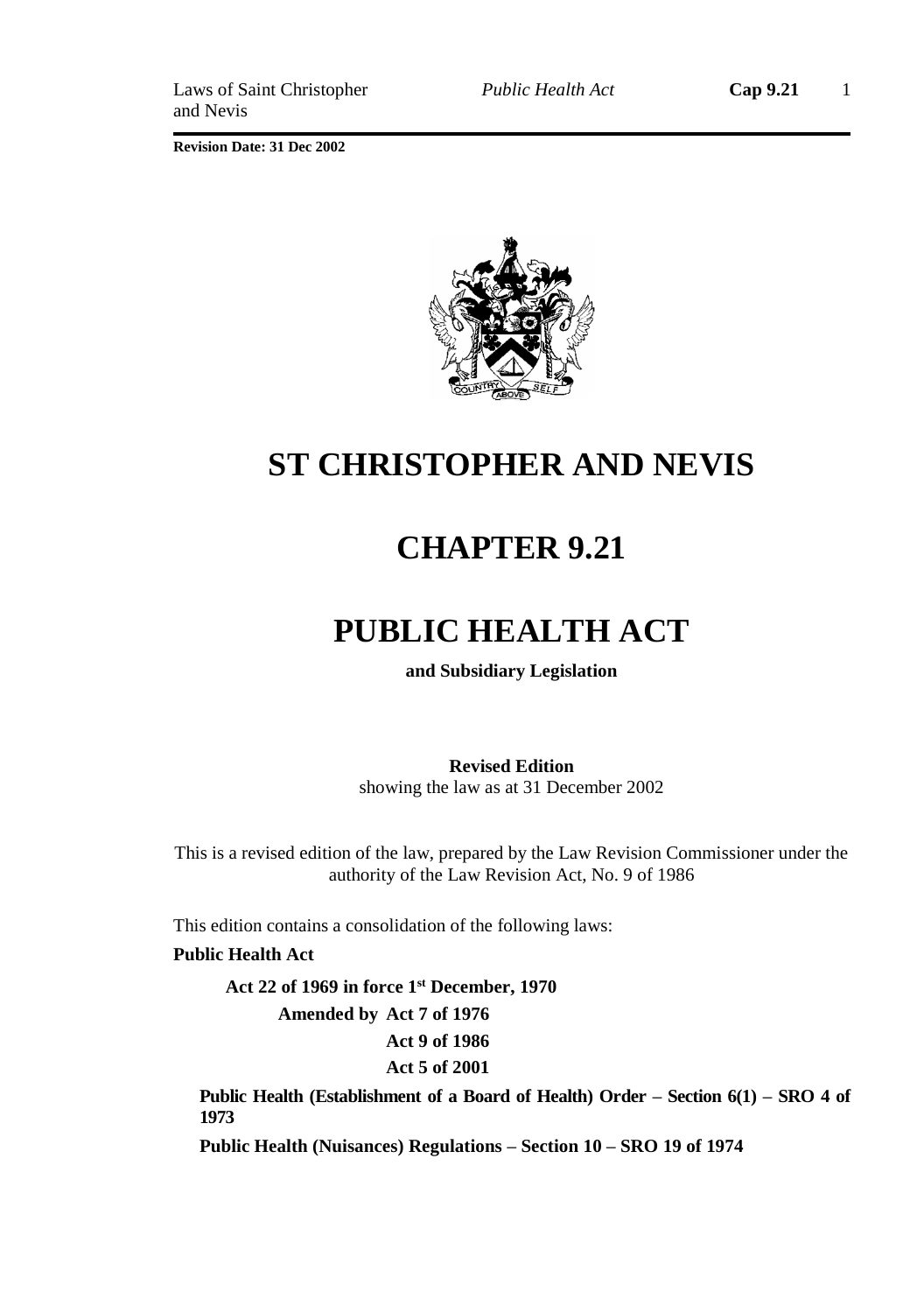**Public Health (Keeping of Animals) Regulations – Section 10(12) – SRO 20 of 1974**

### **Amended by SRO 30 of 1985 SRO 23 of 1986**

**Public Health (Offensive Trades) Regulations – Section 10(11) – SRO 21 of 1974**

**Public Health (Collection & Disposal of Refuse) Regulations – Section 10 – SRO 39 of 1978**

**Bakehouses Regulations – Section 65 – SRO 15 of 1953**

**Food Regulations – Section 46 – SRO 12 of 1953**

**Health (Swine) Regulations – Section 10 – SRO 12 of 1929**

**Ice & Aerated Water Manufacturing (Nevis) – Section 10 – SRO 15 of 1939**

**Ice & Aerated Water Manufacturing (Saint Christopher) – Section 10 – SRO 6 of 1936**

**Infectious Diseases (Ships) Regulations – Section 21 – SRO 23 of 1943**

**Infectious Diseases (Surveillance) Regulations – Section 16 – SRO 22 of 1926**

**Local Authorities (Powers & Duties) Regulations – Section 14 – SRO 19 of 1952**

**Milk Regulations – Section 55 – SRO 14 of 1953** 

**Mosquito Control Regulations – Section 96 – SRO 6 of 1954** 

**Night Soil (Saint Christopher) Regulations – Section 10 – L.I. 1923**

**Public Health (Nevis) Regulations – Section 10 – L.I. 1923**

**Public Health (No. 1) (Saint Christopher) Regulations – Section 25 and 35 – SRO 17 of 1952**

**Public Health (No. 2) (Saint Christopher) Regulations – Section 21 – SRO 13 of 1953**

**Environmental Health Officers (Duties) Regulations – Section 8 – SRO 6 of 1952**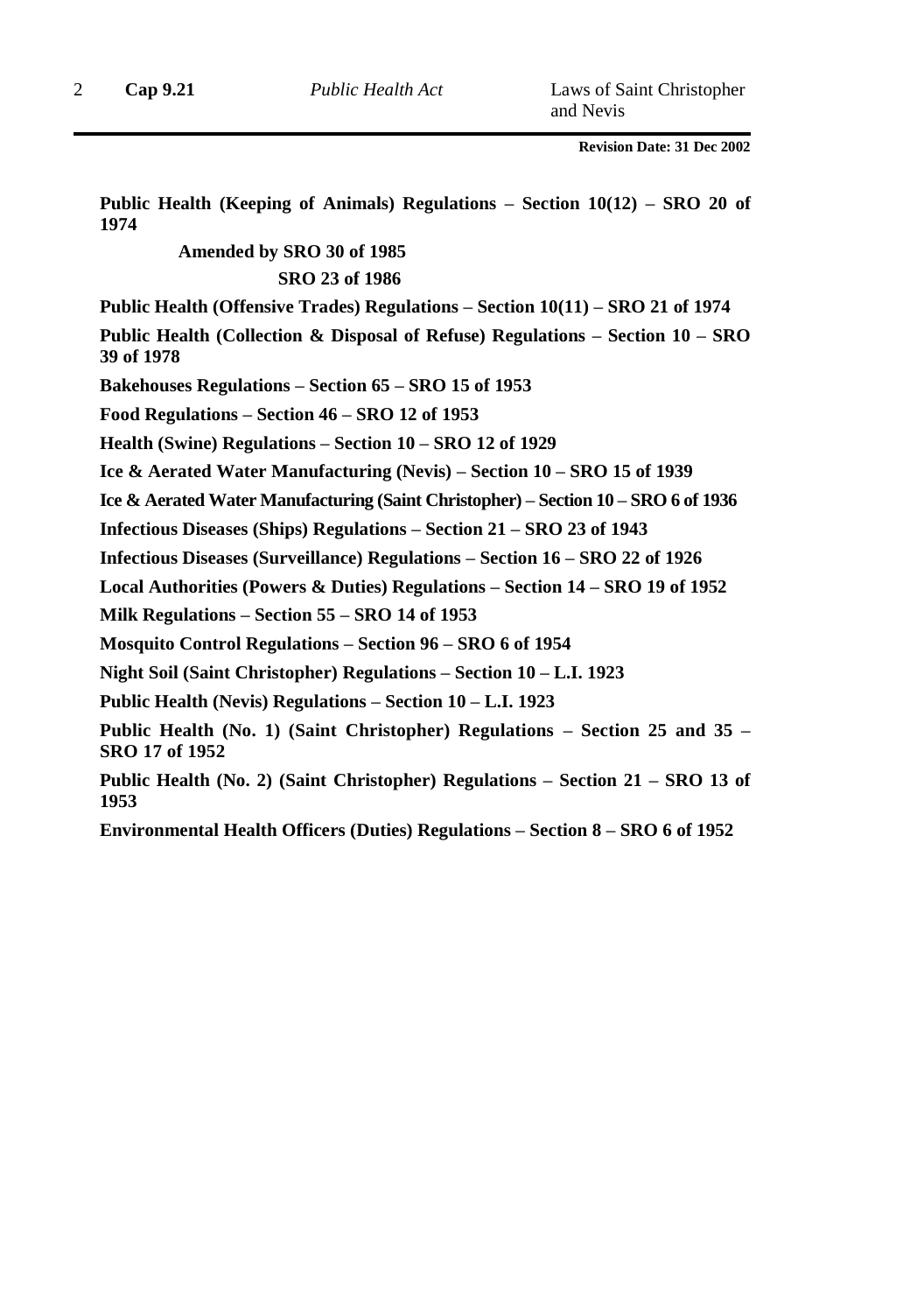# **CHAPTER 9.21**

# PUBLIC HEALTH ACT

### **ARRANGEMENT OF SECTIONS**

| 1.               |                                                                       |  |
|------------------|-----------------------------------------------------------------------|--|
| 2.               |                                                                       |  |
| 3.               |                                                                       |  |
| $\overline{4}$ . |                                                                       |  |
| 5.               |                                                                       |  |
| 6.               |                                                                       |  |
| 7.               |                                                                       |  |
| 8.               |                                                                       |  |
| 9.               |                                                                       |  |
| 10.              |                                                                       |  |
| 11.              |                                                                       |  |
| 12.              |                                                                       |  |
| 13.              |                                                                       |  |
| 14.              |                                                                       |  |
| 15.              |                                                                       |  |
| 16.              |                                                                       |  |
| 17.              |                                                                       |  |
| 18.              |                                                                       |  |
| 19.              |                                                                       |  |
| 20.              |                                                                       |  |
| 21.              |                                                                       |  |
| 22.              |                                                                       |  |
| 23.              |                                                                       |  |
| 24.              | Document or writing signed by Minister or officer to be admissible in |  |
|                  |                                                                       |  |
| 25.              |                                                                       |  |
| 26.              |                                                                       |  |
| 27.              |                                                                       |  |
|                  |                                                                       |  |
|                  |                                                                       |  |
|                  |                                                                       |  |
|                  |                                                                       |  |
|                  |                                                                       |  |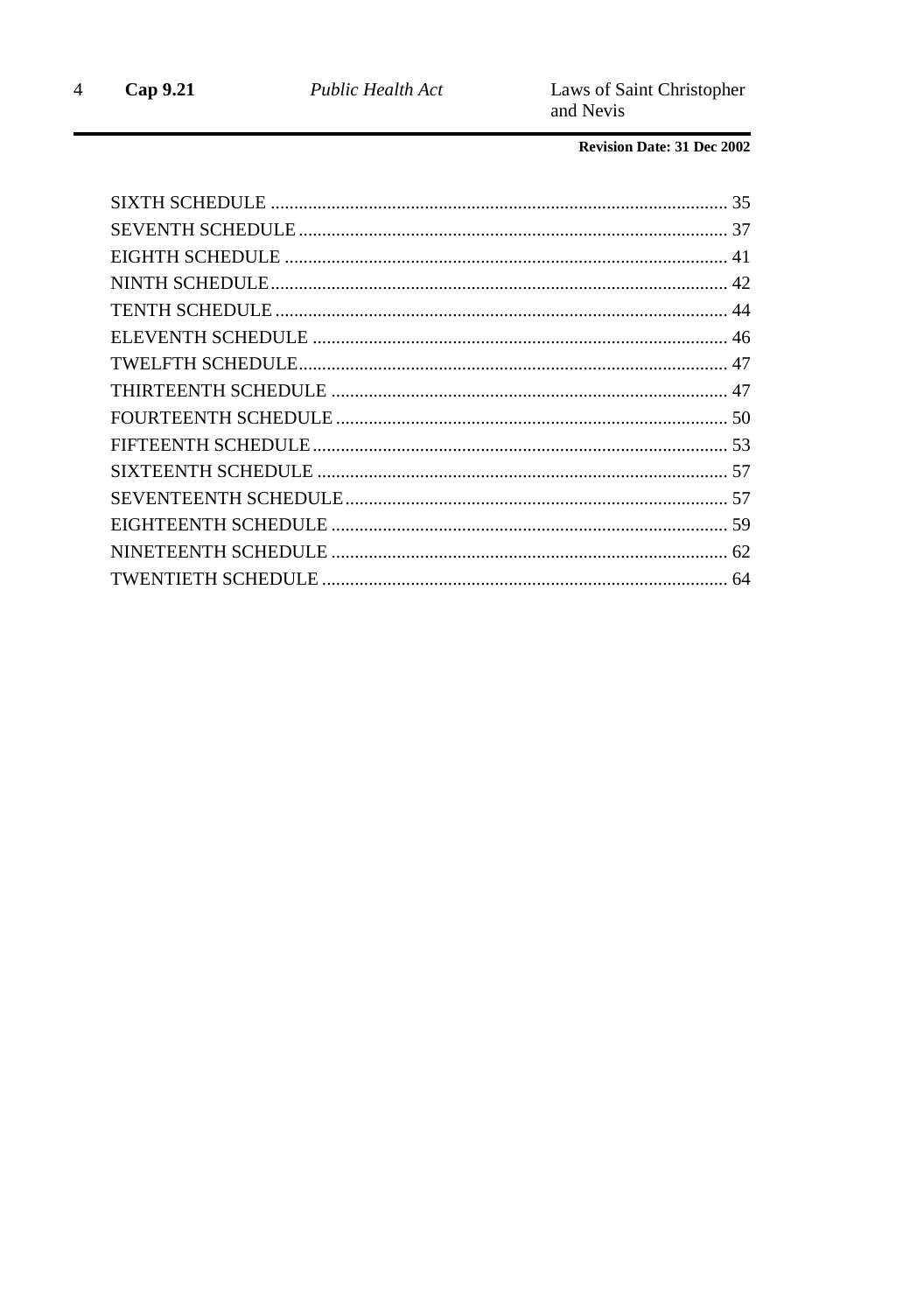### **CHAPTER 9.21**

### **PUBLIC HEALTH ACT**

### **AN ACT to make provision for the law relating to public health, and to provide for related or incidental matters.**

#### 1. **Short title.**

This Act may be cited as the Public Health Act.

#### 2. **Interpretation.**

In this Act,

- "building" includes any public or private building, any house or dwelling place and any structure of whatever material constructed, but shall not include a temporary structure of poles and leaves or branches;
- "Community Health Nurse" means a nurse appointed as such under this Act for the performance of duties prescribed by this Act or Regulations made under this Act;

*[Inserted by Act 5/2001]*

"Department" means the Ministry of Health;

- "disease" includes any disease which, in any Regulations made under this Act respecting disease control, is listed, described or referred to as an infectious disease which is notifiable;
- "drug" includes any substance or mixture of substances, whether intended for internal or external use, which is manufactured, sold or offered for sale for use in
	- (a) the diagnosis, treatment, mitigation or prevention of a disease, or the symptoms thereof, in man or animal;
	- (b) restoring, correcting or modifying organic functions in man or animal; or
	- (c) disinfection in premises in which food is manufactured, prepared or kept, or for the control of vermin in such premises;
- "Environmental Health Officer" means any person appointed as such under this Act to perform any of the functions prescribed under this Act or any Regulations made under this Act and includes the Chief Environmental Health Officer;

*[Inserted by Act 5/2001]*

"food" includes ice and any article manufactured, sold or offered for sale as food or drink for man, as well as chewing gum and any ingredient that may be mixed with food or drink for any purpose, but shall not include drugs or water;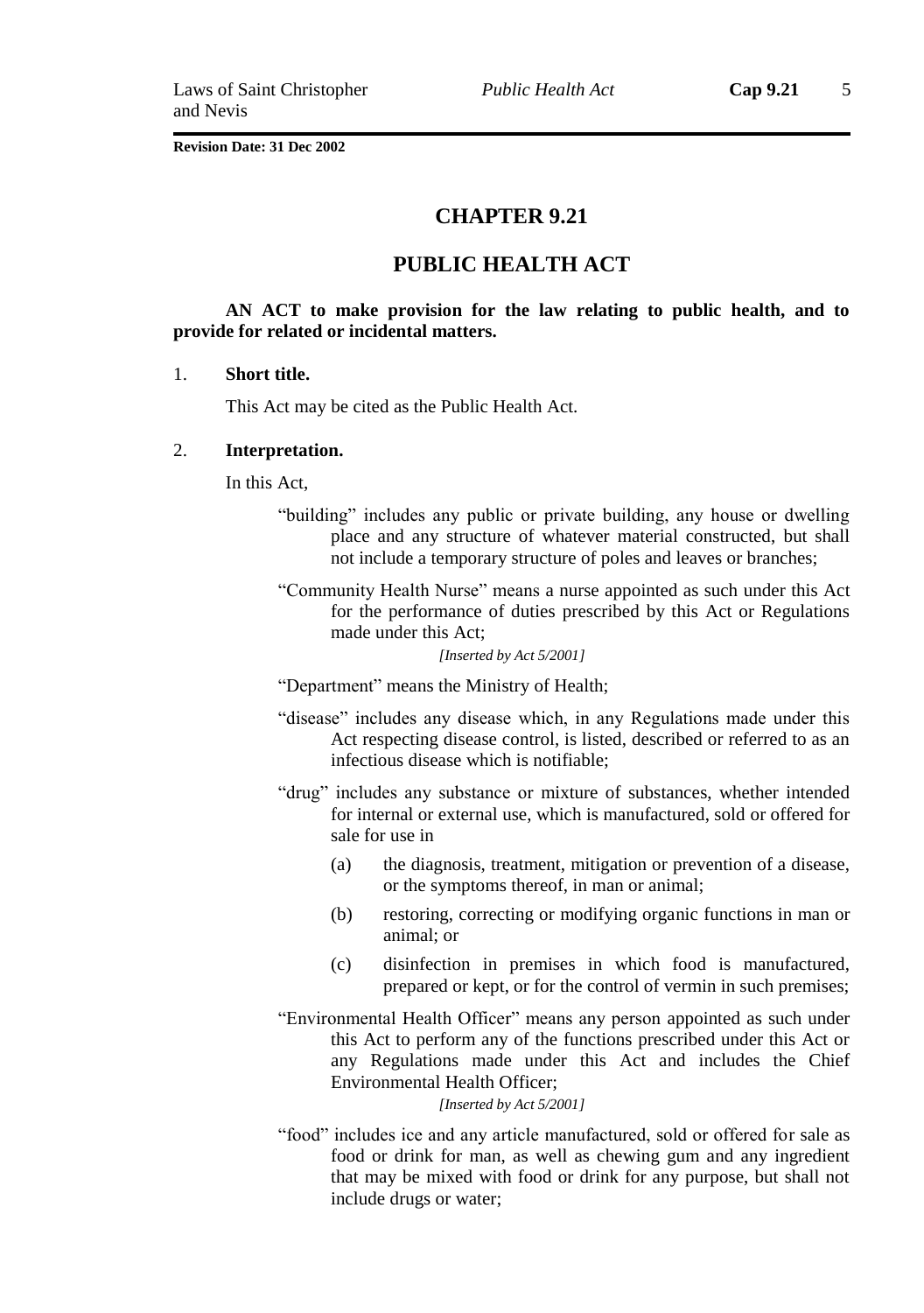- "Local Council" means a Local Council established and constituted under the provisions of the Local Government Act, Cap. 2.03;
- "Medical Officer of Health" means a person duly appointed or authorised to act as a Medical Officer of Health under this Act, and includes the Chief Medical Officer;
- "Minister" means the member of the Cabinet for the time being charged with the subject of Health;
- "nuisance" includes any act not warranted by law, or any omission to discharge a legal duty, which act or omission causes inconvenience or interferes with personal comfort, or is likely to be prejudicial to the public health or public safety;
- "occupier" includes the person in occupation or having the charge, management or control of any premises or building or part thereof, whether on his or her own account or on behalf of another person;
- "offensive trade" includes any trade, business or manufacture from time to time listed or described as such in any Regulations made under this Act dealing with offensive trades and their suppression or control;

"officer" means the Chief Medical Officer, Medical Officers of Health, District Medical Officers, Community Health Nurses or Environmental Health Officers;

*[Substituted by Act 5/2001]*

"premises" includes lands, whether public or private, open or enclosed, built on or not, and all buildings, streets, docks, quays, wharves, streams, drains, privies, water closets, baths, sewage systems, ditches, vehicles, aircraft, ships, vessels, boats, hulks and barges;

*["Public Health Inspector" and "Public Health Nurse" deleted by Act 5/2001]*

- "Regulations" means Regulations made under this Act, and unless otherwise specifically provided, a reference herein to this Act shall include reference to the Regulations;
- "State" means the Federation of Saint Christopher and Nevis; *[Substituted by Act 5/2001]*
- "street" includes any highway, bridge, road, lane, footway, footpath, yard, square, court, alley, or passage, whether a thoroughfare or not.

### 3. **Duties and functions of the Minister.**

The duties, powers and functions of the Minister shall extend to and include all matters relating to the promotion or preservation of the health of the people of the State, and without restricting the generality of the foregoing, shall extend to and include:

> (a) the prevention, treatment, limitation and suppression of disease, including the conduct of investigations and inquiries in respect thereof;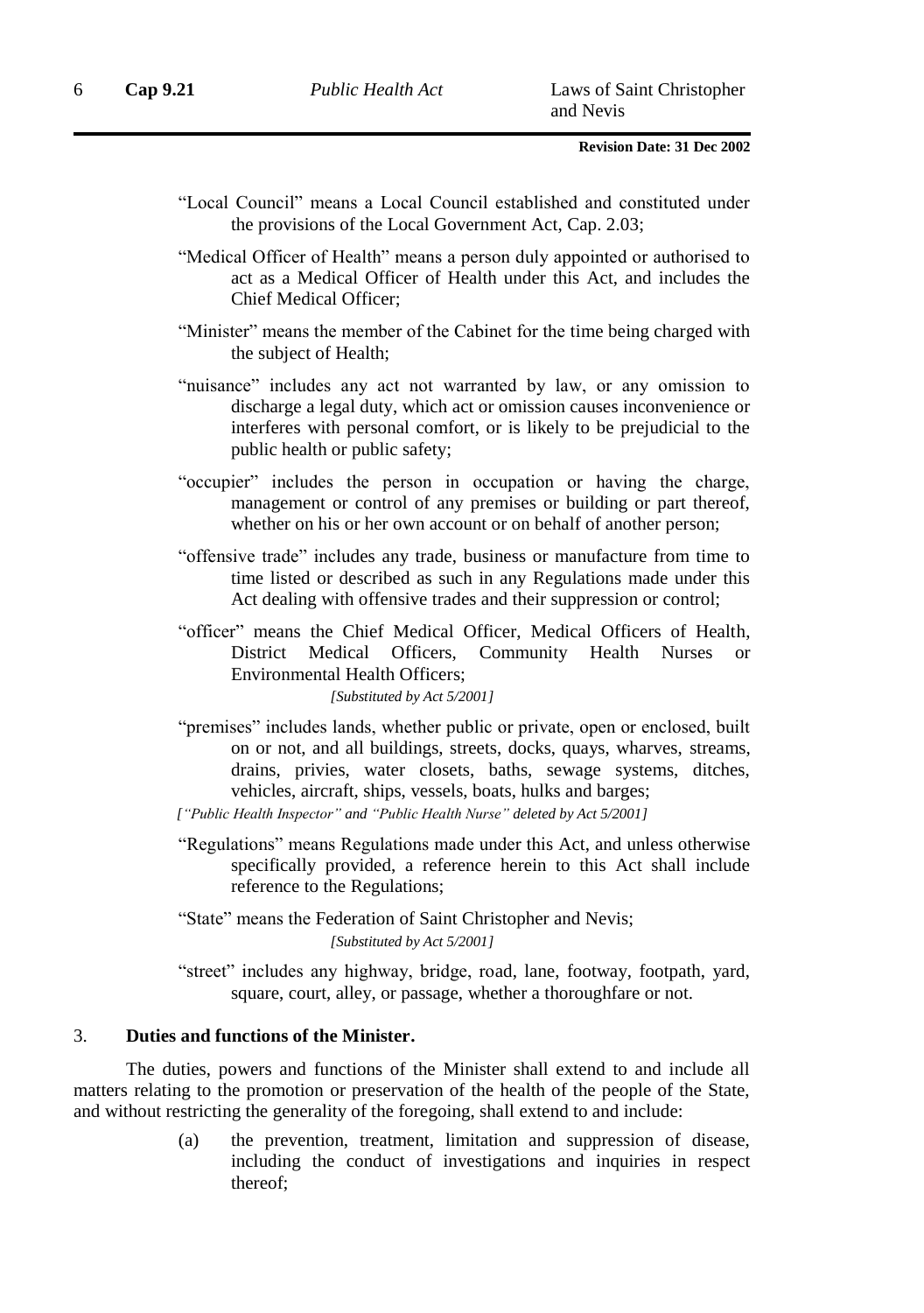- (b) the publication of reports, information and advice concerning public health, including advice to the Government, and the education of the public in the promotion and preservation of health;
- (c) the abatement of nuisances and the removal or correction of any condition that may be injurious to the public health;
- (d) (subject to the provisions of any law dealing with the distribution and price of goods), the importation of foods and drugs, the sale and conditions of sale of foods and drugs in the interest of public health and the prevention of fraud or deception, and the seizure and destruction of foods and drugs which do not comply with the provisions of this Act or the Regulations or of any other law of the State; and
- (e) the administration of this Act.

### 4. **Exercise of the duties, powers and functions of the Minister.**

(1) In the exercise of his or her duties, powers and functions under section 3 of this Act, the Minister shall have power

> (a) exercisable through Environmental Health Officers and other officers, to enter into or upon any premises, with or without the consent of the owner or occupier, and make such inspection or examination thereof as may be deemed necessary for the purposes of this Act;

### *[Amended by Act 5/2001]*

- (b) to enter and inspect public or private institutions utilized for the physical care or custody of any person accommodated therein whether by process of law or otherwise, and to ensure that such institutions are maintained in a proper and sanitary condition as regards public health;
- (c) to make such orders and issue such directions as he or she deems advisable for the abatement of a nuisance or the removal of any condition which, in his or her opinion, is or may become injurious to the public health, including structural alterations or repairs to premises necessary therefor or in respect of any other matter that, in his or her opinion, is necessary for the purpose of this Act.

(2) The Minister may, in writing, delegate to a Local Council or other local authority power to exercise, carry out and perform within the geographical area of such Local Council or such other local authority as aforesaid, such of his or her duties, powers and functions under this Act as he or she deems advisable and on such terms and conditions as he or she may prescribe.

### 5. **Establishment of health and sanitation districts.**

The Minister may establish health or sanitation districts for the State, fix the boundaries thereof, and assign duties and functions in relation thereto to such officers as he or she may deem necessary: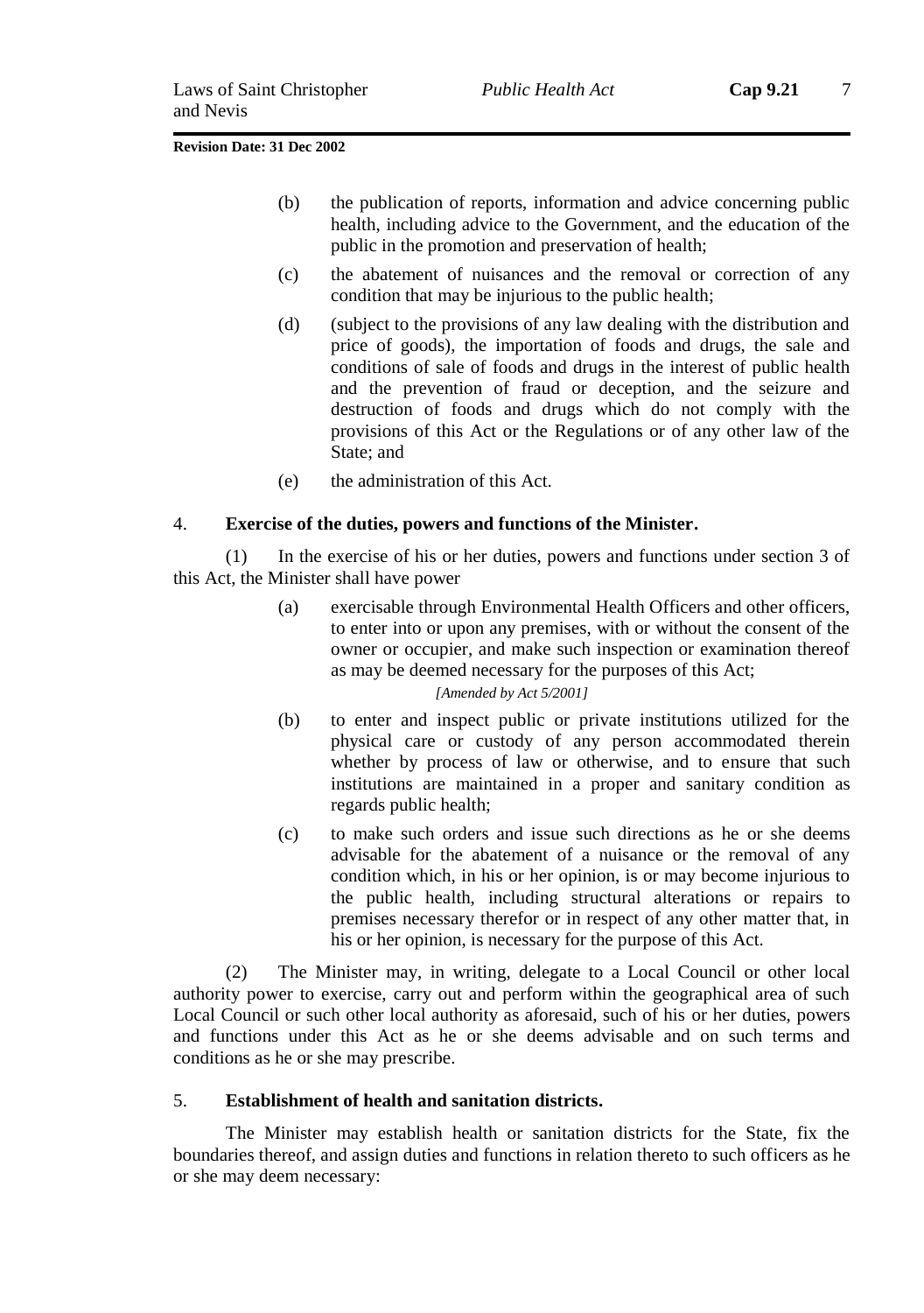Provided however that the health and sanitation districts in existence immediately before the coming into force of this Act shall be deemed to be established under this Act and shall remain in existence with their existing boundaries until further action is taken by the Minister under this section.

### 6. **Establishment of boards and committees.**

(1) The Minister may establish boards and committees to assist and advise him or her on matters relating to his or her duties, powers or functions under this Act.

(2) Such boards and committees may be established for the whole of the State or for any specified area or areas thereof as he or she may from time to time deem necessary, and he or she may delegate to such boards and committees such duties, powers and functions as he or she deems advisable.

(3) Any board or committee so established shall consist of such persons as in the opinion of the Cabinet are representative of some aspect of public health and, without limiting the generality of the foregoing, may include representatives of agriculture, labour, management, education, women's organisations, medical or para-medical professions and Local Councils and other local authorities.

(4) Members of such boards or committees shall be appointed by the Cabinet to hold office during pleasure for a period not exceeding three years, but any person so appointed shall be eligible for re-appointment.

### 7. **Appointment of Public Health Officers.**

There shall be appointed in a manner authorised by law for the purposes of this Act a Chief Medical Officer for the State as well as such Medical Officers of Health, Community Health Nurses, Environmental Health Officers and other public health officers as may from time to time be required for the administration of this Act and the Regulations.

*[Amended by Act 5/2001]*

### 8. **Delegation of Minister's authority to officers.**

(1) Except as the Minister may otherwise direct, the Chief Medical Officer is authorised to carry out, exercise and perform the duties, powers and functions conferred on the Minister under this Act, and every Medical Officer of Health, Community Health Nurse, Environmental Health Officer or other public health officer shall carry out, exercise and perform the duties, powers and functions under this Act as may be required by the Minister or the Chief Medical Officer and in so doing shall be deemed to act under the authority thereof.

### *[Amended by Act 5/2001]*

(2) Subject to the provisions of subsection (1) of this section, such officers may take such steps as may be necessary for the execution and administration of this Act, the Regulations, and any rules, orders or directives made or given by the Minister or the Chief Medical Officer, and such officers may call upon any person to lend such assistance as may be necessary in the exercise thereof.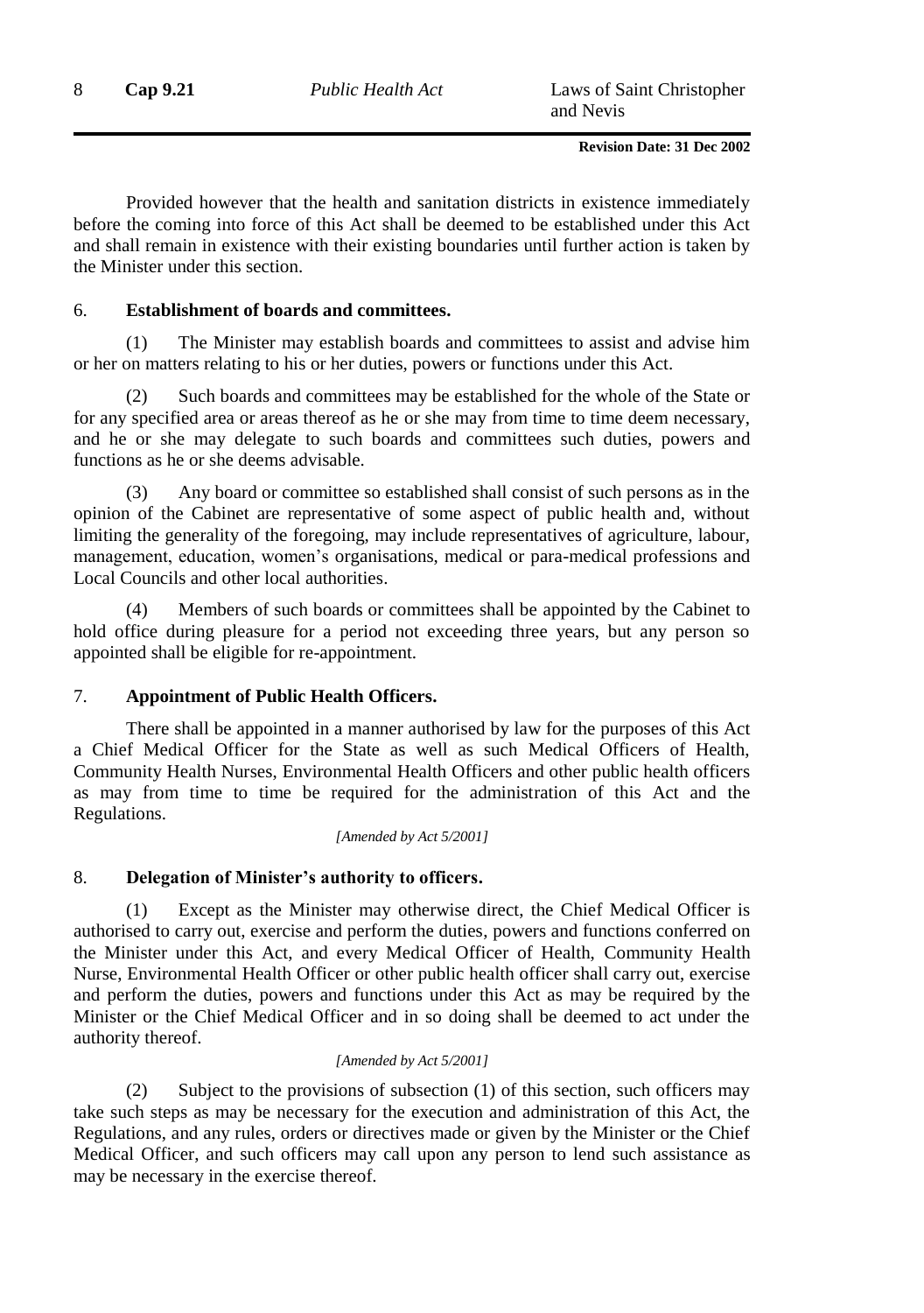#### 9. **Delegated powers of Local Councils, etc.**

A Local Council or other local authority to which duties, powers and functions have been delegated by the Minister under the provisions of this Act shall, subject to such terms and conditions as may be specified in such delegation, do all things necessary for the carrying out of those duties, powers and functions; and the provisions of section 8 of this Act shall *mutatis mutandis* extend to and include any officer in the employ of such Local Council or other local authority who is authorised thereby to carry out a duty, power or function so delegated.

#### 10. **Regulations.**

The Minister may, with the approval of the Cabinet, make Regulations for the proper execution and carrying out of the purposes and provisions of this Act generally, and in particular, with respect to the following matters:

- (a) prescribing forms;
- (b) respecting the duties and functions of officers and prescribing qualifications therefor;
- (c) the prevention, treatment, mitigation and suppression of disease, and, without limiting the generality of the foregoing
	- (i) the listing or scheduling of diseases, including infectious diseases, notifiable diseases, or other diseases dangerous to the public health;
	- (ii) the reporting of cases or suspected cases of infectious or notifiable diseases;
	- (iii) the supplying of medical aid, accommodation and medicine and such other articles or things as may be necessary for preventing, mitigating, controlling or suppressing an epidemic or any infectious or other disease;
	- (iv) the removal, isolation or keeping under surveillance of persons living in localities which are declared by the Minister to be infected localities;
	- (v) preventing persons or conveyances from passing from such a locality to any other locality;
	- (vi) detaining for inspection or disinfection persons or conveyances that have been exposed to infection;
	- (vii) the cleansing, purification and disinfection of places and things used by persons suffering from an infectious disease;
	- (viii) the establishment of quarantine or isolation hospitals and the placing therein of persons having an infectious disease or any disease dangerous to the public health;
		- (ix) the treatment of persons who are infected with infectious diseases or diseases dangerous to the public health, including the observation of persons suspected to be so infected and the removal of persons from unhealthy houses or who are living in congested or under unhealthy circumstances;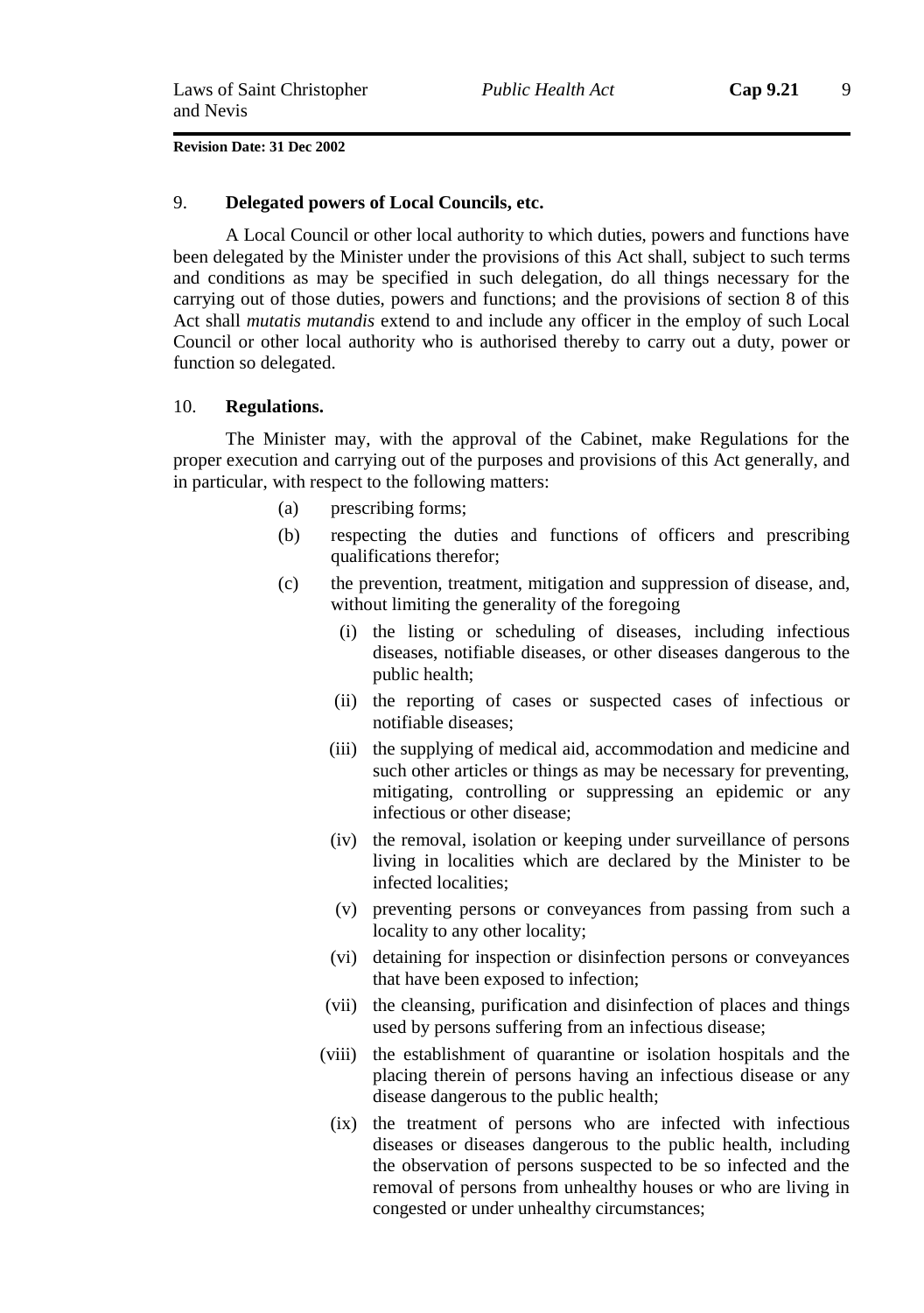- (x) regulating the entry or departure by aircraft, ships, vessels or boats to or from any place in the State, and the landing and disinfection of passengers or cargoes thereon;
- (xi) the inspections and house to house visitations by officers as may be necessary for the control, prevention, mitigation or suppression of disease;
- (xii) the compulsory vaccination or inoculation of persons residing in or entering the State not already vaccinated or inoculated or not sufficiently protected by previous vaccination or inoculation, and the supply and quality of vaccine matter and serum;
- (xiii) the compulsory examination by clinical and bacteriological or other methods and by specified tests of persons and, if necessary, the compulsory detention and treatment of persons infected or suspected of being infected with any infectious or notifiable disease or disease dangerous to the public health;
- (xiv) the closing of schools, churches and places of public assembly or entertainment for the purpose of preventing or controlling the spread of disease;
- (xv) the location, construction, inspection, control, licensing, operation and maintenance of nursing homes, maternity homes, convalescent homes, private hospitals, homes for children, for the aged or infirm, and homes for physically or mentally handicapped persons, including the compulsory removal of aged, helpless and uncared-for persons to public institutions;
- (xvi) the protection of the health of persons exposed to conditions, substances or processes which occur in any industry or occupation and which may be injurious to health;
- (xvii) quarantine or other measures to be taken by and in respect of persons suffering from any infectious or notifiable disease;
- (d) for preventing the overcrowding of premises used for human habitation or business purposes, the amount of floor and air space for each occupant thereof; and the lighting and ventilation of such premises;
- (e) respecting the site, construction, plumbing, sewage disposal and sanitary conditions of buildings used for human habitation or for business purposes, and for the periodical inspection thereof;
- (f) respecting the location and construction of water closets, cesspools, cesspits, privies, drains, sewage systems and sewers, and their cleansing;
- (g) for the inspection, cleansing, purifying, ventilating and disinfecting of premises by the owners, occupiers and persons having the care and charge thereof;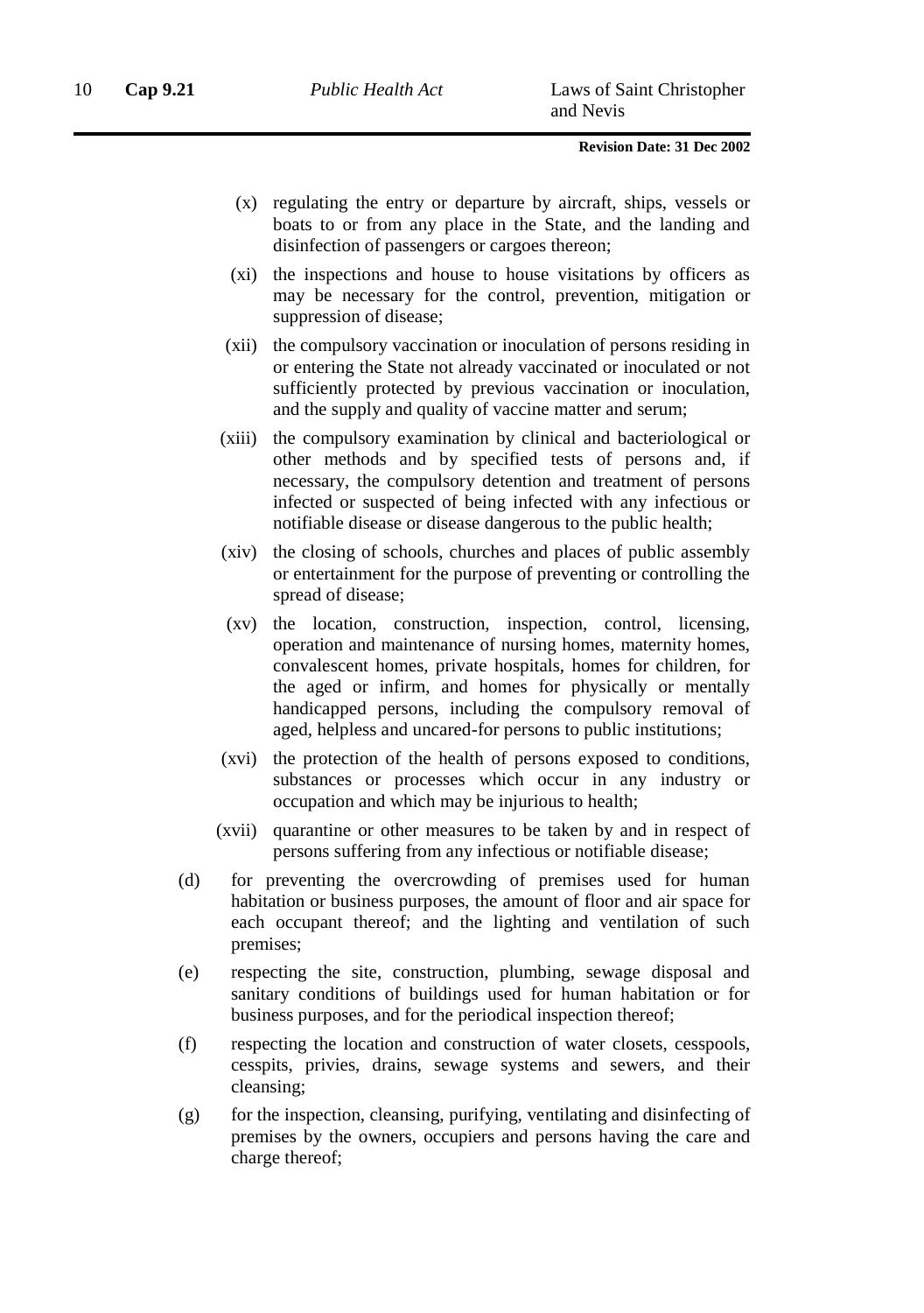- (h) for the protection of water from contamination and pollution and, without limiting the generality of the foregoing, for
	- (i) the inspection and approval of sources of supply, and the conditions, if any, on which such approval is granted;
	- (ii) the testing and analysis of water;
	- (iii) the construction, alteration, maintenance and purification of water supplies and water distribution systems;
	- (iv) the supervision and control of any river, stream, spring or part thereof contributing to a public water supply;
	- (v) the regulation and prohibition of persons bathing, washing clothes, cleansing vehicles, utensils or animals at or in any river, stream, or spring or part thereof contributing to a public water supply, or at any part of a domestic water system;
	- (vi) prescribing or limiting the purpose for which water may be used and prescribing or defining the manner in which it shall be used and distributed;
	- (vii) the disposal of waste water and effluents;
- (i) respecting matters or conditions which shall be deemed to constitute a nuisance, the prevention, abatement or removal of nuisances and unsanitary conditions on public or private property which are or may become injurious to the public health;
- (j) the sanitary disposal of garbage and other waste matter including
	- (i) the fixing of times for collection and removal;
	- (ii) the method of removal and disposal;
	- (iii) the place of disposal;
	- (iv) the duties of owners and occupiers of premises in relation to the disposal of garbage and waste matter;
- (k) respecting the method of the carrying on of a trade, business or manufacture that may become offensive or that by Regulations is declared to be offensive or that may affect the public health;
- (l) respecting the keeping of domestic animals including dogs, poultry, swine, goats, sheep, horses, mules, donkeys and cattle, and the places where such animals or poultry may or may not be kept and the control or supervision to be exercised by the owner;
- (m) respecting the slaughtering or killing of animals and poultry for use as food for human consumption, the place and manner of slaughter, the construction, conduct, control, cleanliness, maintenance, licensing and inspection of places therefor, including the enclosures thereto or in connection therewith;
- (n) for the examination of animals and poultry before and after slaughter and of meat thereof and the actions to be taken resulting from such examination;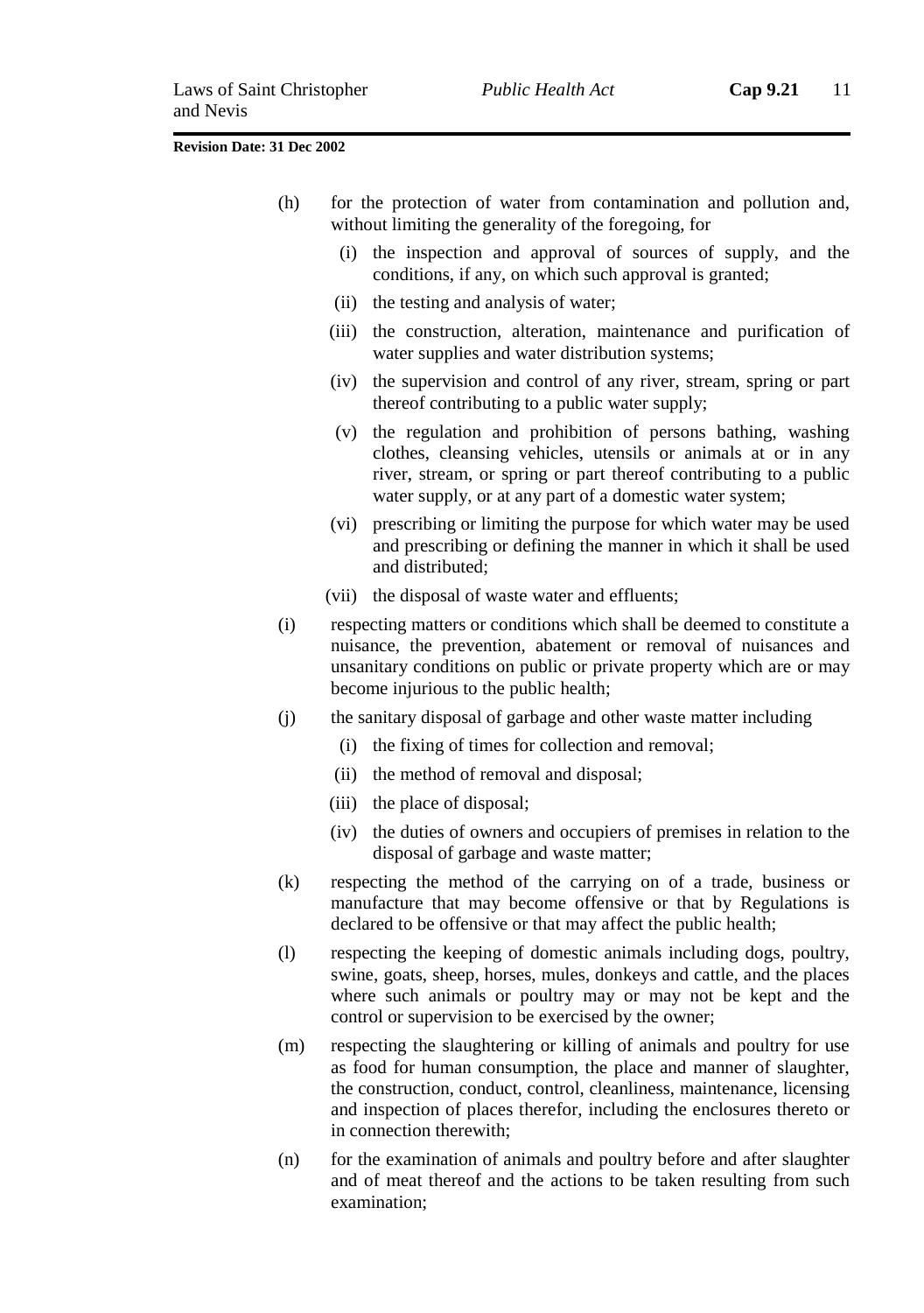- (o) for the medical examination and the registration and licensing of persons engaged in the slaughter of animals and poultry;
- (p) for the disposal of dead animals, including the imposing on any authority or person the duty of disposing thereof;
- (q) for the control and destruction of rodents, mosquitoes and other insects, termites, snails, bats and other vermin, and for the licensing and control of persons engaged in the business of their destruction;
- (r) regulating dairies and any premises where any business in relation to the production, reconstitution, sale, delivery or distribution of milk is carried on, including the construction, equipping, maintenance, licensing and inspection of such places, the medical examination and licensing of persons engaged therein, and the pasteurization and labelling of milk;
- (s) the inspection and testing of cattle and goats, the milk of which is intended for sale for human consumption;
- (t) prescribing measures to be taken for the protection of the public health with respect to the production, preparation, manufacture, storage, distribution and sale of food intended for human consumption, and without limiting the generality of the foregoing, for the licensing and inspection of shops, restaurants and other eating establishments, including hotels and all other buildings or premises where any food, cooked or uncooked, is sold or prepared for sale, whether to be consumed on such premises or to be taken therefrom for the purpose of human consumption;
- (u) prescribing measures to be taken for the protection of the public health with respect to the production, preparation, manufacture, storage, distribution and sale of food intended for human consumption, and without limiting the generality of the foregoing, for the location, construction, furnishing and equipment, cleanliness and maintenance of any building or premises or other place in which any article of food is manufactured, prepared, handled, stored or sold and in particular, without limiting the generality of the foregoing
	- (i) bakeries, bakeshops and bread shops;
	- (ii) meat and butcher shops;
	- (iii) dairies and milk shops;
	- (iv) grocery and provision shops;
	- (v) markets;
	- (vi) street vending of foods;
	- (vii) aerated water factories or plants;
	- (viii) ice factories and other places where ice is manufactured;
	- (ix) confectionery and ice cream shops, including places where ice cream is manufactured;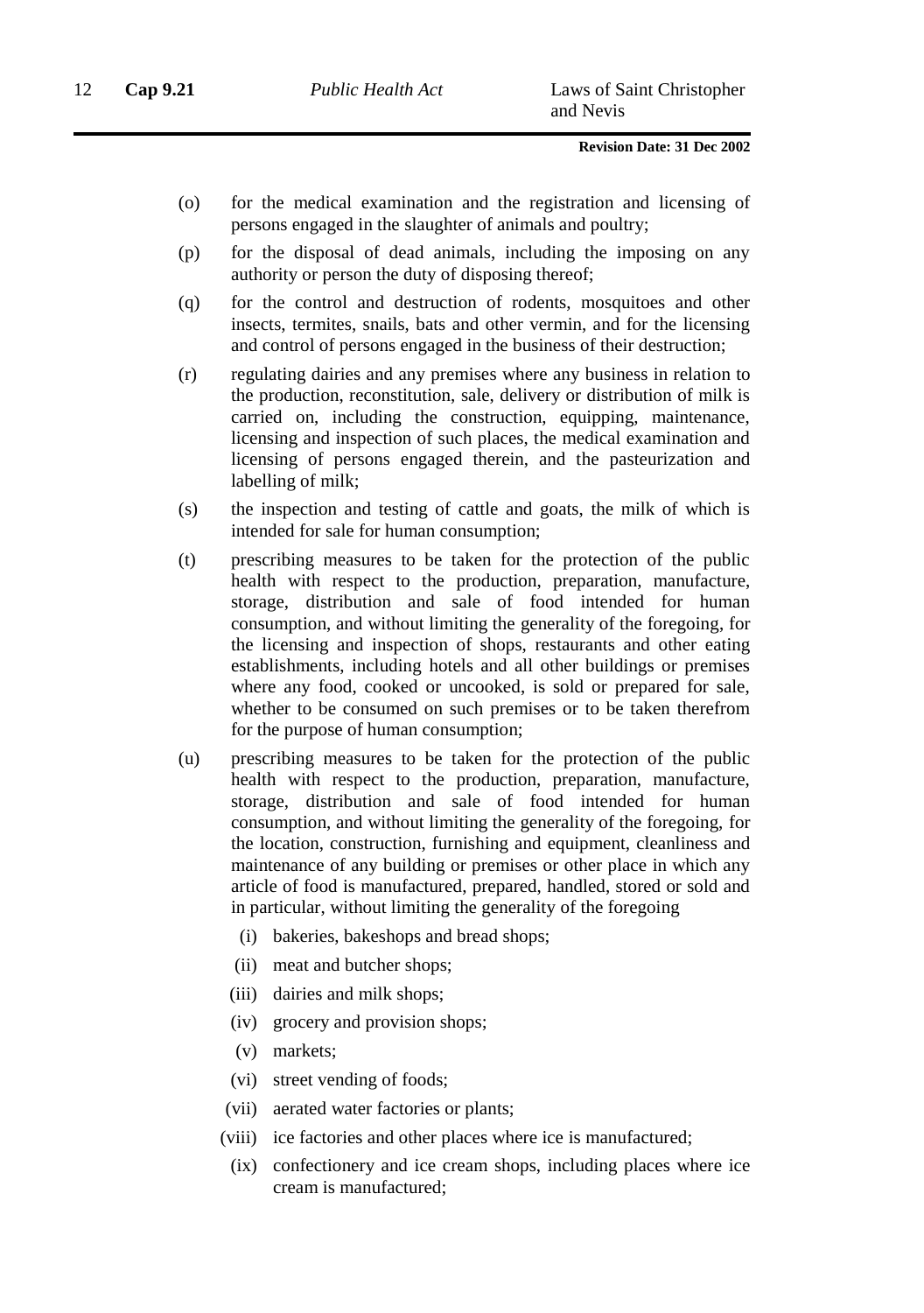- (v) prescribing measures to be taken for the protection of the public health with respect to the production, preparation, manufacture, storage, distribution and sale of food intended for human consumption, and without limiting the generality of the foregoing,
	- (i) for the licensing and inspection of premises where any article of food is manufactured, prepared, packed, handled stored or sold;
	- (ii) regulating and prohibiting the sleeping in bakeries, shops, or places where food is manufactured, prepared, kept, stored or sold for human consumption;
	- (iii) for the medical examination, registration and licensing of persons engaged in the handling of foods;
	- (iv) regulating the supply and treatment of water used in any aerated water factory or ice factory or other place or places in which food is manufactured, processed, prepared, packed, stored or sold;
- (w) respecting
	- (i) the labelling and packaging and the offering, exposing and advertising for sale of foods, drugs, cosmetics and devices;
	- (ii) the sale or condition of sale of any food, drug, cosmetic or device, and the use of any substance as an ingredient in any food, drug, cosmetic or device;
	- (iii) the seizure, forfeiture and destruction of any food, drug, cosmetic or device, the sale of which would not be in accordance with, or would be in violation of, the Regulations;
- (x) prescribing standards of identity, composition, strength, potency, purity, quality or other property of any article of food, drug, cosmetic or device;
- (y) respecting the conditions under which foods, drugs, cosmetics and devices may be imported into the State, subject to any law relating to customs, excise or revenue;
- (z) exempting any food, drug, cosmetic or device from any or all of the provisions of this Act or of the Regulations, and prescribing the conditions of such exemptions;
- (aa) requiring persons who sell foods, drugs, cosmetics or devices to maintain such books and records as the Minister may consider necessary for the proper enforcement and administration of this Act and of the Regulations;
- (bb) respecting the powers and duties of Environmental Health Officers and analysts and the taking of samples and the seizure, detention, forfeiture and disposition of articles;

#### *[Amended by Act 5/2001]*

(cc) establishing schedules of drugs, the sale of which is subject to special conditions in the interest of the public health;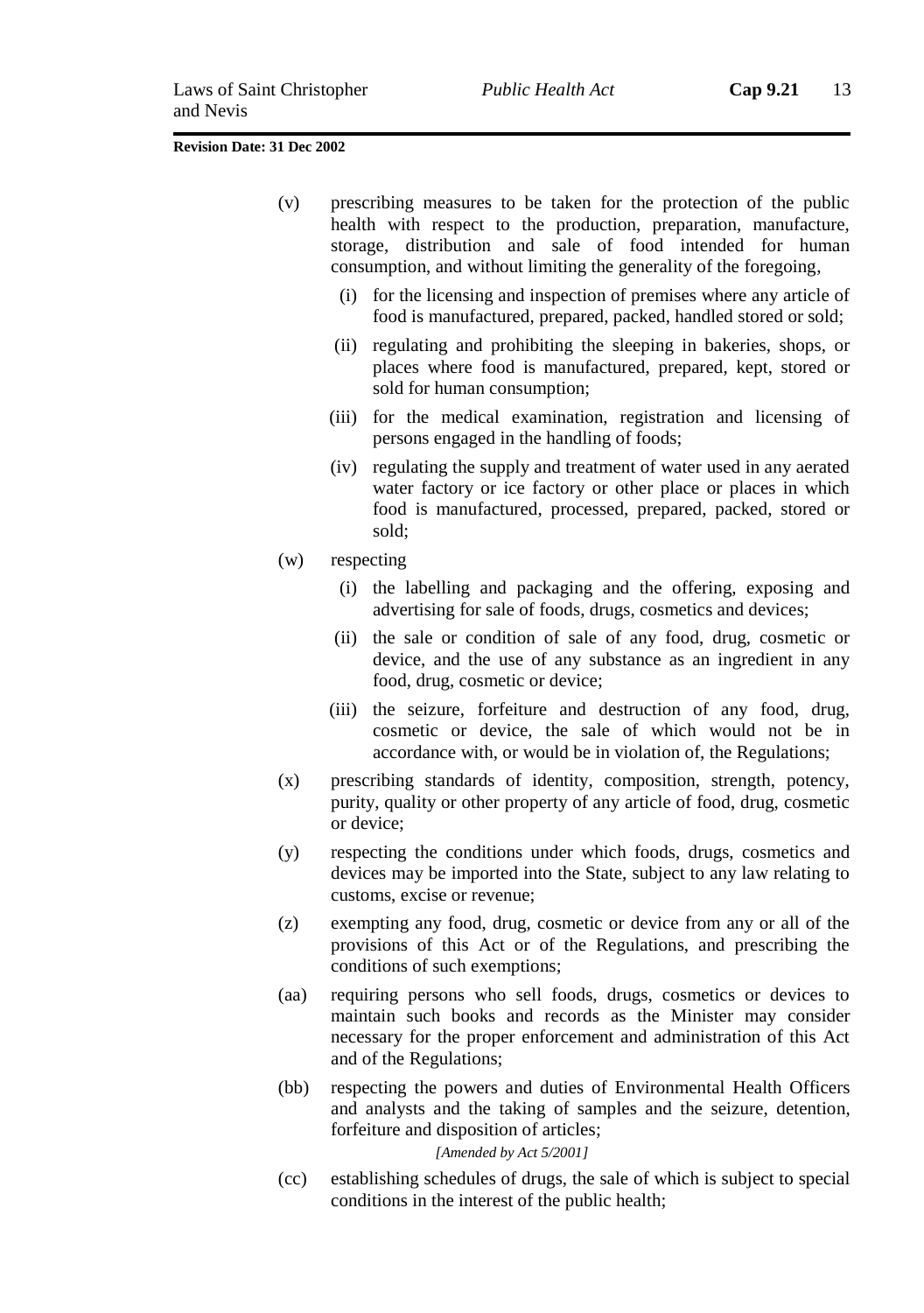- (dd) for the purposes only of the preservation of the public health, respecting the inspection, control, licensing, operation and maintenance of hotels, apartment buildings, motels, boarding houses, lodging houses and other places where accommodation is provided for cash or other consideration;
- (ee) for the forcible entry into premises to which this Act or the Regulations apply, where the owner or occupier does not give permission for the inspection and examination thereof, or where the owner or occupier cannot be located;
- (ff) respecting the cleanliness, inspection and licensing of barbers, beauticians, barber shops, hairdressing and beauty shops;
- (gg) for the inspection and control of bathing beaches and swimming pools, including the sanitation, accommodation, sanitary conveniences and water supply;
- (hh) for the medical and dental inspection and treatment of school children, the removal of children from school, and the closing of schools in the interest of the public health;
- (ii) for the interment or other disposal of the dead, the preparation and transportation of dead bodies, the entry of dead bodies from outside the State, the regulation and inspection of undertaking establishments, morgues, crematoria and other places used in connection therewith, the licensing thereof, and the management and maintenance of cemeteries and the conditions under which new cemeteries may be established;
- (jj) respecting the performance of post-mortem examinations;
- (kk) prescribing fees for licences granted under this Act or the Regulations;
- (ll) prescribing penalties not exceeding the sum of eight thousand dollars on summary conviction for the infringement of any Regulations. *[Substituted by Act 5/2001]*

#### 11. **Scope of Regulations.**

Regulations made under this Act may be made to have effect throughout the State or be limited to such parts or areas thereof as may be specified and shall, when published in the *Gazette*, have the force of law.

#### 12. **Publication of Regulations.**

(1) Notwithstanding section 11 of this Act, where, in the opinion of the Minister, the time required for the publication of a regulation in the *Gazette* will be prejudicial to the public health by reason of any epidemic outbreak of disease or any other emergency, he or she may, by Order, dispense with such publication and such regulation shall be effective immediately but shall be published in the *Gazette* as soon as practicable thereafter, and if it is not so published within thirty days after it is made, such regulation shall then cease to have any force or effect, but without prejudice however to the power of the Minister to make new regulations concerning the same subject matter.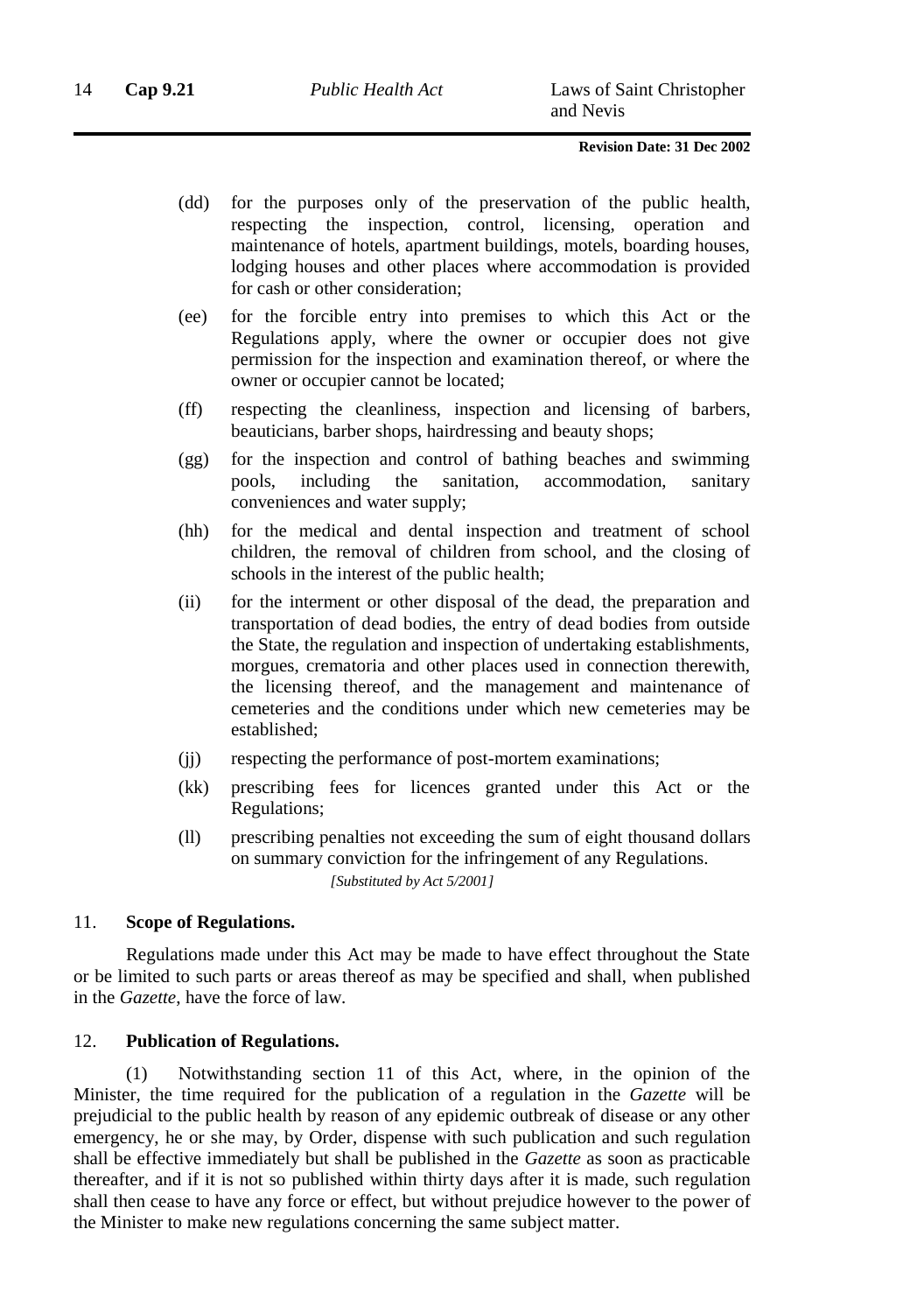(2) Where the Minister finds it necessary to dispense with publication in the *Gazette* as in subsection (1) of this section provided, he or she shall nevertheless cause such regulation to be published by radio announcements or newspaper publications, or by affixing the same to the doors or walls of public buildings in the parts or areas of the State affected by such regulation.

### 13. **Existing subsidiary legislation.**

(1) Any Statutory Rules, Orders, Regulations or Proclamations made under the Public Health Act, or preserved thereby, which may be in force at the time of coming into operation of this Act, shall be deemed to have been made under this Act and shall continue in force until specifically altered, varied, amended, revoked or replaced under this Act.

(2) Where any such Statutory Rules, Orders, Regulations or Proclamations conflict in any way with this Act or with Regulations made thereunder, they shall cease to have force and effect in so far as they so conflict, but shall be construed with such modifications, adaptations, qualifications and exceptions as may be necessary to bring them into conformity with this Act or with Regulations made under this Act.

### 14. **Power of Local Councils to make By-Laws.**

(1) A Local Council or other local authority if otherwise empowered by any law to make By-Laws respecting matters relating to public health within the geographical area of such Local Council or other local authority as the case may be, or whenever so authorised by the Minister, may make such By-Laws not inconsistent with this Act or the Regulations as may be necessary for matters relating to public health within its geographical area.

(2) Such By-Law shall become effective only when approved by the Cabinet and published in the *Gazette*.

### 15. **Offences and penalties generally.**

Any person who

- (a) refuses to answer or knowingly gives an untrue answer to any inquiry made or addressed to him or her by an officer acting under the authority of this Act or of the Regulations, or intentionally with-holds any information from or knowingly furnishes any false information to such officer;
- (b) refuses or omits to do any act which he or she is required to do by this Act or the Regulations, or to carry out any order, instruction or condition lawfully made, given or imposed by any officer or other person acting under the authority of this Act or the Regulations;
- (c) assaults, resists, wilfully obstructs, intimidates, uses abusive language to or interferes with any officer or other person acting under the authority of this Act or the Regulations;
- (d) offers or gives any bribe to an officer or other person acting under the authority of this Act or the Regulations in connection with his or her duties or powers thereunder, or being such officer or other person as aforesaid, demands, solicits or accepts such a bribe;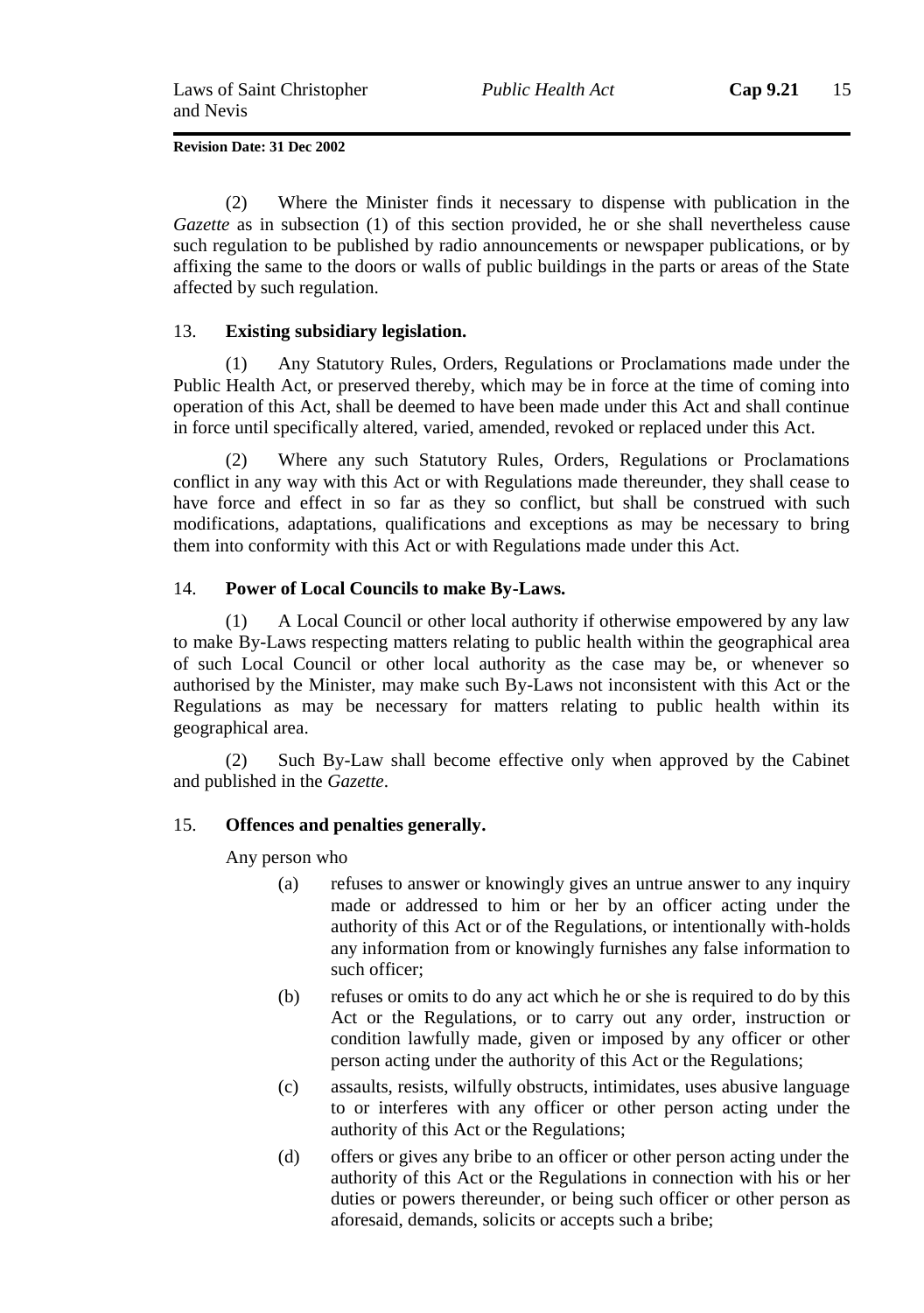- (e) obstructs in any manner an officer in the proper execution or administration of this Act or the Regulations; or
- (f) fails or neglects to carry out or infringes any provision of this Act or of the Regulations;

commits an offence and is liable, upon summary conviction, where no other penalty is specifically imposed therefor, to a fine not exceeding ten thousand dollars or to imprisonment for a term not exceeding six months, or to both such fine and such imprisonment.

*[Amended by Act 5/2001]*

### 16. **Limitation of proceedings.**

A prosecution under section 15 of this Act or under any Regulations made thereunder, may be instituted at any time within twelve months from the time the subject matter of the prosecution arose or the offence was committed, whichever is later.

#### 17. **Who may lay information.**

Any information may be laid or prosecution instituted by the Director of Public Prosecutions or by or on behalf of the Chief Medical Officer or with the consent of the latter, by any other officer, or by an officer authorised in that behalf by a Local Council or other local authority in respect of any matter which is within the lawful functions of such Local Council or other local authority or which is the subject of delegation to such Local Council or other local authority as provided by this Act.

### 18. **Venue of trial.**

A prosecution for an offence under this Act or the Regulations may be instituted, heard, tried or determined by the Magistrate in whose district the offence was committed or where the subject matter of the prosecution arose, or in any place in which the accused is apprehended or happens to be.

### 19. **Liability of employer.**

In a prosecution under this Act or the Regulations, it shall be sufficient proof of the offence to establish that it was committed by an employee or agent of the accused or by a person ostensibly in his or her employment whether or not he or she is identified or has been prosecuted for the offence, and the employer or principal may be prosecuted and convicted together with or instead of such employee or agent unless he or she proves that the offence was committed without his or her knowledge and consent and that he or she exercised all due diligence to prevent the commission of the offence.

### 20. **References to owner or occupier of premises.**

Whenever in any notice or any proceedings under the provisions of this Act or the Regulations it becomes necessary to mention or refer to the owner or occupier of any lands or premises, it shall be sufficient to designate him or her as the "owner" or "occupier" of the premises (naming them) without further name or description.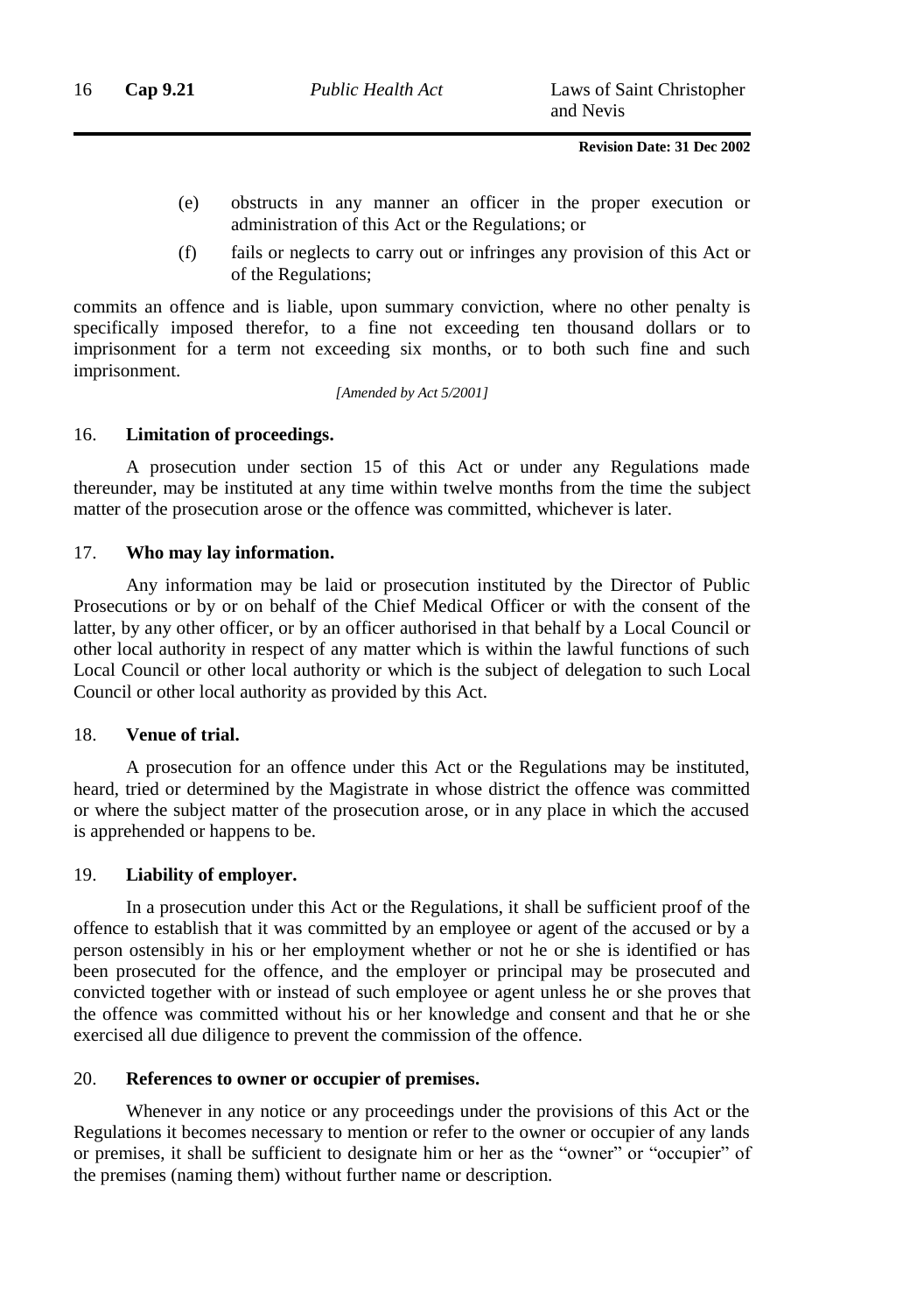### 21. **Service of notices and documents.**

Any notice, order or other document made or given under this Act or the Regulations may be served by delivering the same or a true copy thereof either to the person to whom it is addressed or to his or her usual or last known place of abode or business or, when addressed to the owner or occupier, then to some adult person on the premises, or if there is no such person, then by affixing one copy of the notice or other document to some conspicuous part of the premises, and in case of emergency, any such notice if verbally given to the person whom this Act or the Regulations require to be served or notified, shall be sufficiently given.

### 22. **Action may be taken at expense of owner or occupier.**

(1) If a notice or order requires action to be taken within a time specified therein either as regards the structural alteration, demolition or closure of premises, or the removal or abatement of a nuisance or other thing required of the owner or occupier under this Act or the Regulations and it is not done within the time so provided, then, after the expiration of the time specified in the notice, or, if an appeal has been made against the notice or order and upon appeal the notice or order has been confirmed with or without variation, after the expiration of fourteen days from the final determination of the appeal, or of such longer period as the Court in determining the appeal may fix, a Medical Officer of Health or an Environmental Health Officer may proceed to have the same done at the expense of the owner or occupier, as the case may be.

### *[Amended by Act 5/2001]*

(2) Any expenses incurred by the Medical Officer of Health or Public Health Inspector under this section may, subject as hereinafter provided, be recovered by him or her by action or summarily as a civil debt, from the person having control of the premises, or if such person receives the rent of the premises as agent or trustee for some other person, then either from him or her or from that other person or in part from him or her and as to the remainder from that other person:

Provided that, if the person having control of the premises proves that he or she

- (a) is paying rent to such other person or is receiving rent merely as agent or trustee for such other person; and
- (b) has not, and since the date of the service on him or her of the notice or order as aforesaid has not had, in his or her hands on behalf of that other person sufficient money to discharge the whole demand of the Medical Officer of Health or Environmental Health Officer,

his or her liability shall be limited to the total amount of the money which he or she has or has had in his or her hands as aforesaid.

#### *[Amended by Act 5/2001]*

(3) In all proceedings by a Medical Officer of Health or Environmental Health Officer for the recovery of any such expenses, the time within which the proceedings may be taken shall be reckoned from the date of the demand therefor or, if an appeal is made against that demand, from the date on which the demand becomes operative.

*[Amended by Act 5/2001]*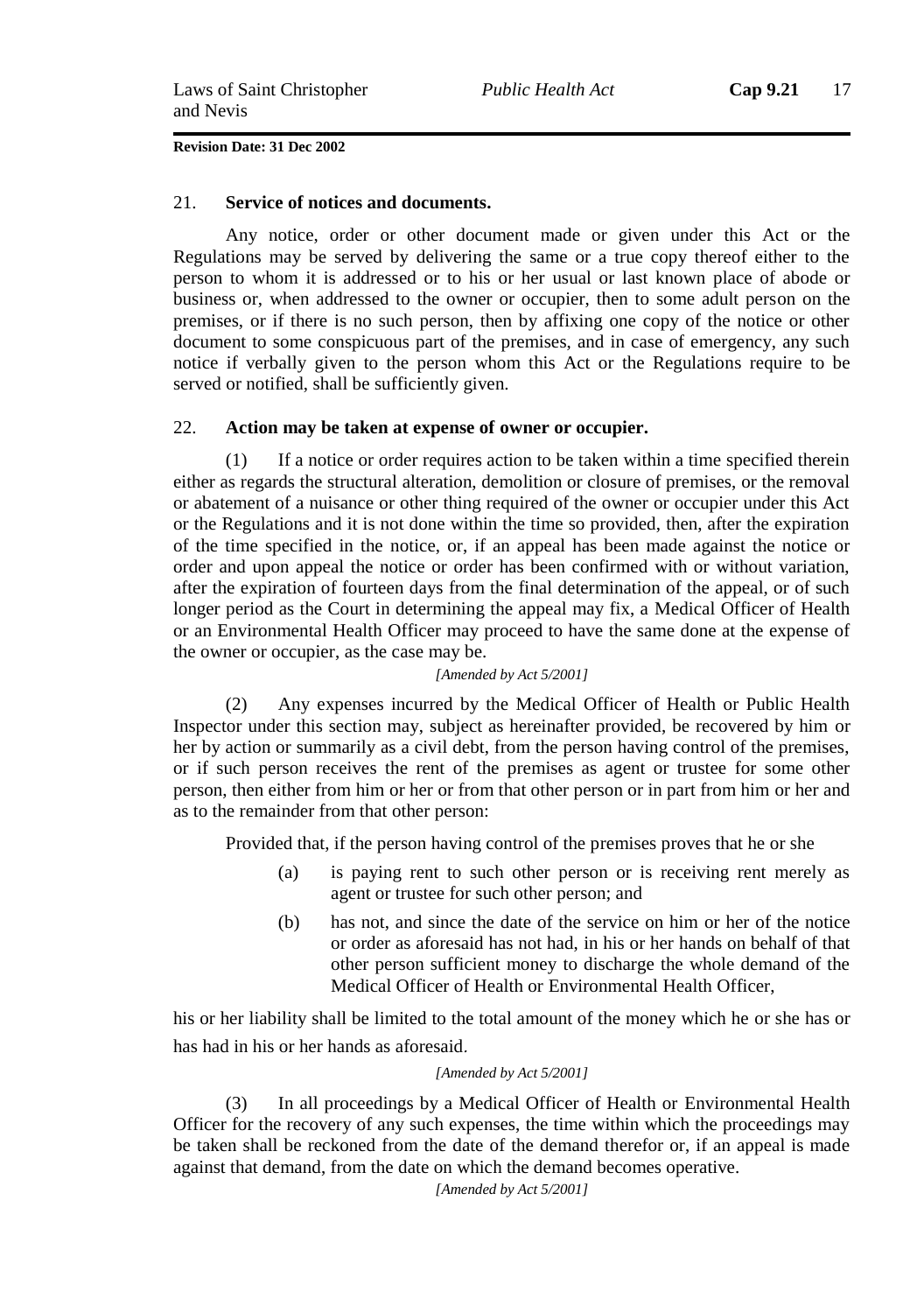(4) The amount of any expenses and interest thereon due to a Medical Officer of Health or Environmental Health Officer under this section shall form a lien or charge on the premises in respect of which the expenses were incurred and shall be recoverable under the provisions of the Property Tax Act, Cap. 20.32 in the same manner as though it had been a tax imposed by that Act.

#### *[Amended by Act 5/2001]*

(5) No action taken under this section shall prejudice or affect any other powers of a Medical Officer of Health or an Environmental Health Officer or any remedy available to a tenant against his or her landlord or an agent against his or her principal, either at common law or otherwise.

*[Amended by Act 5/2001]*

### 23. **Remedies by persons aggrieved by notices, etc.**

- (1) Any person aggrieved by
	- (a) a notice or order under this Act or the Regulations requiring action to be taken thereon;
	- (b) a demand for the recovery of expenses incurred by a Medical Officer of Health or an Environmental Health Officer in carrying out the action or executing the works specified in such notice or order;
	- (c) an order made by a Medical Officer of Health or an Environmental Health Officer with respect to any such expenses;
	- (d) a demolition order under this Act or the Regulations;
	- (e) a closing order under this Act or the Regulations or a refusal to determine such a closing order; or
	- (f) a withholding of approval in relation to the use for any purpose of premises in respect of which a closing order is in force;

may, within twenty-one days after the date of the service of the notice, demand or order, or after the refusal, as the case may be, appeal therefrom to a Judge of the High Court, and, save in an emergency in which the public health is threatened by an epidemic of communicable or other disease, no proceedings shall be taken by a Medical Officer of Health or an Environmental Health Officer to enforce any notice, demand or order in relation to which an appeal is brought, before the appeal is finally determined:

Provided that on an appeal under paragraph (b) or paragraph (c) hereof, no questions shall be raised which might have been raised on an appeal against the original notice or order requiring action to be taken by the owner or occupier as aforesaid. *[Amended by Act 5/2001]*

(2) On an appeal under this section the Judge may make such order either confirming or quashing or varying the notice, demand or order as he or she thinks fit, and he or she may, if he or she thinks fit, on an appeal against a notice requiring the execution of works to a house, include in his or her judgement a finding whether the house can or cannot be rendered fit for human habitation at a reasonable expense.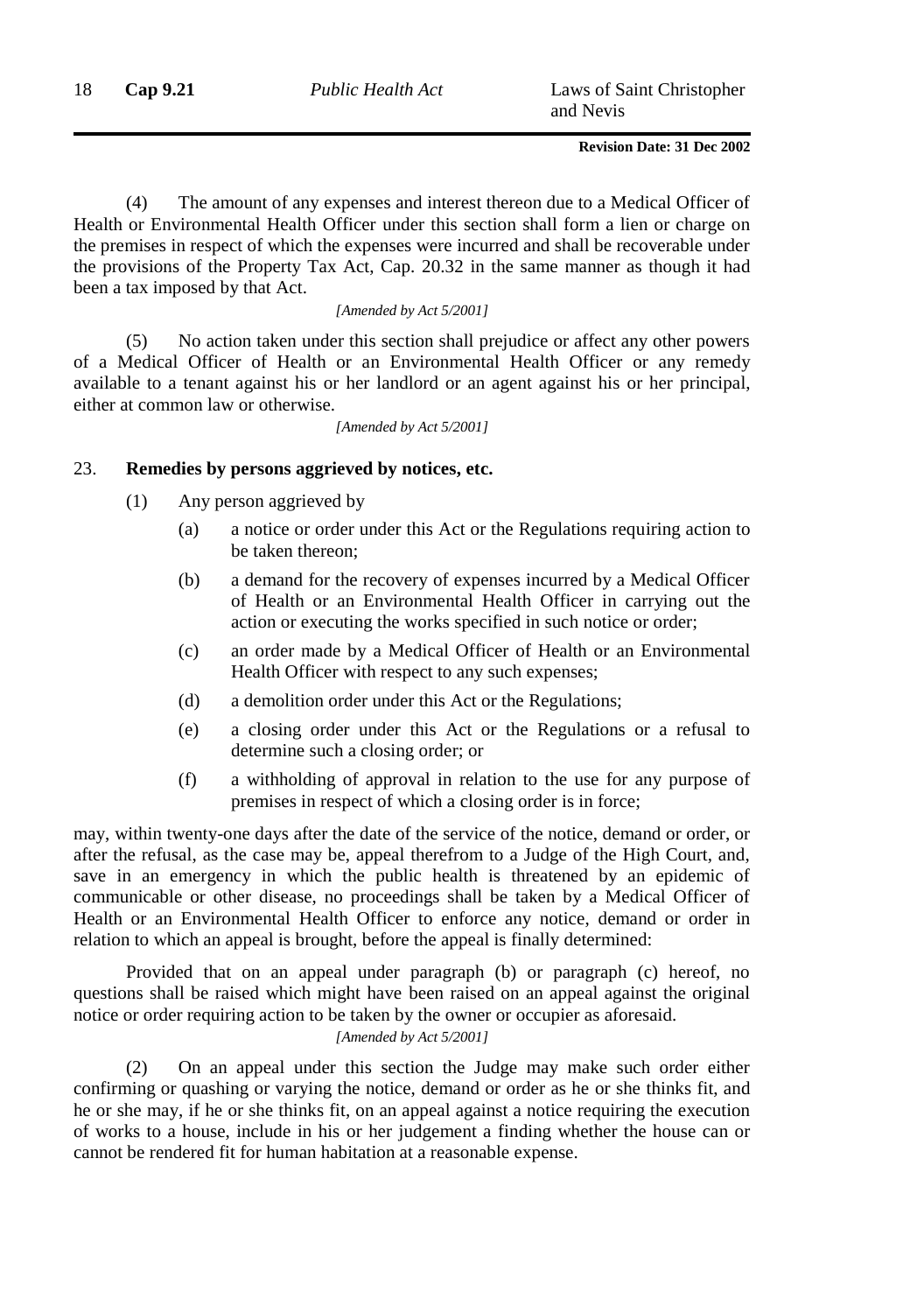(3) For the purposes of this and the immediately preceding section of this Act, the withdrawal of an appeal shall be deemed to be a final determination thereof, having the like effect as a decision confirming the notice, demand or order or decision appealed against.

### 24. **Document or writing signed by Minister or officer to be admissible in evidence.**

In any proceedings under this Act or the Regulations, any notice, order or other document or writing purporting to be signed by the Minister or by an officer acting under this Act or the Regulations shall be admissible in evidence in a prosecution for a violation of this Act or the Regulations and shall be *prima facie* proof of the statements contained therein; but no such document or writing shall be receivable in evidence unless the party intending to produce it has, before the trial, given to the party against whom it is intended to be produced, reasonable notice of such intention, together, with a copy of the document or writing and the party against whom it is produced may require the attendance of the person signing the same for the purpose of cross-examination.

### 25. **Onus of proof.**

Where any act or thing is by this Act or the Regulations prohibited or prescribed, the duty of seeing that such prohibition or prescription is complied with rests upon the person to whom the prohibition or prescription relates, whether owner, occupier, operator or other person, and in any prosecution under this Act or the Regulations, the burden of proving that such prohibition or prescription was complied with shall rest upon such person.

### 26. **Exemption from liability of officers acting** *bona fide.*

No action, suit, proceeding or claim shall lie against any officer for anything *bona fide* done, directed or authorised by him or her under this Act or the Regulations.

### 27. **Powers under Act, etc., to be additional.**

All powers given by this Act or the Regulations shall be in addition to and not in derogation of any other powers conferred by any other Act, or subsidiary legislation, and such other powers may be exercised in the same manner as if this Act had not been passed; and nothing in this Act or the Regulations shall exempt any person from any penalty to which he or she would have been subject if this Act had not been passed, but so that no person shall be punished twice for the same offence.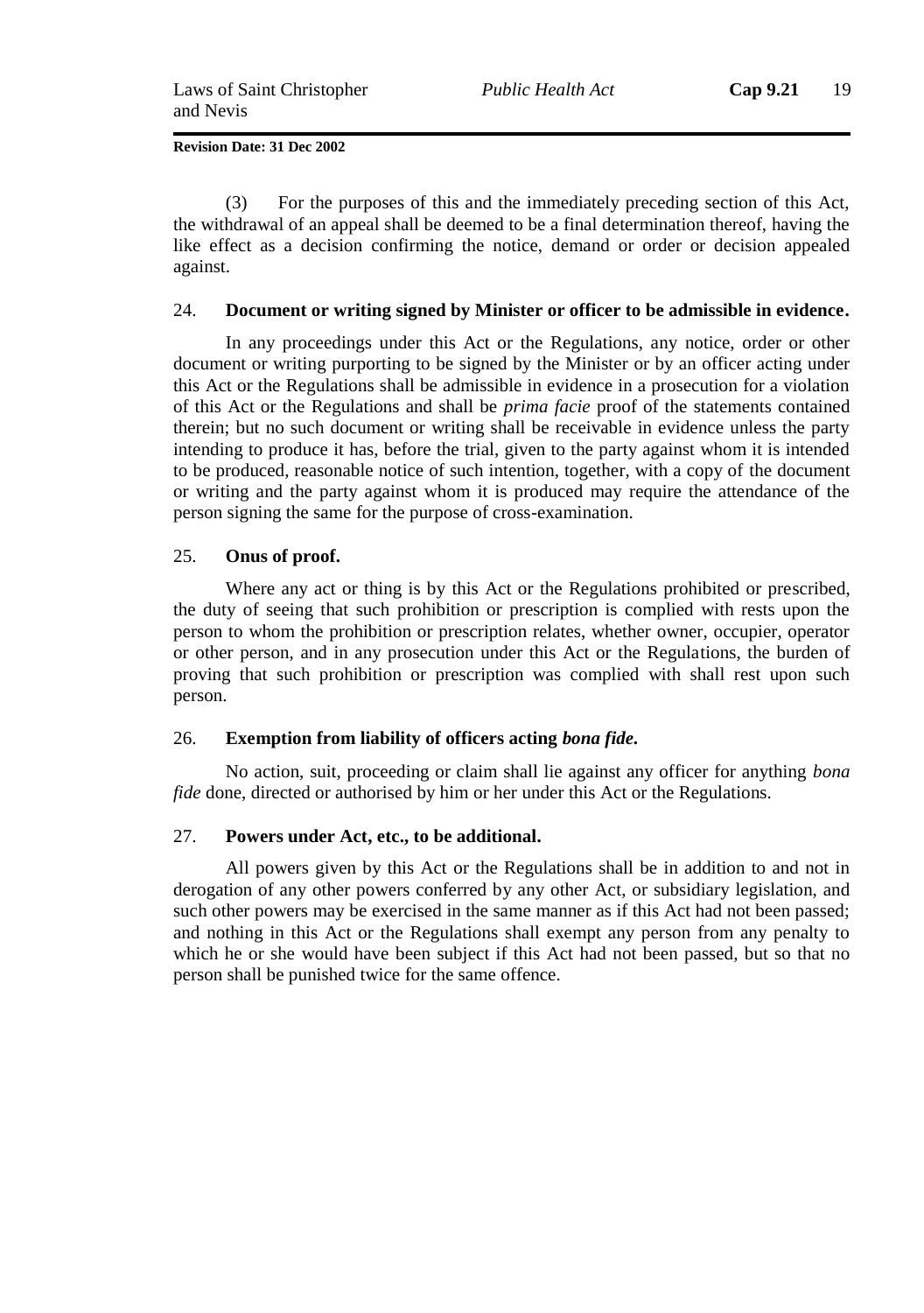20 **Cap 9.21** *Public Health Act* Laws of Saint Christopher and Nevis

### **Revision Date: 31 Dec 2002**

### **FIRST SCHEDULE**

(Section  $6(1)$ )

### PUBLIC HEALTH (ESTABLISHMENT OF A BOARD OF HEALTH) ORDER

———————

### 1. **Citation.**

This Order may be cited as the Public Health (Establishment of a Board of Health) Order.

### 2. **Establishment of a Board of Health.**

There is hereby established a Board to be known as the Board of Health (hereinafter referred to as "the Board").

### 3. **Composition of Board.**

The Board established under section 2 hereof shall be composed of nine members to be appointed by the Cabinet under subsection (3) of section 6 of the Public Health Act, Cap. 9.21.

### 4. **Election of Chairperson.**

The Chief Medical Officer shall be, ex officio, Chairperson of the Board.

### 5. **Quorum.**

Any question considered by the Board may be resolved by a majority of its members.

### 6. **Duties of the Board.**

- (1) The Board shall advise the Minister in regard to public health generally.
- (2) The Board may recommend rules and regulations governing
	- (a) the operation of public water supplies;
	- (b) the operation of business establishments and factories and markets;
	- (c) accidents and preventive programmes; and
	- (d) recreation programmes.

*[Note: SRO 15/1990 which purports to have amended this Schedule cannot be traced]*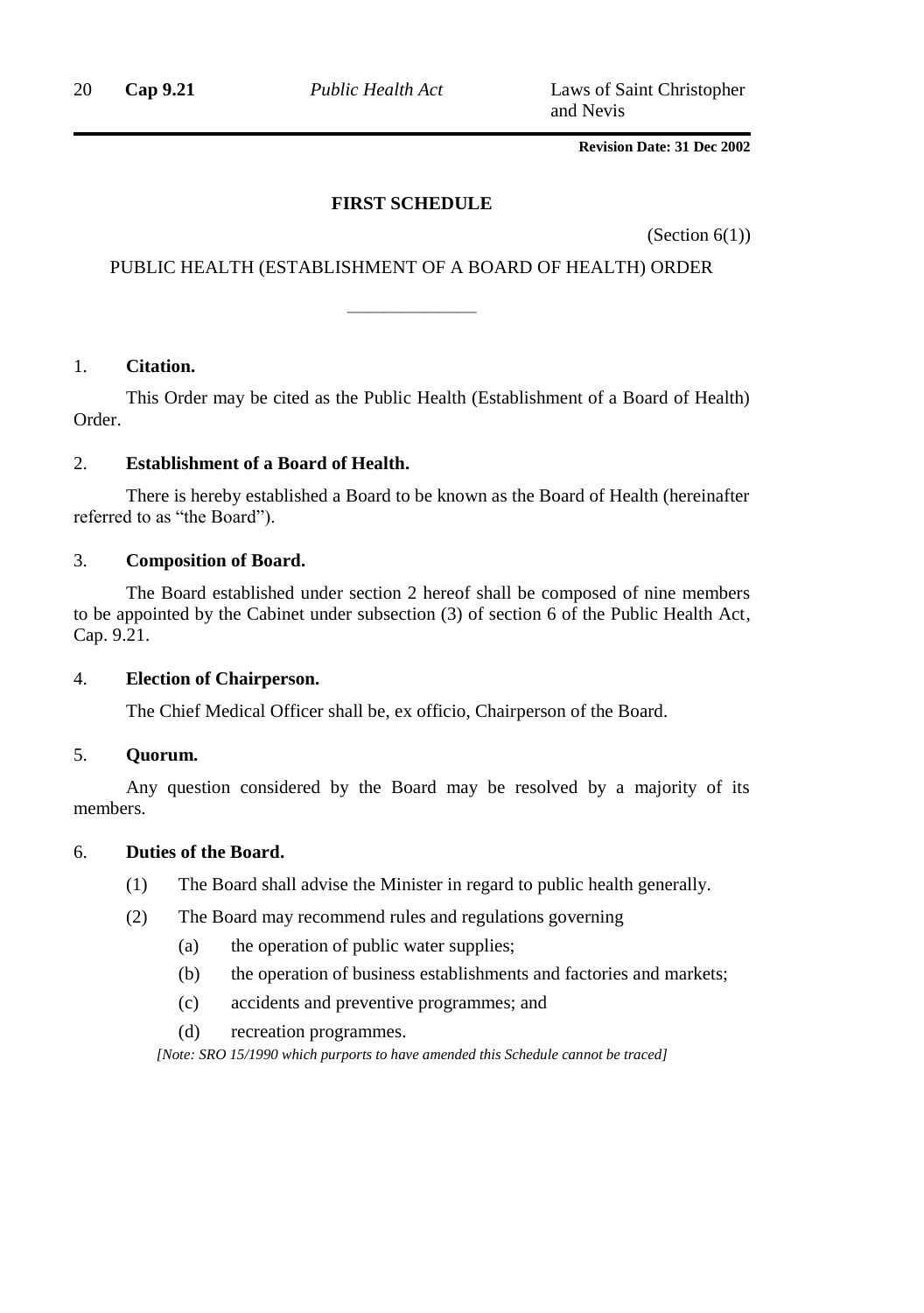*Public Health Act* **Cap 9.21** 21

**Revision Date: 31 Dec 2002**

### **SECOND SCHEDULE**

(Section 10)

### PUBLIC HEALTH (NUISANCES) REGULATIONS

———————

### **PART I – PRELIMINARY**

### 1. **Short title.**

These Regulations may be cited as the Public Health (Nuisances) Regulations.

### 2. **Interpretation.**

(1) In these Regulations,

"the Act" means the Public Health Act, Cap. 9.21;

"Dunder" means the lees or dregs of cane juice;

"Owner" shall apply to every person in possession of or in receipt either of the whole or of any part of the rents or profits of any land or tenement whether in his or her own right or as trustee or personal representative, committee or guardian of any other person, or in the occupation of such land or tenement, other than as a tenant from year to year, or any less term, or as a tenant at will.

(2) The expressions "Chief Medical Officer", "Environment Health Officer", "Medical Officer of Health", "Minister", "Occupier", "Premises", "Public Health Inspector" and "State" have the meanings assigned respectively to those expressions in the Act.

### **PART II – NUISANCES**

### 3. **Enumeration of Nuisances.**

(1) In addition to the nuisances hereinafter specifically enumerated in the following sub-paragraphs and in addition to the failing to comply with any regulations mentioned in the Act, any act or omission which constitutes a nuisance within the meaning of the Act shall for the purposes of these Regulations be deemed to be a nuisance.

- (2) For the purposes of these Regulations, the following shall be nuisances:
	- (a) any place, matter or thing, or deposit, or accumulation of liquid or solid matter that is so foul, or in such a state, or so placed or made or left, as to be left insanitary or injurious or dangerous to health, or likely to become so;
	- (b) (i) the existence of flies or mosquitoes, or other insects capable of transmitting or causing disease;
		- (ii) the existence of rodents or other verminous animals;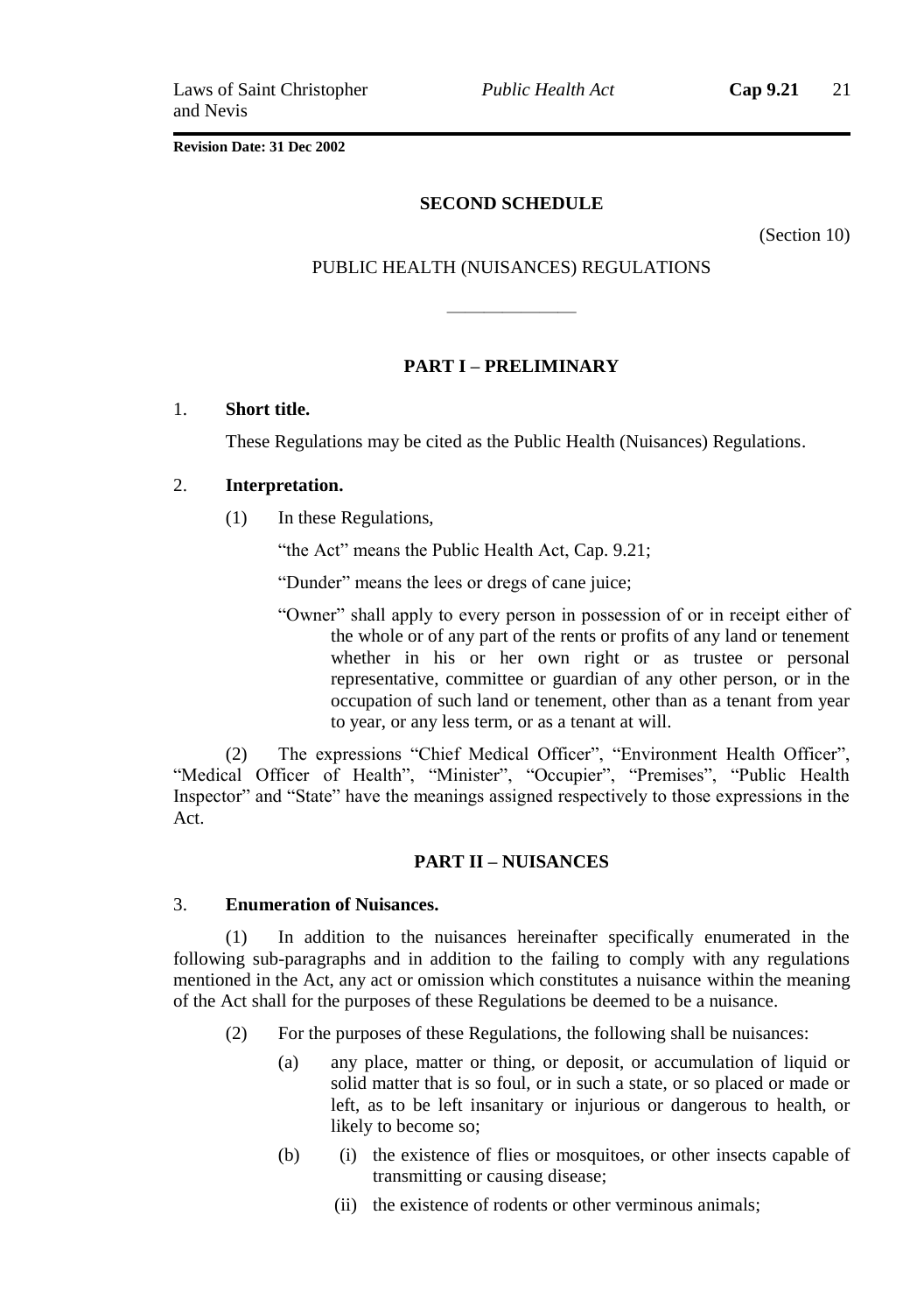- (c) the existence of any condition, matter or thing, which in the opinion of the Minister provides or may provide food for, or harbourage for, or act as a breeding place for insects, rodents or other vermin;
- (d) any yard or enclosure or other place which by reason of the growth of vegetable matter and by reason of its not being kept properly bushed, dry and cleaned is insanitary or a nuisance or dangerous to health or likely to become so;
- (e) any gutter or ditch not kept free from bush, grass and weeds, and collections of water;
- (f) the presence on any premises or in any place, of empty bottles (broken or otherwise), empty tins, coconut shells, uncovered barrels, boxes or anything that will serve as a receptacle for water, or as a breeding place for mosquitoes or other insects;
- (g) any eaves, gutter, drain or down pipe so constructed that the water cannot drain freely and quickly away or which allows the collection of water at any spot;
- (h) any tree, or bush, or any erection built after the coming into operation of these Regulations, which interferes with the free ventilation of any neighbouring premises or buildings or is in such a position as to be hazardous to health or safety;
- (i) any water supply system which is not maintained in a sanitary manner;
- (j) any water tap, pipe or pump, or other means of obtaining water, which is needlessly allowed to run to waste, or under which water is allowed to accumulate or become stagnant;
- (k) any water supply system in such a state or condition, that the water passing through therein, when used for domestic purposes, could be injurious to health;
- (l) any sanitary convenience not constructed and maintained in accordance with any regulation or law or in accordance with any directions lawfully issued;
- (m) any sanitary convenience so located with regard to any neighbouring house, or for any other reason as to be insanitary, or injurious, or dangerous to health or likely to become so;
- (n) the discharge of any slop or sullage water, or any rain water from roofs, or any waste water whatsoever, on to any public place, alley or lane, which inconveniences the normal passage of pedestrians;
- (o) any pollution, save in accordance with a valid permit granted by the Minister, of any stream, water course, or any dunder, industrial waste, or other noxious matters, whether or not a prescriptive right has been acquired to any such pollution;
- (p) the production of smoke from any combustion or refuse, or any emission from any chimney of a bakery or other place of business, or factory which is excessive or noisome;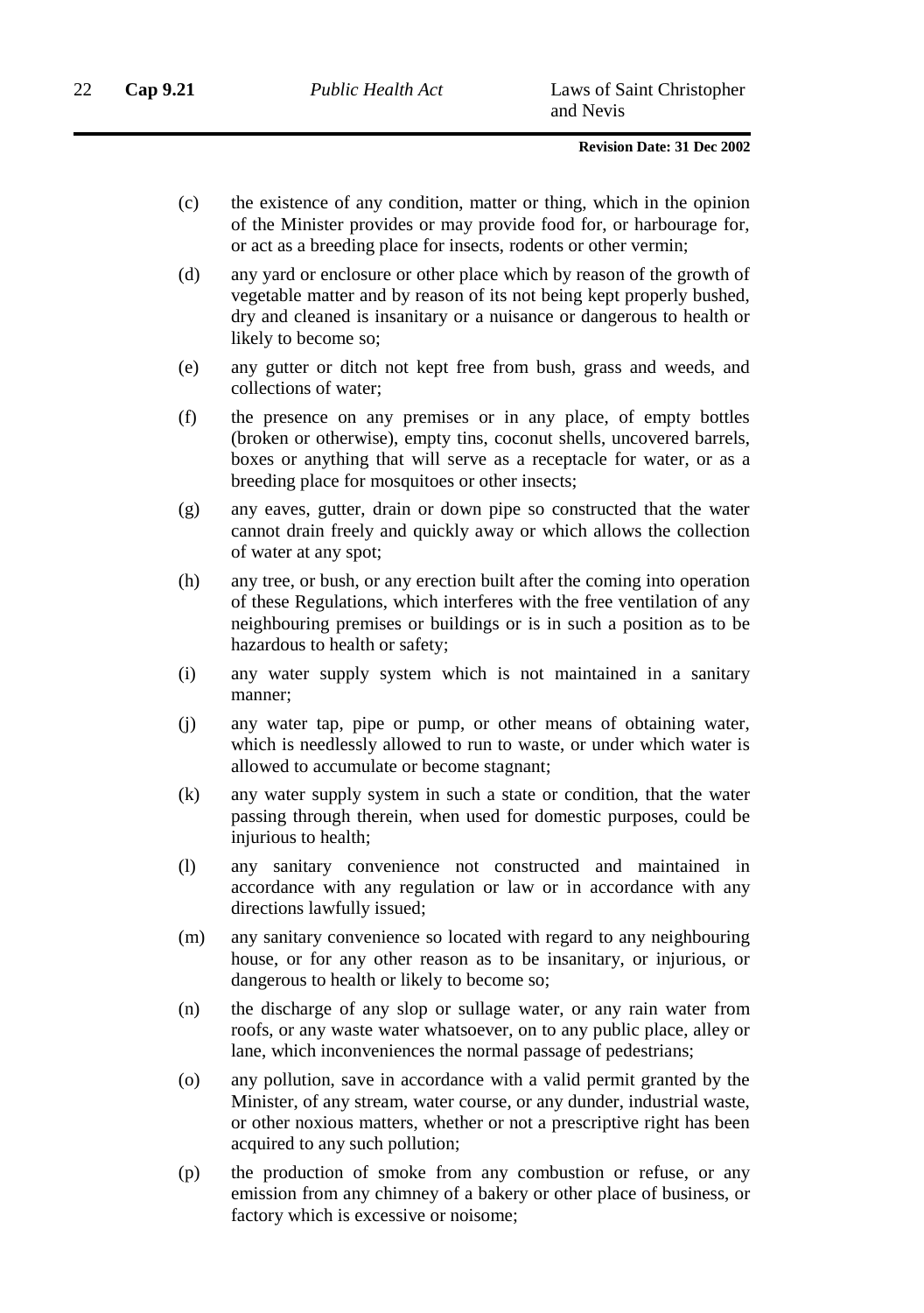- (q) any dust or ashes noticeably airborne, resulting from any process of combustion;
- (r) any failure to comply with an order made or direction issued by the Minister under the Act for the abatement of a nuisance:

Provided that any accumulation or deposit necessary for the effectual carrying on of any business or manufacture shall not be punishable as a nuisance under these Regulations, if it is proved to the satisfaction of the Court that the accumulation or deposit has not been kept longer than is necessary for the purposes of the business or manufacture, and that the best available means have been taken for preventing injury to health thereby.

### 4. **Persons liable to conviction for an Offence under these Regulations.**

The following persons shall be liable to conviction for an offence against these Regulations:

- (a) any person who commits a nuisance within the meaning of these Regulations;
- (b) any person who aids another person in committing a nuisance;
- (c) any person who procures another person to commit a nuisance;
- (d) the owner or occupier of any premises who knowingly permits a nuisance to continue thereon which it is within his or her power to prevent or abate.

### 5. **Provisions in these Regulations to be in addition to provisions under any Other Law.**

The provisions of these Regulations shall be deemed to be in addition to, and not to abridge or affect any right, remedy or proceeding under the Act or under any other enactment.

### **PART III – INFORMATION TO MINISTER, NOTICES AND PENALTIES**

#### 6. **Notice requiring Abatement of Nuisance.**

(1) On becoming aware of a nuisance liable to be dealt with under these Regulations any Medical Officer of Health or any Environmental Health Officer shall serve a notice on the person by whose act, default or sufferance the nuisance arises or continues, or, if such person cannot be found, on the occupier or owner of the premises on which the nuisance arises, or is liable to arise requiring him or her to abate the same within the time specified in the notice, and to execute such works and do such things as may be necessary for that purpose, and if the Minister thinks it desirable (but not otherwise), specifying any works to be executed.

#### *[Amended by Act 5/2001]*

(2) A Medical Officer of Health or an Environmental Health Officer may also, by the same or another notice served on such occupier, owner or person, require him or her to do what is necessary for preventing the recurrence of the nuisance, and, if the Minister thinks it desirable, specify any works, to be executed for that purpose, and may serve that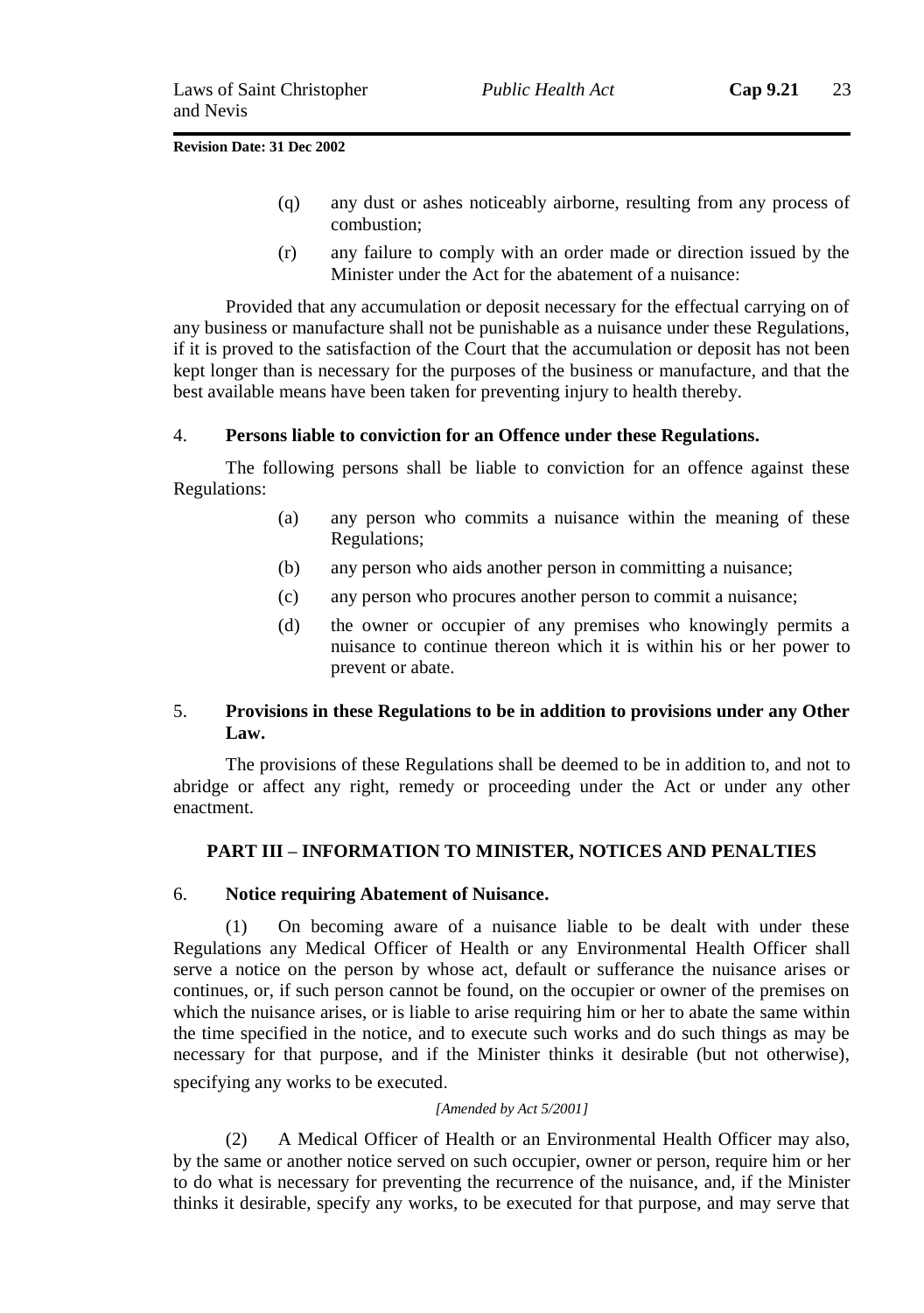notice notwithstanding that the nuisance may for the time being have been abated, if the Minister considers that it is likely to recur on the same premises.

*[Amended by Act 5/2001]*

- (3) Provided that
	- (a) where the nuisance arises from any want or defect of a structural character, or where the premises are unoccupied, or consist of a tenement yard, the notice shall be served on the owner;
	- (b) where the person causing the nuisance cannot be found, and it is clear that the nuisance does not arise from the act, default, or sufferance of the occupier or owner of the premises, any Medical Officer of Health or any Environmental Health Officer may abate the same and may do what is necessary to prevent the recurrence thereof.

(4) Provided also that in the event of immediate action becoming, in the opinion of the Minister, necessary to deal with a nuisance the abatement of which is certified by the Chief Medical Officer to be urgent, the Minister may direct a Medical Officer of Health or any Environmental Health Officer forthwith to take all such steps and to do all such things as may be necessary for the purpose of abating such nuisance.

### 7. **Service of Notices.**

(1) Notices authorised to be served under these Regulations may be served by delivering the same to or at the residence of the person to whom they are addressed, or where addressed to the owner or occupier of premises, by delivering the same or a true copy thereof to some person on the premises or if there is no person on the premises who can be so served, by affixing the same on some conspicuous part of the premises; they may also be served by being sent by registered post and if so served by post shall be deemed to have been served not later than the seventh day succeeding the day when posted, and in proving such service it shall be sufficient to prove that the notice was properly addressed and put into the post.

(2) Any notice by these Regulations authorised to be given to the owner or occupier of any premises may be addressed by the description of the "owner" or "occupier" of the premises (naming them) in respect of which the notice is given without further name or description.

### 8. **Penalty for Person Guilty of an Offence under these Regulations.**

Any person found guilty of any offence against these Regulations shall be liable, on summary conviction before a Magistrate, to a fine not exceeding one thousand five hundred dollars.

*[Amended by Act 9/1986]*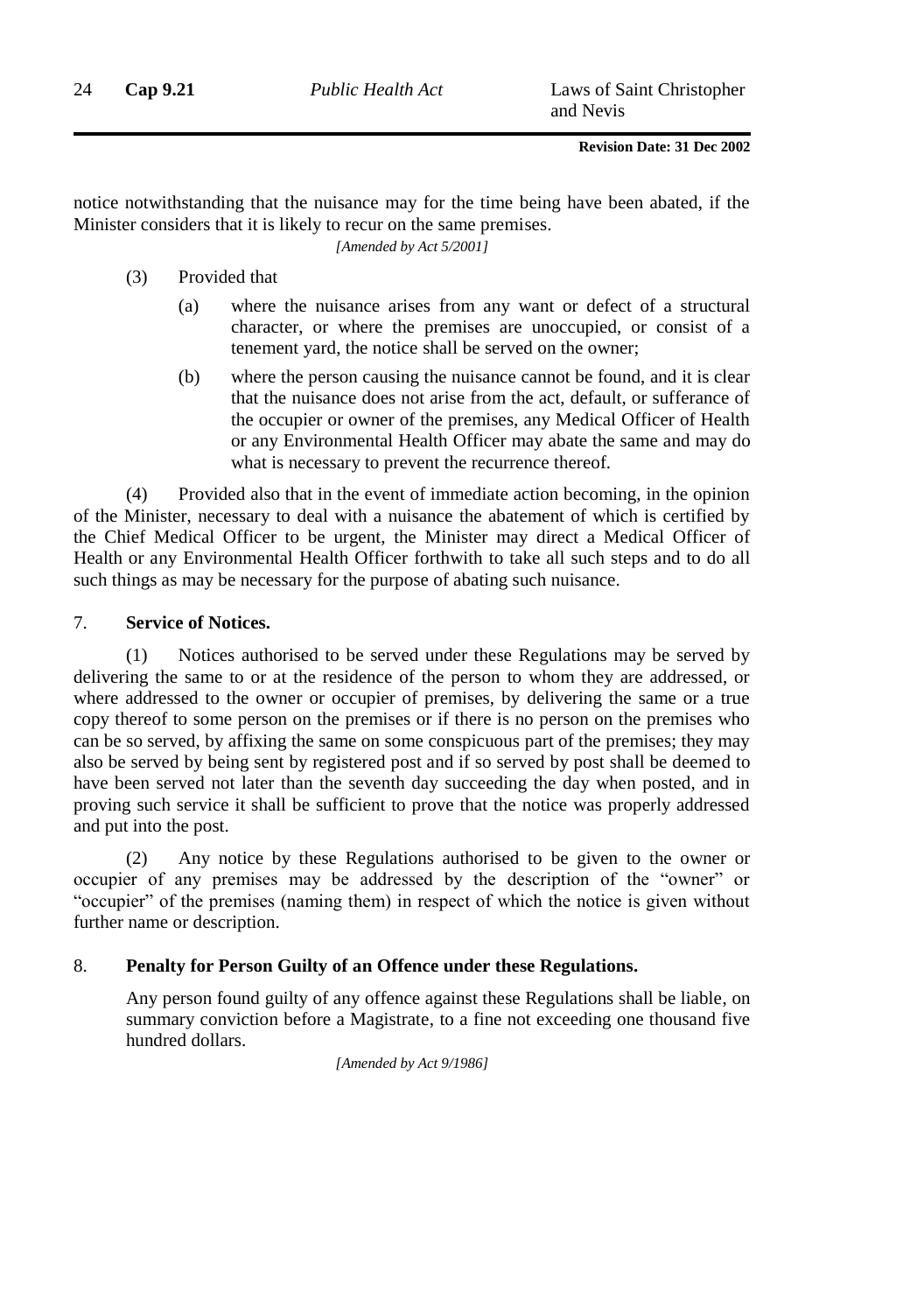*Public Health Act* **Cap 9.21** 25

**Revision Date: 31 Dec 2002**

### **THIRD SCHEDULE**

(Section 10)

### PUBLIC HEALTH (KEEPING OF ANIMALS) REGULATIONS

———————

#### 1. **Short title.**

These Regulations may be cited as the Public Health (Keeping of Animals) Regulations.

#### 2. **Standards for Premises on which animals are kept.**

Every person who keeps or causes to be kept any pig, goat, sheep, cow, horse or poultry shall ensure that the premises on which such animals or birds are kept are maintained at all times in a clean, wholesome, and sanitary condition, and that no pollution of any water course or supply is likely to result or any public health nuisance likely to arise.

#### 3. **Restrictions on the Keeping of Animals or Poultry.**

(1) No person shall keep pigs, goats, sheep, cattle, horses, mules, or donkeys within either

- (a) the limits of Basseterre as defined in the Basseterre Limits Act, Cap. 23.02; or
- (b) the limits of Charlestown as defined in the Charlestown Limits Act, Cap. 23.06; or
- (c) the limits of Sandy Point as defined in the Sandy Point Limits Act, Cap. 23.28; or
- (d) one quarter of a mile of any of the limits specified in (a), (b), and (c) above,
- (e) Bird Rock Housing Development, Suncrest Housing Project, Harbour View Housing Project, Paragon Housing Project and Earles Mornes Housing Development;
- (f) Wades Gardens, College Housing and Shadwell Housing Development;
- (g) Cayon Housing Project;
- (h) Lamberts Housing Project;
- (i) any housing project as may be designated by the Minister from time to time.

except with the approval of the Minister and in accordance with conditions laid down by him or her in writing.

#### *[Amended by SRO 30/1985 and 23/1986]*

(2) If such permission is obtained it shall be lawful to keep in any of the areas defined in this paragraph in pigsties, pens, cowsheds, stables or poultry units such pigs, sheep, goats, cattle, horses or poultry, subject to the following conditions: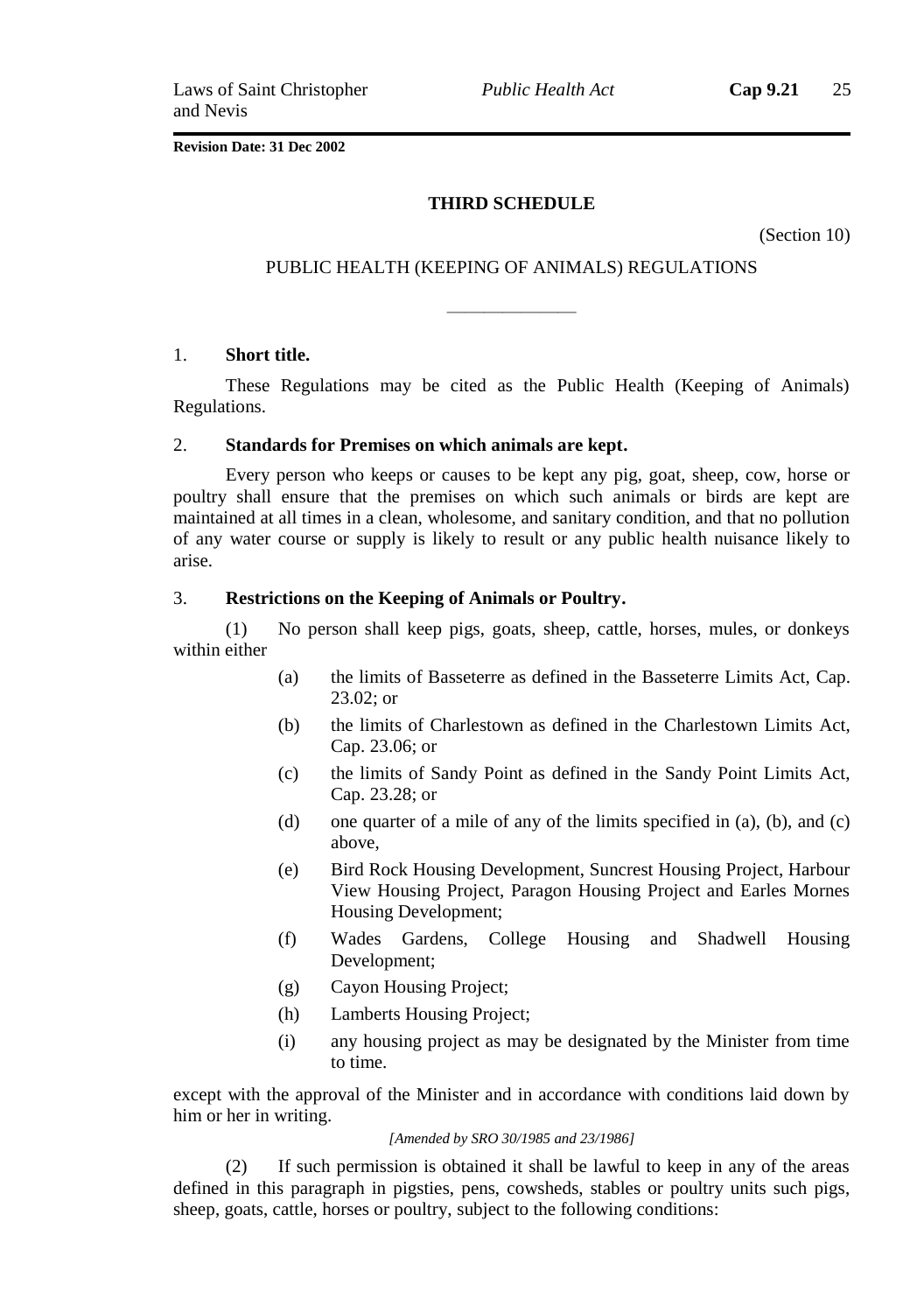- (a) the site and construction of the said containing units or hatcheries shall be subject to the approval of the Minister;
- (b) any permission granted by the Minister under this paragraph may be revoked if the said stables, poultry containing units are found to cause a nuisance.

### 4. **Service of Notice.**

Notice in writing shall be given by the Chief Environmental Health Officer or any authorised officer acting on his or her behalf to any person guilty of a breach of these Regulations that he or she is in breach of the Regulations and the person on whom such notice is served shall be deemed to commit a separate offence for every day during which such breach continues after service of the notice.

### 5. **Penalty.**

Every person who offends against or fails or neglects to perform any of the provisions or conditions of any of these Regulations, or aids or abets or in any way instigates any person to offend against them, or to fail or neglect to perform or observe any of such provisions or conditions or obstructs or interferes in any manner with the performance or observance of such provisions or conditions, commits an offence against these Regulations and shall be liable, on summary conviction before a Magistrate, to a penalty of five hundred dollars for each offence, and in the case of continuing offences, to a further penalty of twenty-four dollars for every day the offence continues after written Notice from the Chief Environmental Health Officer:

Provided that in the case of continuing offences the limit of the penalties payable shall not exceed the sum of one thousand five hundred dollars.

*[Amended by Act 9/1986]*

### **FOURTH SCHEDULE**

(Section 10)

### PUBLIC HEALTH (OFFENSIVE TRADES) REGULATIONS

———————

### 1. **Short title.**

These Regulations may be cited as the Public Health (Offensive Trades) Regulations.

### 2. **Interpretation.**

In these Regulations "Offensive Trade" means

- (a) blood or offal boiling or treating;
- (b) bone boiling or crushing;
- (c) chicken hatcheries, chicken farms or poultry units;
- (d) candle making, where tallow is rendered on the premises;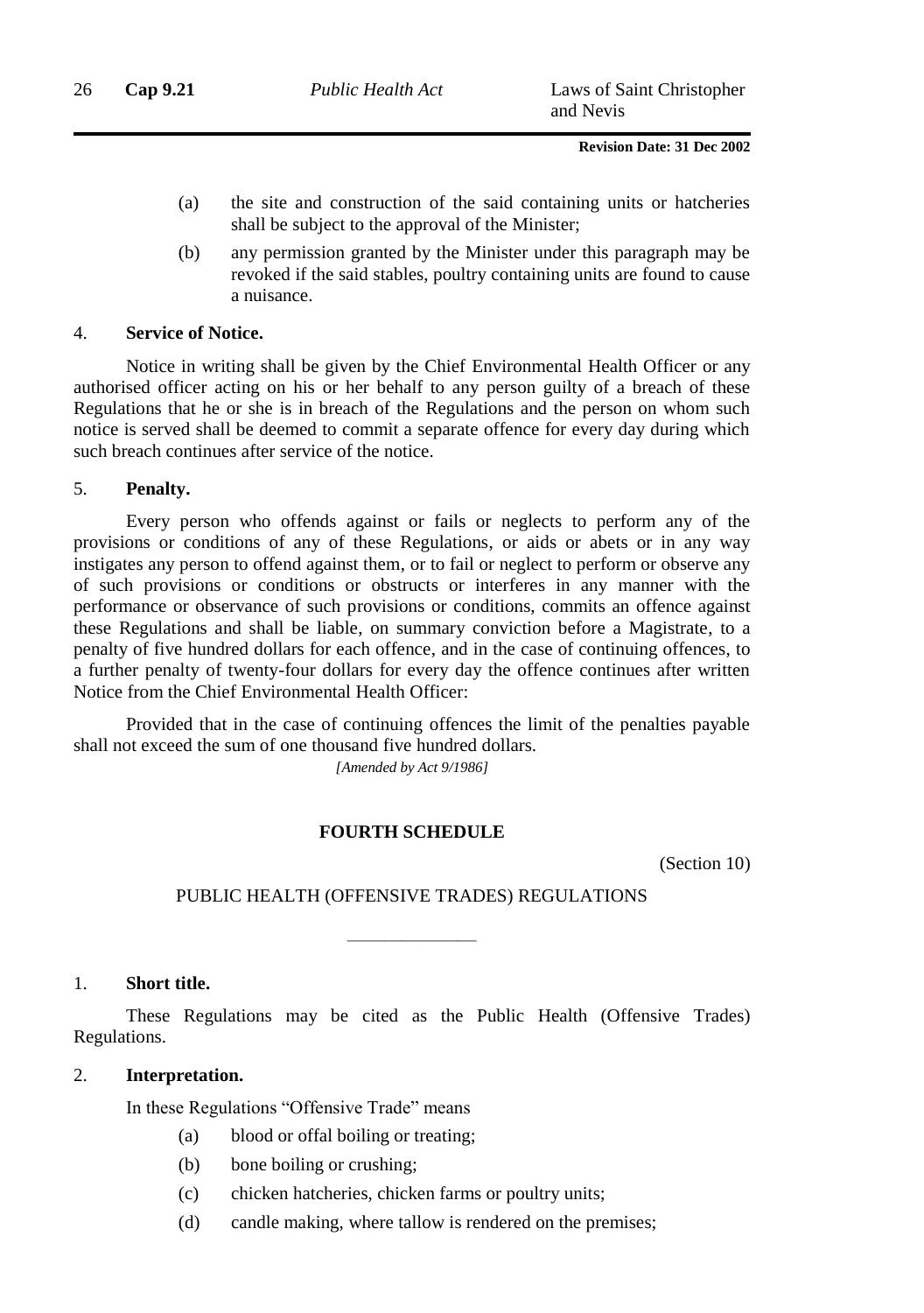- (e) the curing, tanning or storing of hides;
- (f) fellmongering;
- (g) gut scraping;
- (h) lime making;
- (i) manufacture of gases;
- (j) manufacture of material for manure or fertilizers;
- (k) the slaughtering of animals or poultry;
- (l) soap boiling or soap manufacture;
- (m) any other trade, business or manufacture which the Minister may, from time to time, by notice published in the *Gazette*, declare to be an offensive trade.

### 3. **Restriction on Establishment of Offensive Trades.**

(1) No person shall, without the consent in writing of the Chief Medical Officer, establish or carry on any offensive trade.

(2) Any person who establishes or carries on an offensive trade, if such consent was required by law at the time of establishment, shall be liable, on summary conviction before a Magistrate, to a fine not exceeding two hundred dollars, and any person who carries on an offensive trade so established shall be liable, on summary conviction before a Magistrate, to a fine not exceeding twenty-four dollars for every day on which he or she carries on the trade after having been convicted in respect of the establishment thereof or, where he or she has not been so convicted, after receiving notice from the Chief Medical Officer to discontinue the trade:

Provided that in no case shall the penalty payable in respect of the carrying on of the trade after conviction or notice from the Chief Medical Officer, as the case may be, exceed the sum of five hundred dollars.

Any consent of the Chief Medical Officer under this regulation to the establishment of an offensive trade may be given so as to authorise the carrying on of the trade for a limited period specified in the consent, and for such extension of that period as may, from time to time, be granted by the Chief Medical Officer.

Any person carrying on the trade after the expiration of the period so specified, or any extension thereof, as the case may be, shall be liable, on summary conviction before a Magistrate, to a fine not exceeding twenty-four dollars for each day on which he or she carries on the trade after notice from the Chief Medical Officer stating that the period, or, as the case may be, the period as extended, has expired:

Provided that in no case shall the penalty payable exceed the sum of five hundred dollars.

(5) Any person aggrieved by the refusal of the Chief Medical Officer to consent under this regulation to the establishment of a trade, or by any time limit attached to his or her consent, or by his or her refusal to extend such a time limit, may appeal to the Minister in the first instance.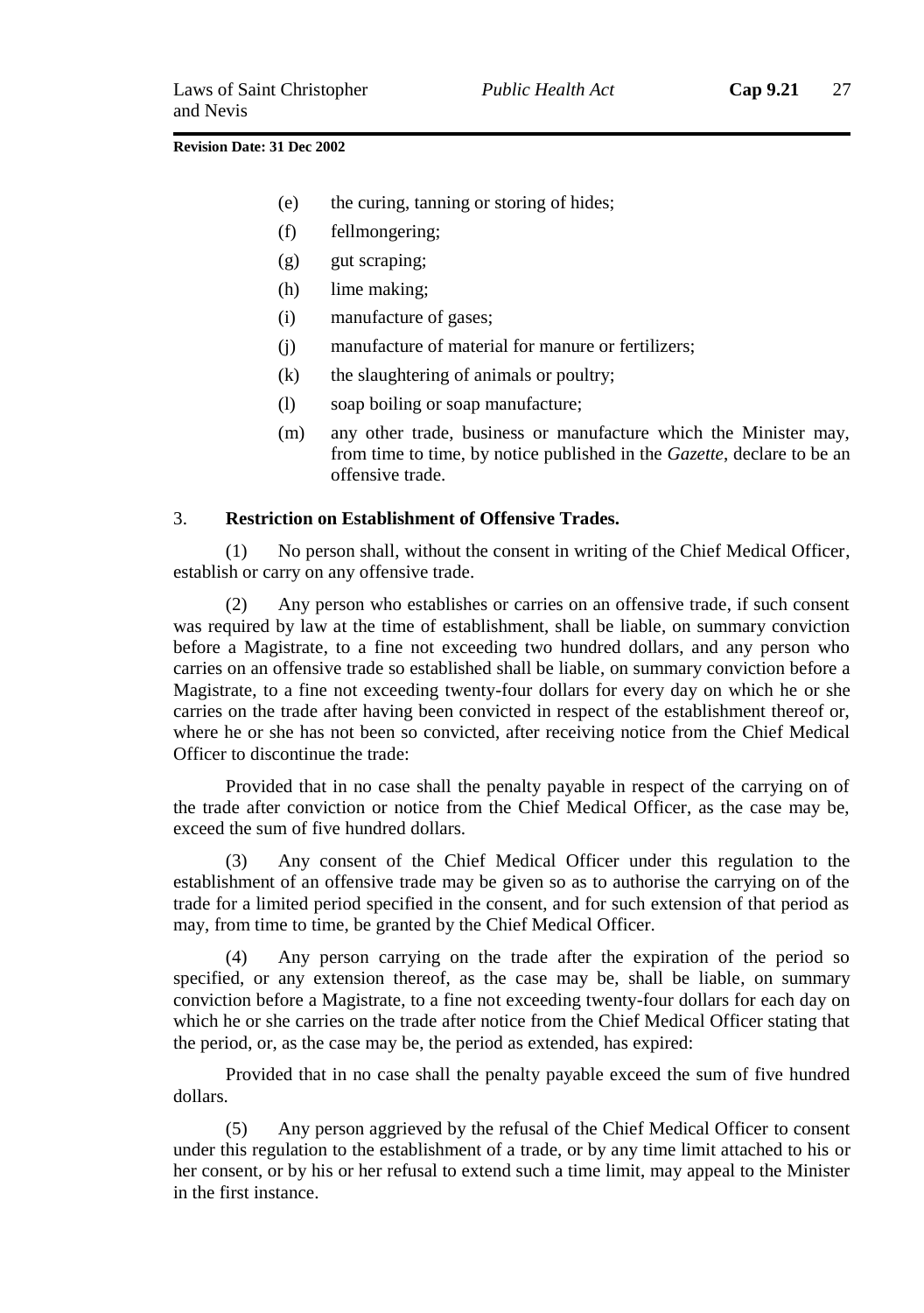(6) Further appeal shall be to a Magistrate of the District in which the offensive trade is carried on.

(7) For the purposes of this regulation, an offensive trade shall be deemed to be established not only when it is established in the first instance, but also if and when

- (a) it is transferred or extended from the premises on which it is for the time being carried on to other premises;
- (b) it is resumed on any premises on which it was previously carried on; or
- (c) the buildings in which it is carried on are enlarged or substantially altered in any way:

Provided that in any change of ownership a fresh application shall be deemed to be necessary.

### 4. **Forms of Consent.**

The consent of the Chief Medical Officer for the purpose of these Regulations shall be given in the form contained in the Schedule hereto, or in such form as may from time to time be approved by the Minister.

### 5. **Erection or use of Buildings for Offensive Trade.**

No building shall be erected, converted or used for any offensive trade unless the location, site, plans and specifications for the offensive trade for which the building is to be used have been submitted and approved by the Chief Medical Officer.

### 6. **Offensive hides of animals.**

No person shall have, keep, or receive on any premises owned or occupied by him or her the fell or hide of any animal which is offensive or which may injuriously affect the health or comfort of individuals or the public.

### 7. **Duty to carry on Offensive Trades in a reasonable and proper manner.**

Notwithstanding such aforesaid consent in writing from the Chief Medical Officer to the establishment or carrying on of an offensive trade, the person so licenced shall take all reasonable steps to prevent any gases, vapours or effluvia from being a nuisance or being injurious to the public health by

- (a) preventing the occurrence of any offensive gases, vapours or effluvia; or
- (b) rendering innocuous such gases, vapours or effluvia emitted as a result of the offensive trade.

### 8. **General Requirements of the Chief Medical Officer in Respect of Offensive Trades.**

Every building or premises in which any offensive trade is carried on and all the utensils and equipments therein shall at all times be kept in a clean and sanitary condition and in good repair to the satisfaction of the Chief Medical Officer, or an officer duly authorised to act on his or her behalf.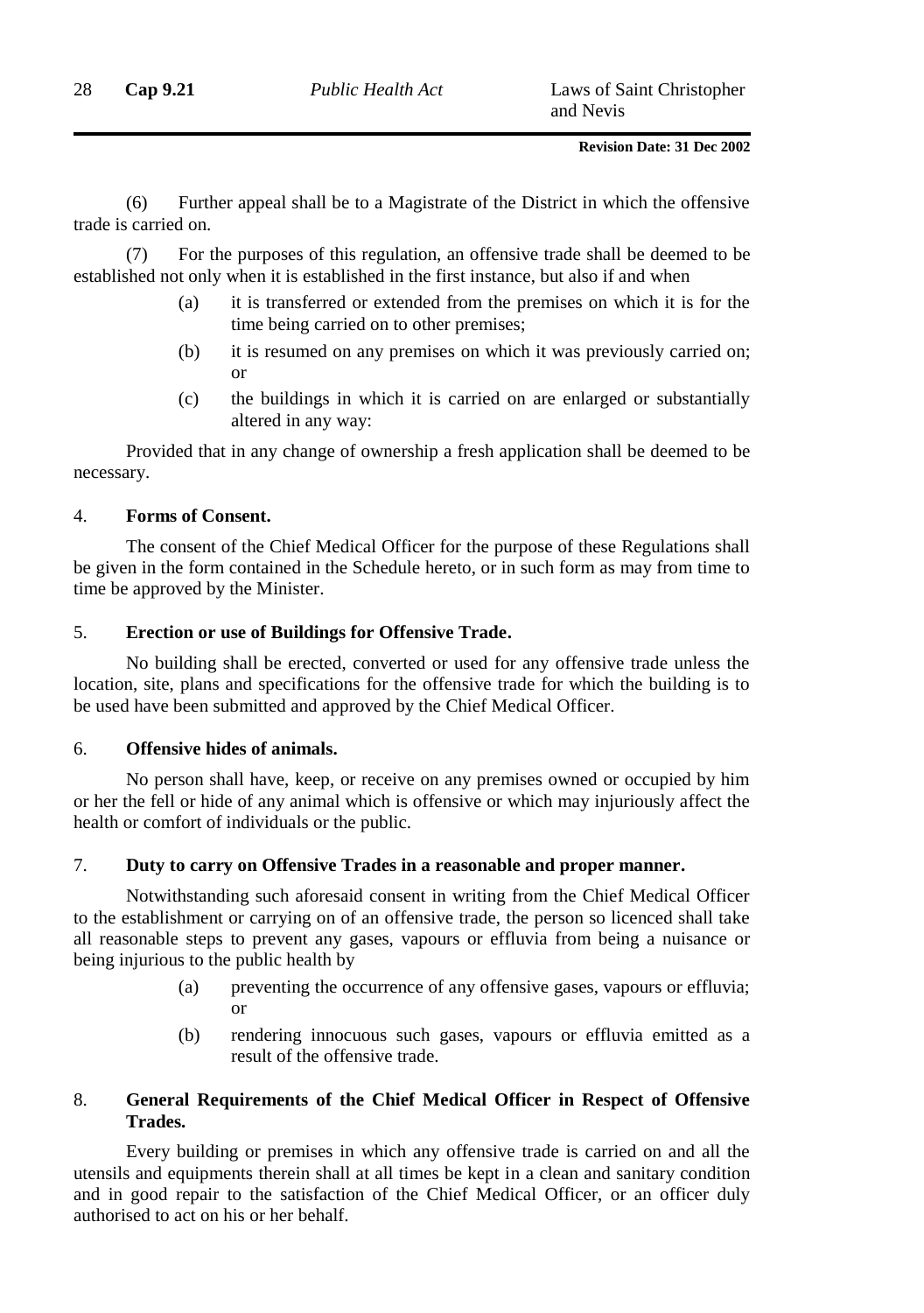#### 9. **General Penalty.**

Any person who acts in contravention of or fails to comply with the provisions of any of these Regulations for which no special penalty is provided shall be liable, on summary conviction therefor before a Magistrate, to a fine of one hundred dollars.

#### 10. **Remedies for Nuisance not excluded.**

Nothing in these Regulations shall be construed so as to exclude any person injured by an offensive trade from pursuing his or her legal or equitable remedies therefor as a nuisance if such it is.

### **SCHEDULE TO THE REGULATIONS**

(Regulation 4)

### THE PUBLIC HEALTH ACT

#### **Consent of the Chief Medical Officer to the Establishment of an Offensive Trade**

| in accordance with the requirements of the above mentioned Regulations, subject to |
|------------------------------------------------------------------------------------|
|                                                                                    |
|                                                                                    |
|                                                                                    |

*Chief Medical Officer*

### **FIFTH SCHEDULE**

(Section 10)

### PUBLIC HEALTH (COLLECTION AND DISPOSAL OF REFUSE) REGULATIONS

———————

#### 1. **Short title.**

These regulations may be cited as the Public Health (Collection and Disposal of Refuse) Regulations.

### 2. **Interpretation.**

(1) For the purposes of these regulations,

"Act" means the Public Health Act, Cap. 9.21 and all amendments thereto;

- "disposal area" means any site or place designated as such by the Minister for the final disposal of refuse;
- "dwelling house" means a building used or constructed or adapted to be used wholly or principally for human habitation;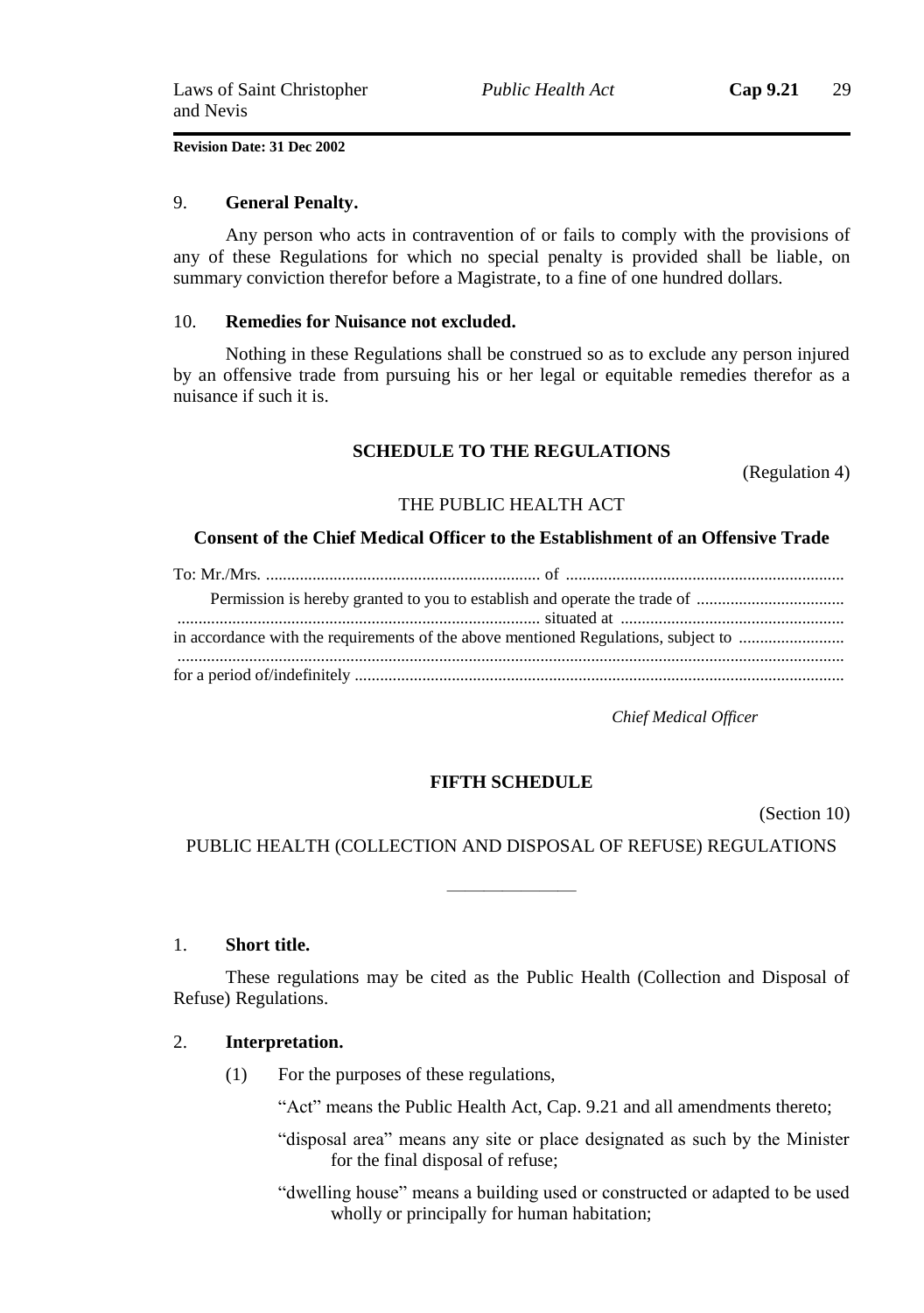- "fixed refuse receptacle" means any concrete or metal structure so made or placed on any street or public place to receive and store temporarily refuse for removal;
- "garbage" includes animal or vegetable waste or other matter that attends the preparation, consumption, decay, dealing in or storage of meats, fish, bird, fruit or vegetable including cans, containers or wrappers wasted along with such material;
- "other building" means any room or building in or at which people congregate, work, attend or are housed or accommodated and includes, but is not limited to barracks, common lodging houses, factories, hospitals, hotels, places of entertainment, places of worship, schools, stores, shops and supermarkets;
- "refuse" includes all solid waste derived from garbage, rubbish, swill, trade refuse and other waste matter, but does not include human excrement;
- "rubbish" includes house sweepings, wood, leaves, trimmings from shrubs, sawdust, paper, cardboard, grass, rags, cane and fruit peelings, old shoes, tyres and all other combustible material not included under the term "garbage";
- "swill" includes such garbage which is wholly or nearly so, edible and usable as a food having food value for animal or birds, accumulating from animal, vegetable or other matter wasted from clubs, hospitals, hotels, restaurants and public eating places;
- "trade refuse" means the waste product of any trade or manufacture not specified as an offensive trade in the Public Health (Offensive Trades) Regulations, but includes the refuse from hotels and other business places;
- "waste matter" includes material composed of soil, earth, stones, wasted concrete blocks, glassware, ashes, metals and other non-combustible material which is, has been or is to be discarded.

(2) The expressions "Minister", "Occupier", and "Premises" have the meanings assigned respectively to those expressions in the Act.

### 3. **Operation of Public Cleansing Service.**

(1) The public cleansing service shall, as far as practicable, be made available to every dwelling house and other building.

(2) Where a public cleansing service is provided, such service shall, if practicable, be operated daily and in any case not less frequently than once in every seven days.

(3) The Minister shall publish in the *Official Gazette* and issue public announcements concerning:

> (a) the areas and districts for which a public cleansing service is provided, stating the days and the hours during which refuse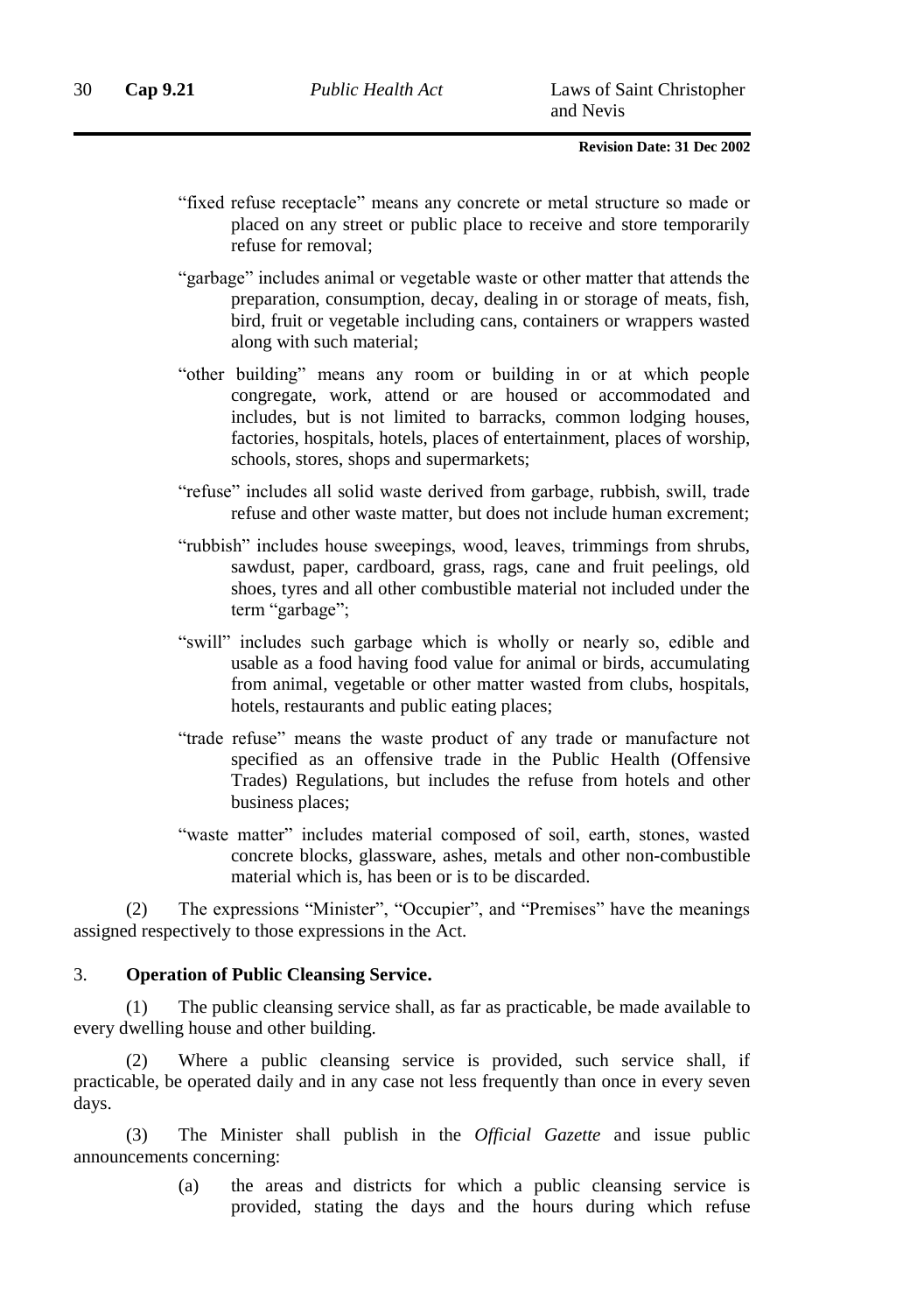collection shall be carried out and any alteration in any such service shall be notified in like manner;

(b) any charges, whenever such become necessary, to be met by the owner or occupier of any dwelling house or other building for the collection and removal of refuse from such premises.

(4) The Minister shall cause to be provided sites convenient for the placing of fixed refuse receptacles for the deposit of refuse and may require owners and occupiers of dwelling houses or other buildings to cause the same to be deposited daily or at such times as the Minister may require in such receptacles provided for the purpose.

(5) The Minister shall prescribe suitable sites for the proper disposal of refuse.

(6) The Minister shall cause to be disposed all refuse collected by public and other cleansing vehicles in such a manner as to prevent the breeding of flies, rodents or other vermin and to prevent the creation of a nuisance or of any situation likely to be injurious to the public health or public safety.

### 4. **Duty to keep Premises clean.**

The owner or occupier of every dwelling house and the owner or person in charge of every other building shall

- (a) at all times keep his or her premises in every respect clean and free from offensive matter or refuse and shall collect or cause to be collected all refuse and place it in the receptacle provided for the purpose;
- (b) in respect of each such house or building provide for the storage of refuse one or more receptacles suitably covered, of reasonable weight, of a capacity,
	- (i) in the case of a dwelling house, not exceeding 4 cubic feet; and
	- (ii) in the case of every other building, not exceeding 30 cubic feet, and of a type approved by the Minister;
- (c) in areas or districts where a public cleansing service is available place for removal of its contents any receptacle provided under paragraph (b) as near to the adjoining road as possible (but not so as to impede vehicular traffic) on such days and between such hours as the Minister may specify.

### 5. **Private Arrangements for Disposal of Refuse.**

Notwithstanding paragraph (c) of regulation 4, the owner or occupier of any dwelling house or the owner or person in charge of any other building may make his or her own arrangements for disposal of refuse from his or her premises provided that the method of disposal is approved by the Minister.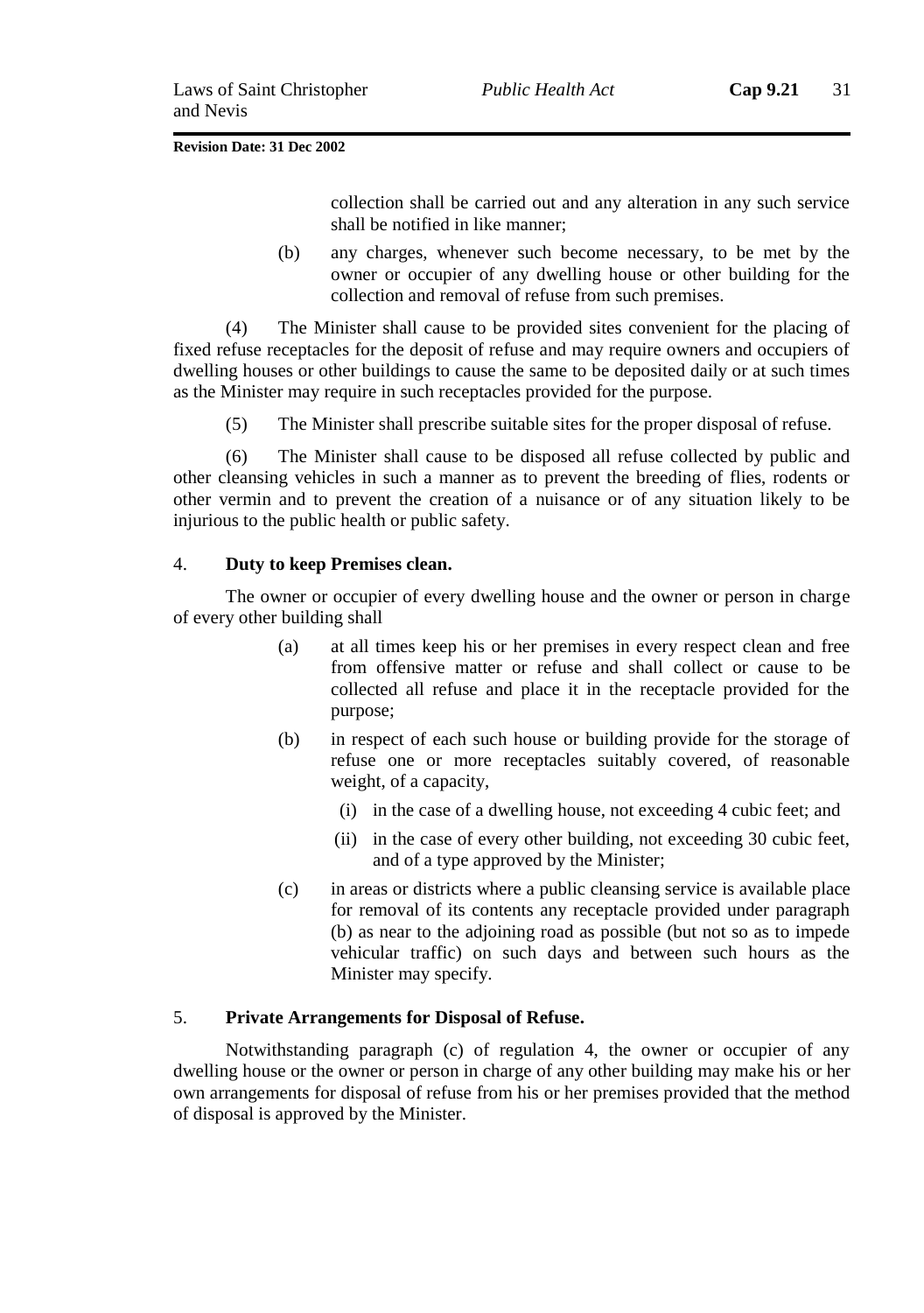### 6. **Operation of Incinerators.**

The Minister may, on an application made to him or her for the purpose, allow the installation and operation of incinerators of a type and size approved by him or her and shall specify the conditions under which such incinerators may be operated.

### 7. **Procedure in areas without Cleansing Service.**

The owner or occupier of every dwelling house and the owner or person in charge of every other building situated in any area or district for which no cleansing service is provided shall at least once in every seven days dispose of all refuse from his or her premises in a manner approved by the Minister.

### 8. **Restriction on Disposal of certain items.**

No person shall, under any circumstances, deposit or place or cause to be deposited or placed any discarded fluorescent lighting tubes or aerosol containers in any refuse intended or likely to be burnt, but shall dispose of the same by burial or in any other manner at a place approved by the Minister.

### 9. **Restriction on Disposal of Refuse in a Public Place.**

No person shall place, deposit or cause to be placed or deposited any refuse on any pavement, street, road, lane, path, ghaut, ravine, beach or other public place or on or about the premises of another person or in any prohibited area defined by the Minister by official notice or sign, except on such sites and in such manner and during such hours as the Minister may approve for the purpose.

### 10. **Removal of refuse by Unauthorised Persons Prohibited.**

No person shall, except with the authority of the Minister,

- (a) disturb, remove or carry away any refuse placed in any receptacle for removal by the public cleansing service; or
- (b) remove any refuse from a disposal area.

### 11. **Obstruction of Persons Removing Refuse.**

No person shall hinder or obstruct any person lawfully engaged in cleaning or removing refuse in any public place or cause obstruction by parked vehicles, push carts, trailers, trolleys or in any way whatsoever.

### 12. **Transportation of Refuse.**

(1) No refuse shall be transported along any public street, alleyway, lane or highway unless such vehicle be so constructed or loaded so that no refuse can fall through or out of such vehicle and unless such vehicle is protected by a closed-in top or canvas cover or such refuse be placed in a container or containers kept tightly closed.

(2) If in the process of removal the contents escape or fall from the vehicle the driver of such vehicle shall cause the same to be removed immediately from the public street, alleyway, lane or highway.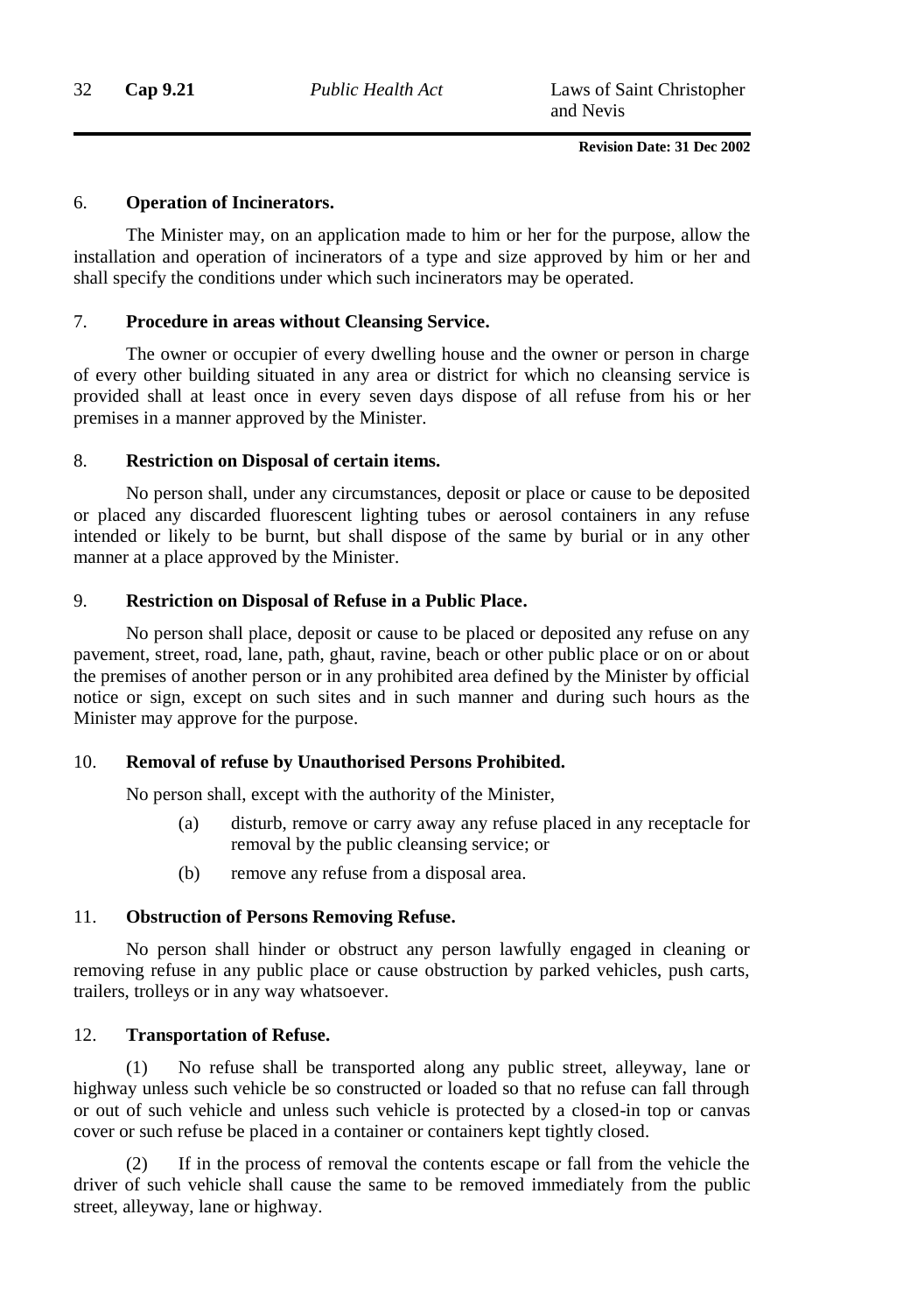### 13. **Sale of refuse Prohibited.**

(1) No driver in charge of a public cleansing vehicle shall sell or give away or permit to be sold or given away any refuse without the permission of the Minister, or place or deposit or cause to be placed or deposited any refuse in any place other than at a disposal area approved for the purpose by the Minister.

(2) No person shall take or receive any refuse from a public cleansing vehicle or induce by any means whatsoever any person to deal with any refuse otherwise than as prescribed by these regulations.

### 14. **Dumping at Disposal Area.**

No person shall dump or deposit or cause to be dumped or deposited any refuse at a disposal area except in a manner and at such place within the disposal area as may be approved by the Minister.

### 15. **Deposit of refuse Prohibited.**

No person shall deposit any refuse or cause or permit the same to be deposited upon any street, alleyway, park, beach or other public place or deposit the same in or upon any premises or vacant lot or in any drain or waterway.

### 16. **Discharge liable to affect Drain Prohibited.**

No person shall, without the approval of the Minister, discharge or cause to be discharged from any factory, bakery, distillery, workshop or workplace or from any building or place in which steam, water or mechanical power is employed, into any drain any hot water, steam, fumes or any liquid liable to affect the proper working of the drain.

### 17. **Deposit of Disused Vehicle or other matter Prohibited.**

No person shall, except with the approval of the Minister,

- (a) place or deposit or cause to be placed or deposited in any street or on any land any disused vehicle or part thereof or any disused household appliance or part thereof or any trunk or cut branches of trees;
- (b) place or deposit or cause to be placed or deposited into any drain, ghaut, or ravine any disused vehicle or part thereof or any disused household appliance or part thereof or any trunk or cut branches of trees.

### 18. **Lighting of Fires in refuse Receptacle or Disposal Area Prohibited.**

No person shall, without the approval of the Minister, cause any fire to be lit in any fixed refuse receptacle or in any disposal area.

### 19. **Removal of Waste Matter from Construction Repair or Demolition.**

Every owner, agent, building contractor or sub-contractor engaged in the construction, repair or demolition of any building or structure or part thereof shall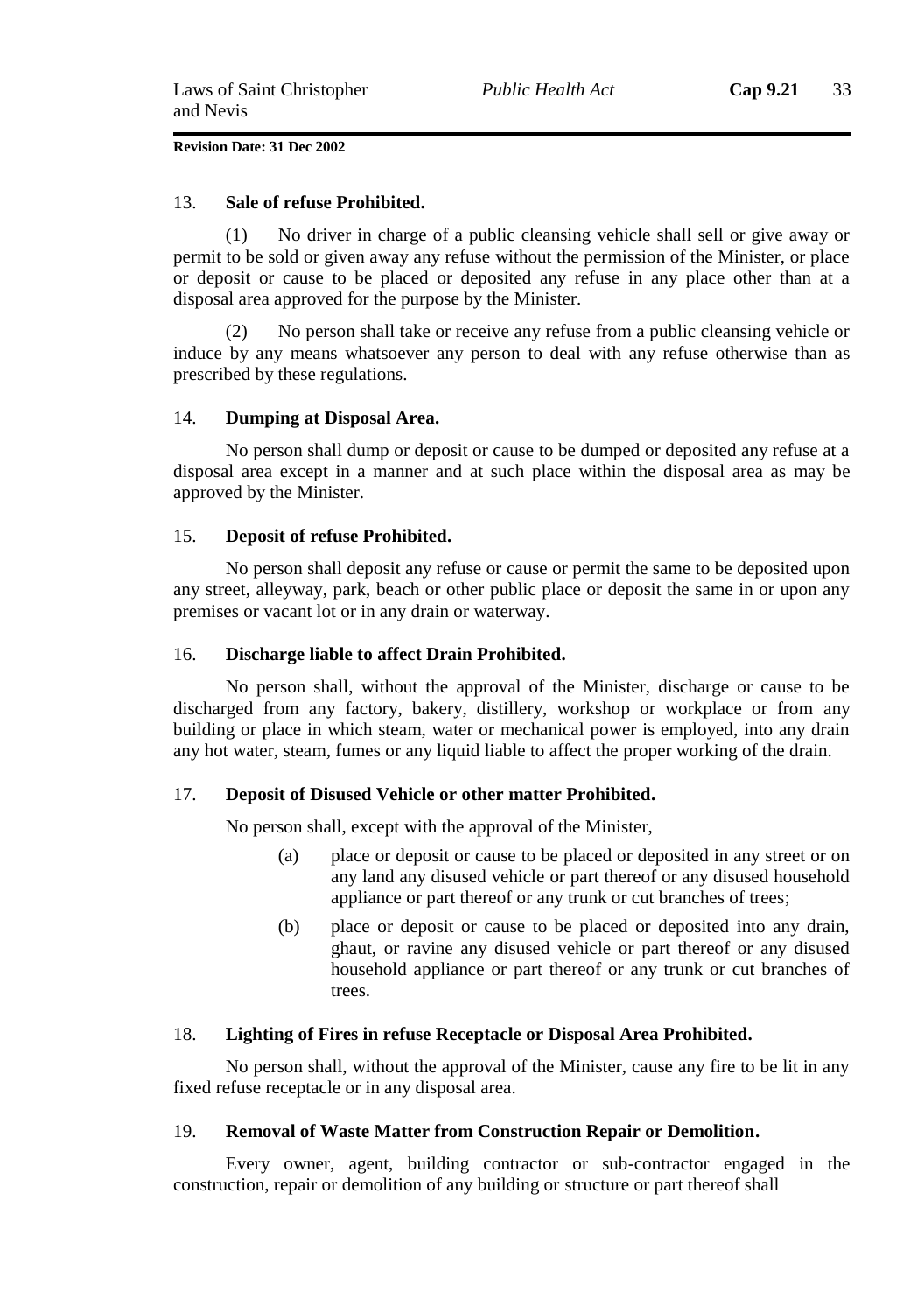- (a) remove and dispose of in a manner approved by the Minister from any street, drain, alleyway, gutter, park, sidewalk, curb or any premises all waste matter or rubbish deposited thereon in connection with the construction, repair or demolition work under his or her special or general supervision;
- (b) clean up and remove such waste matter and rubbish within seven days of the final cessation of work.

### 20. **Restriction on Burning of Refuse and Other Material.**

No person shall

- (a) burn refuse at any place or in any manner likely to create a health hazard or a nuisance;
- (b) burn any material likely to cause excessive smoke or produce a noxious odour or to liberate any toxic substances on combustion likely to affect the occupants of any premises, except under conditions approved by the Minister.

### 21. **Disposal of Spoiled or Condemned remains or Carcass.**

Every person who is the owner or custodian of any animal, bird, livestock or game which has died other than by slaughter for food, any offal or putrescible waste derived from any place where meat, fish, fowl or poultry are handled or discarded as unfit for food or spoiled or condemned, shall dispose of the remains, carcass or parts of entrails thereof immediately after such death or accumulation in a sanitary manner and in accordance with all requirements and orders of the Minister.

### 22. **Power to hold, impound or Dispose of Animals.**

The Minister or any person authorised by him or her for the purpose may hold, impound or dispose of any animal which interferes in any way with refuse deposited or disposed of in a manner and at a site approved by the Minister.

### 23. **Penalty for Person Guilty of an Offence under these Regulations.**

Any person who contravenes the provisions of these regulations commits an offence and liable, on summary conviction, to a fine not exceeding four hundred dollars or to imprisonment for a term not exceeding six months or to both such fine and imprisonment.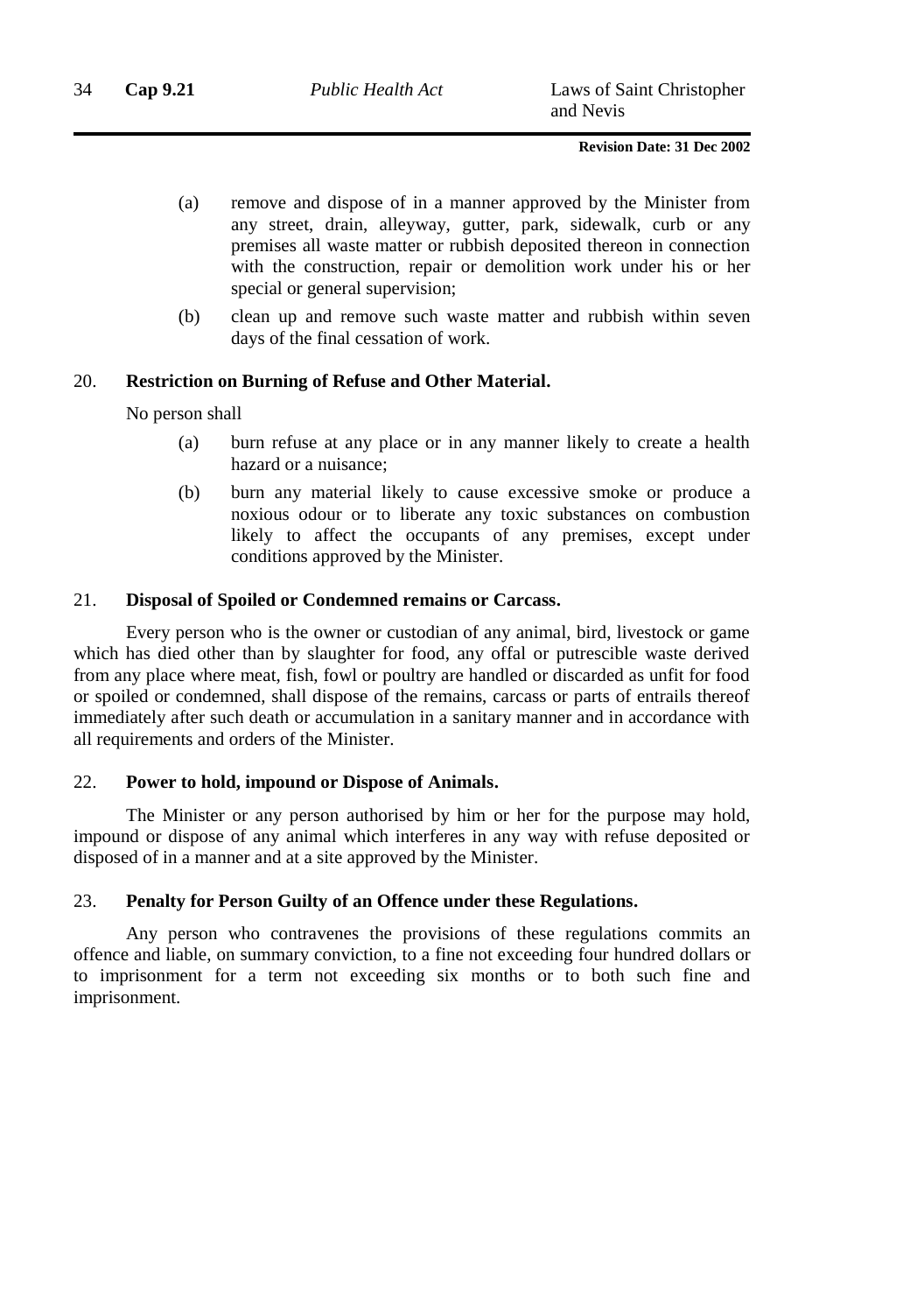### **SIXTH SCHEDULE**

(Section 10)

# BAKEHOUSES REGULATIONS ———————

### 1. **Short title.**

These Regulations may be cited as the Bakehouses Regulations.

### 2. **Interpretation.**

In these Regulations,

"bakeroom" means any room or part of a bakehouse where the actual preparation or baking of bread is done;

"bread" includes cake, biscuits, pastry and confectionery;

"bread seller" means any person who sells bread and includes a person transporting bread in any public place or thoroughfare.

### 3. **Structure of Floors and Walls.**

(1) The floor of every bakeroom shall be constructed of concrete or tiles and shall be of a smooth finish to the satisfaction of the Local Authority.

(2) The walls of a bakehouse shall be in a good state of repair and free of open joints and crevices.

### 4. **Cleanliness and Sanitation.**

(1) No person shall be employed in a bakehouse unless he or she is clean both in his or her person and in his or her apparel.

The floor of a bakehouse shall be scrubbed daily at any time other than when bread is prepared, stored or issued for sale, and as often as may be necessary to keep it clean.

(3) The floor of a bakehouse shall not be dry swept at any time when bread is being prepared, stored or issued for sale.

(4) Every room of a bakehouse shall be kept free from cobwebs and no objects shall be kept in a bakeroom except such as are necessary for the preparation and storage of bread for sale.

(5) There shall be provided and maintained in every bakehouse for the use of employed persons adequate and suitable facilities for washing which shall include one wash basin for every ten or less of employed persons and a sufficient supply of soap and clean towels, and these facilities shall be conveniently accessible and shall be kept in a clean and orderly condition.

There shall be provided and maintained in every bakehouse for the use of employed persons one latrine for every ten or less of persons employed.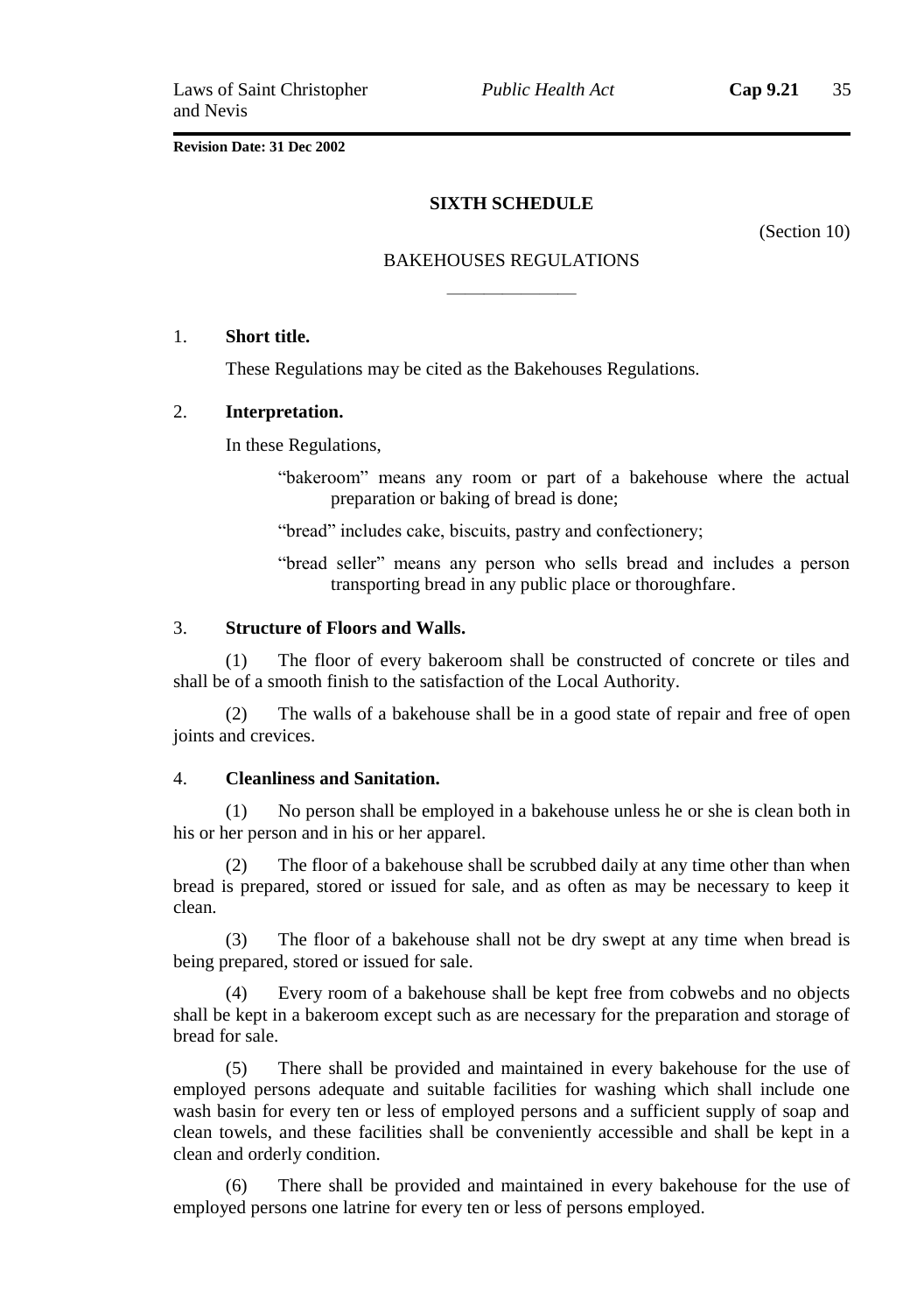36 **Cap 9.21** *Public Health Act* Laws of Saint Christopher and Nevis

**Revision Date: 31 Dec 2002**

(7) There shall be satisfactory and suitable provision made for the drainage of slops from a bakehouse.

(8) The doors and windows of, and all other openings communicating directly with a bakehouse shall be fitted with screen wire to exclude flies to the satisfaction of the Local Authority, and such doors and windows shall be hinged to open outward.

(9) All equipment in a bakeroom shall be properly washed daily immediately after use and shall be stored and shuttered in a section of the bakehouse.

(10) All receptacles used in a bakehouse for receiving leaven and mixing dough shall be made of metal or shall be lined with metal with smooth interior surfaces to the satisfaction of the Local Authority, and no dough or leaven shall be kept in any receptacle unless such receptacle is kept in the bakehouse in a fly-proof receptacle and is adequately shuttered.

(11) No bread for issue for sale shall be kept on any open shelf nor in any container which is not

- (a) sufficient in size;
- (b) dust proof; and
- (c) constructed with a glass top or front.

### 5. **Collection and Removal of Dust, Ashes and Refuse.**

(1) There shall be sufficient provision made in every bakehouse for the collection of dust, ashes and refuse and the receptacle used for such collection shall be kept at a reasonable distance apart and away from the bakehouse.

(2) No person shall, in cleaning a bakehouse and removing ashes from an oven, deposit any dust, ashes or refuse anywhere else than in a suitable receptacle.

(3) It shall be the duty of the occupier of a bakehouse to remove from the premises promptly after cleaning and before baking again on those premises, all accumulations of dust, ashes or refuse.

(4) No occupier of a bakehouse shall permit the use of leaves, paper or any material other than metal sheets for the purpose of receiving unbaked bread.

### 6. **Medical Examination.**

(1) Every occupier of, and every person employed at, a bakehouse shall, before engaging in the production and issue of bread for sale, obtain a certificate of good health (hereinafter called a "baker's certificate") issued free of charge by the Medical Officer of Health or other medical officer authorised by him or her.

(2) Every baker's certificate shall be valid for three months after the date of issue unless cancelled by the Local Authority before the date of expiration.

(3) The Local Authority may, whenever in its discretion it deems fit, require any person employed in a bakehouse to be examined for the purpose of ascertaining the health of that person whether or not a valid baker's certificate has been issued in the name of such person.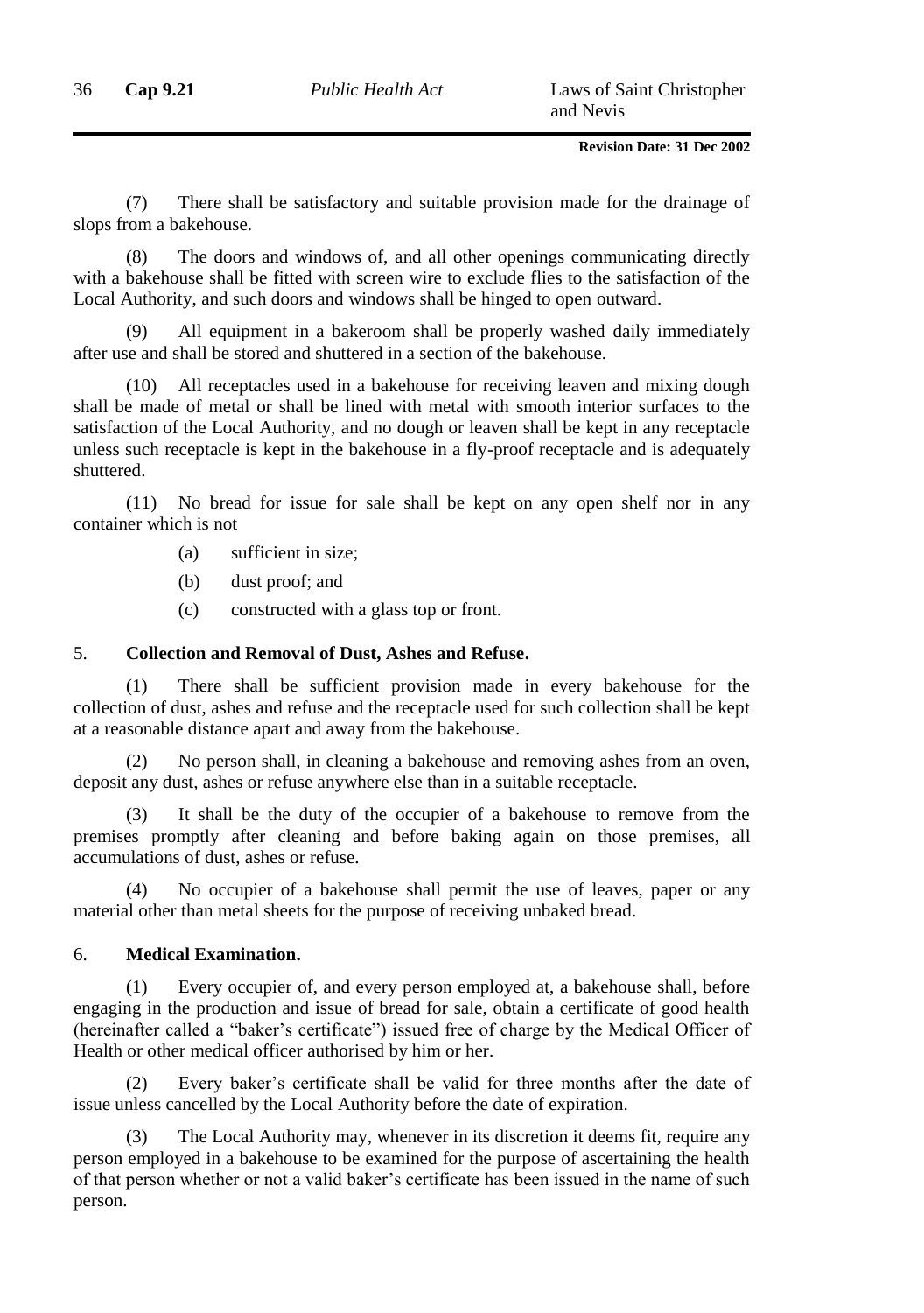(4) No person shall enter a bakeroom unless he or she is employed in the bakehouse and is in possession of a baker's certificate issued in his or her name.

(5) Every baker's certificate should be conspicuously posted in the bakehouse in which the person is employed, or, if he or she is employed in more than one bakehouse, in any one of such bakehouses.

### 7. **Apparel.**

- (1) Every owner or occupier of a bakehouse shall
	- (a) provide at least two full-length white aprons for each person employed in the bakehouse;
	- (b) not allow any person to be engaged in preparing or selling bread unless that person is wearing a clean full-length white apron.

(2) It shall be the duty of the occupier of every bakehouse to supply, launder and store all aprons for use at his or her bakehouse.

### 8. **Penalty.**

Any person who neglects, disobeys or fails to comply with the requirements of any of these regulations shall be liable, on summary conviction, to a fine not exceeding three hundred dollars.

*[Amended by Acts 7/1976 and 9/1986]*

### **SEVENTH SCHEDULE**

(Section 10)

### FOOD REGULATIONS

———————

#### 1. **Short title.**

These Regulations may be cited as the Food Regulations.

### 2. **Interpretation.**

In these Regulations,

"food" means any article used as food or drink for human consumption, other than drugs and water, and includes

- (a) any substance which is intended for use in the composition or preparation of food;
- (b) any flavouring matter or condiment; and
- (c) any colouring matter;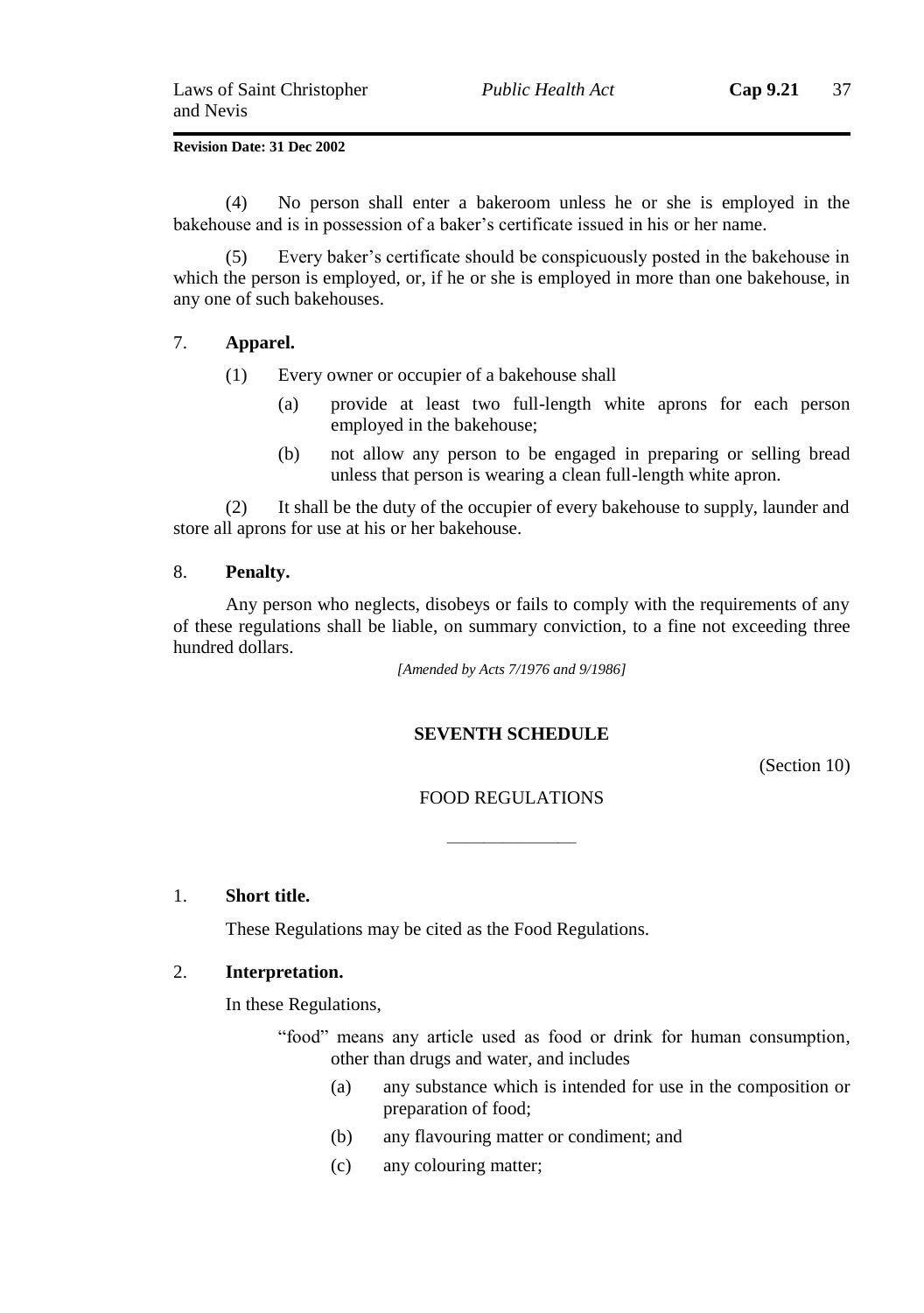"food handling" means selling or distributing food which is not contained in a sealed container and storing, preserving or preparing food intended for sale for human consumption;

"stand" means any point, position or location where food handling is carried on in a public place.

### 3. **Food Handling on a Temporary Basis.**

(1) No person shall engage in food handling at any dance, concert, party or similar social gathering which is conducted for money or other payment or reward without first applying for and obtaining permission from the Local Authority to engage in such food handling.

(2) Applications for permission under sub-regulation (1) shall be in writing and shall be delivered to the clerk of the Local Authority not less than twelve hours before the commencement of the social gathering as aforesaid.

### 4. **Granting of Health Permits.**

(1) Except in the cases and for the purposes mentioned in regulation 3, no person shall engage in food handling without having first obtained from the Local Authority a health permit as hereinafter provided.

(2) Applications for licences shall be in writing and shall be signed by the persons making them, and the applications shall be delivered to the Local Authority not less than fourteen days before the commencement of the food handling business to which they relate and shall contain full particulars as to the nature and extent of the business and of the place at which the business is to be conducted.

A licence granted under the provisions of this regulation may, at any time, be cancelled by the Local Authority.

(4) A health permit shall be granted by the Medical Officer of Health or any other Medical Officer authorised by him or her whenever such Medical Officer is satisfied that the person to whom the permit is to be granted is in a sufficiently good state of health to engage in food handling without any danger to public health.

(5) Health permits may, at any time, be examined by the Local Authority.

(6) Every holder of a health permit shall, once in every three months and at such other time as the Medical Officer who issued the health permit shall direct, present himself or herself to such Medical Officer for examination and instruction.

The health permit of any person who fails to comply with any of the provisions of sub-regulation (g) of this regulation may be cancelled by the Medical Officer who granted such permit.

### 5. **Stands.**

(1) No stand at which cooked food is sold shall be located at any point less than fifty feet from any public sanitary convenience or less than twenty feet from any refuse bin.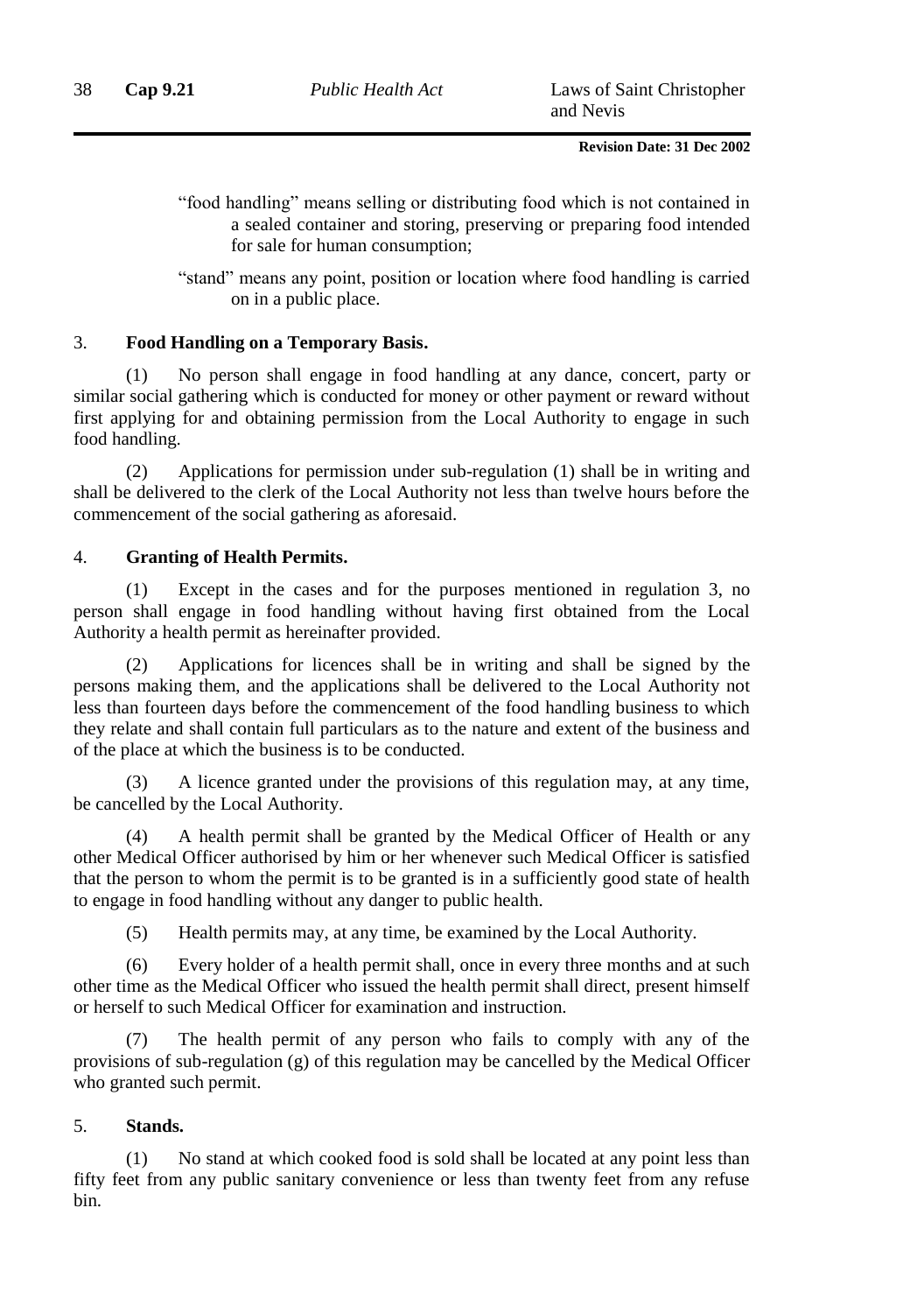(2) The name or initial of the owner of every barrow, basket, cart, tray or other article used at a stand shall be marked upon every such article.

(3) The owner of a stand shall provide at such stand arrangements satisfactory to the Local Authority for

- (a) the storage of food at such stand before such food is prepared for sale,
- (b) the storage and drainage of all utensils and equipment used at such stand,
- (c) the washing and cleansing of all utensils used at such stand, and
- (d) the disposal of refuse and slops therefrom.

#### 6. **Licensing of Rooms Within which Food Handling is Conducted.**

(1) Except in the cases and for the purposes mentioned in regulation 3, no room shall be used for food handling unless such room has first been licensed for that purpose by the Local Authority.

(2) Applications for licences shall be in writing and shall be signed by the persons making them, and shall be delivered to the Local Authority not less than fourteen days before the commencement of the food handling business to which they relate and shall contain full particulars as to the nature and extent of the business and of the place at which the business is to be conducted.

(3) A licence granted under the provisions of this regulation may, at any time, be cancelled by the Local Authority.

(4) No room shall be licensed for food handling unless the following requirements are satisfied:

- (a) the floors, inner walls and ceilings shall be of such material and finish as to permit of their being thoroughly cleansed;
- (b) except where there is mechanical ventilation satisfactory to the Local Authority, the ventilation openings of such room shall be of an area of not less than one-tenth of the area of the floor of such room and they shall, to the satisfaction of the Local Authority, be arranged in such a manner as to permit the room being as free from dust as possible;
- (c) there shall be within such room either such supply of running water or such arrangements for storage of water as may be approved by the Local Authority;
- (d) there shall be in or about such room sufficient sanitary conveniences and lavatory accommodation to permit of there being one latrine and one wash-basin for every ten persons to be employed in such room, one latrine for every fifty persons to be served as customers in such room and one wash-basin for every twenty persons to be served as customers in such room;
- (e) there shall be provision, satisfactory to the Local Authority, for the drainage of slops and the removal of waste and refuse from such room.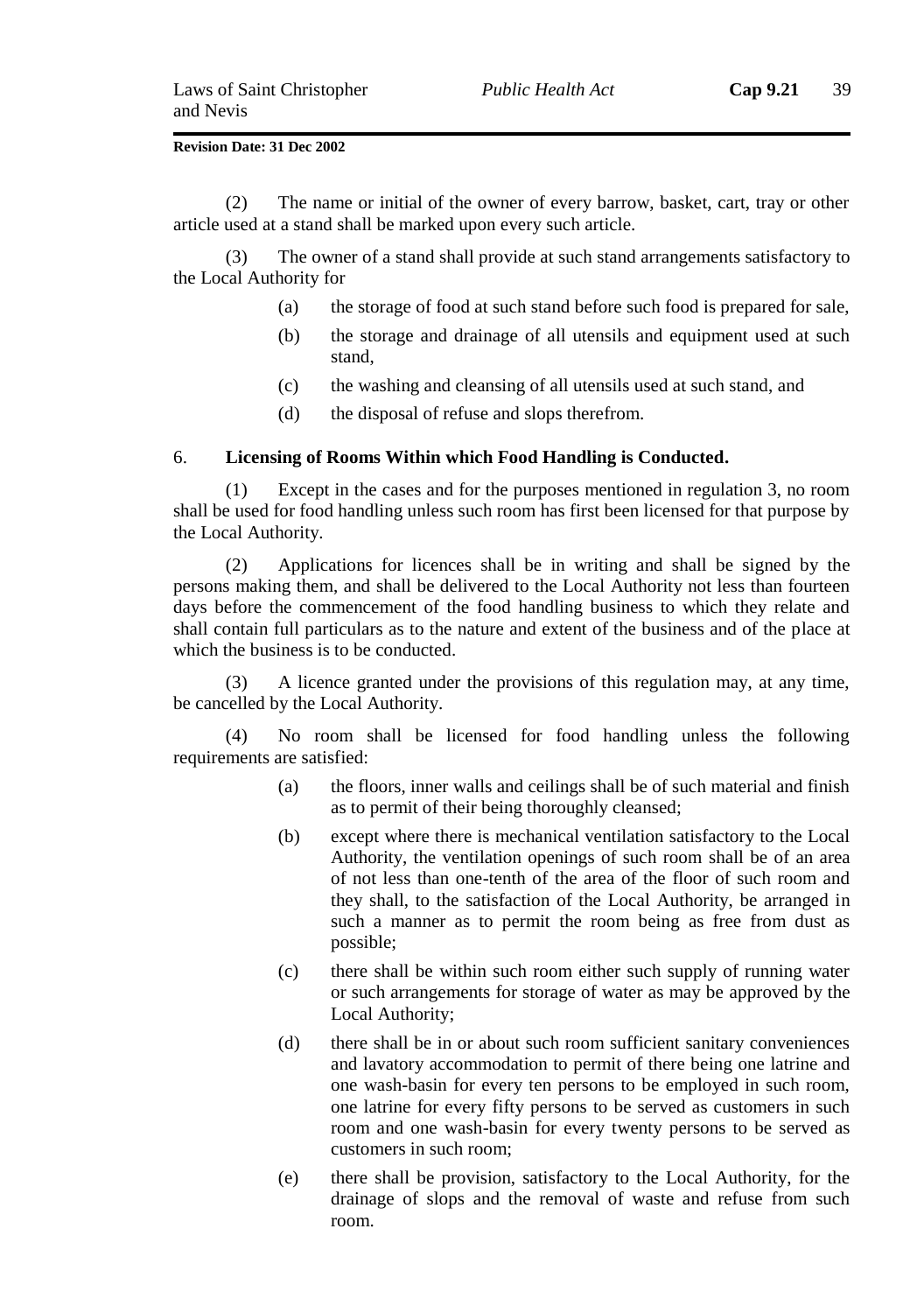### 7. **Cleansing of Rooms and Furniture.**

(1) The owner or occupier of any room within which food handling is being carried on shall cause the inner walls and ceilings and the surfaces of all doors and windows of such room to be cleansed at intervals of not less than once in every three months with soap and water or by any other method approved by the Local Authority and shall, whenever so directed by the Local Authority, cause such walls, ceilings and surfaces to be painted in a light colour or lime-washed.

(2) The owner or occupier of every room within which food handling is carried on shall cause the floor of such room to be at all times clean, and to be cleansed not less than once in every day:

Provided that such room shall not be dry-swept at any time whilst food is being prepared for sale or sold therein.

(3) The owner or occupier of every room in which food handling is carried on shall cause all furniture used in such room to be cleansed daily with soap and water or by any other means approved by the Local Authority.

### 8. **Cleansing of Utensils and Equipment.**

(1) Every person engaged in food handling shall cleanse and maintain in a sanitary condition all utensils and implements used by such person for food handling and such utensils and implements may, at any time, be inspected by the Local Authority.

(2) A person serving food at any place where food handling is being carried on and who is serving such food for the purposes of food handling

- (a) shall not use any utensil, piece of crockery or other ware or any other article in connection with such service unless such article shall have been thoroughly washed with soap and either clean running cold water or hot water of a temperature of not less than one hundred and sixty five degrees fahrenheit, or was cleansed in a mechanical washer or by any other means approved by the Local Authority and was, after being cleansed as aforesaid rinsed either in clean running cold water or hot water of a temperature of not less than one hundred and eighty degrees fahrenheit and thereafter allowed to drain and dry by some method approved by the Local Authority;
- (b) shall not use in connection with such service any cracked or damaged piece of ware or other article which cannot be thoroughly cleansed as aforesaid.

### 9. **Storage, Exposure and Carriage of Food.**

(1) All food when stored or exposed for sale shall be properly protected from rats and other vermin and against soiling.

(2) All preserved foods intended for sale, except such as are contained in sealed tins, bottles or other containers, shall, where cold store or refrigeration is not used, be kept or stored away from moisture and shall be maintained dry by storage under dust proof cover in such room or place as the Local Authority may determine.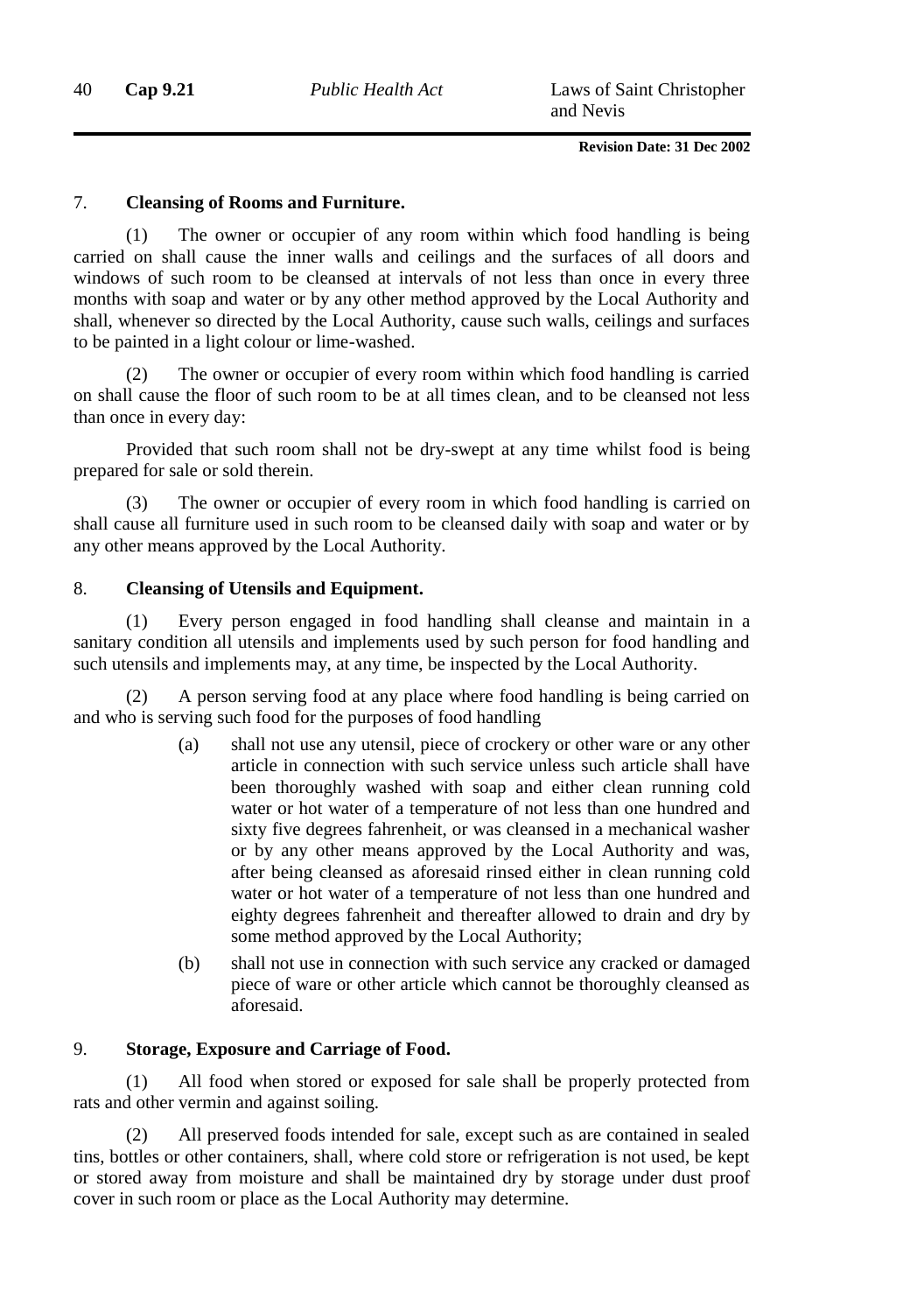(3) No food other than ground provisions shall be exposed for sale except such food is placed in a container and kept at a height of not less than eighteen inches above the ground and no butcher's meat, dressed fish or cooked food intended for sale shall be exposed to the public view in the open air or carried through any public place except under cover.

(4) All vehicles, barrows, trays, or other containers used for the carriage or exposure of the foods mentioned in paragraph (c) of this regulation shall be kept by the owners thereof in a clean and sanitary condition and in accordance with the instructions of the Local Authority.

### 10. **Penalty.**

Any person who wilfully neglects or disobeys any of these regulations commits an offence against these regulations and shall be liable, on summary conviction, to a fine not exceeding one thousand five hundred dollars.

*[Amended by Acts 7/1976 and 9/1986]*

### **EIGHTH SCHEDULE**

(Section 10)

## HEALTH (SWINE) REGULATIONS ———————

### 1. **Short title.**

These Regulations may be cited as the Health (Swine) Regulations.

### 2. **Swine not to be Slaughtered.**

No swine shall be slaughtered for human consumption without the permission of the Government Veterinary Surgeon.

### 3. **Swine not to be Removed.**

No swine shall be removed from the estate or place where the same is kept without the permission of the Government Veterinary Surgeon.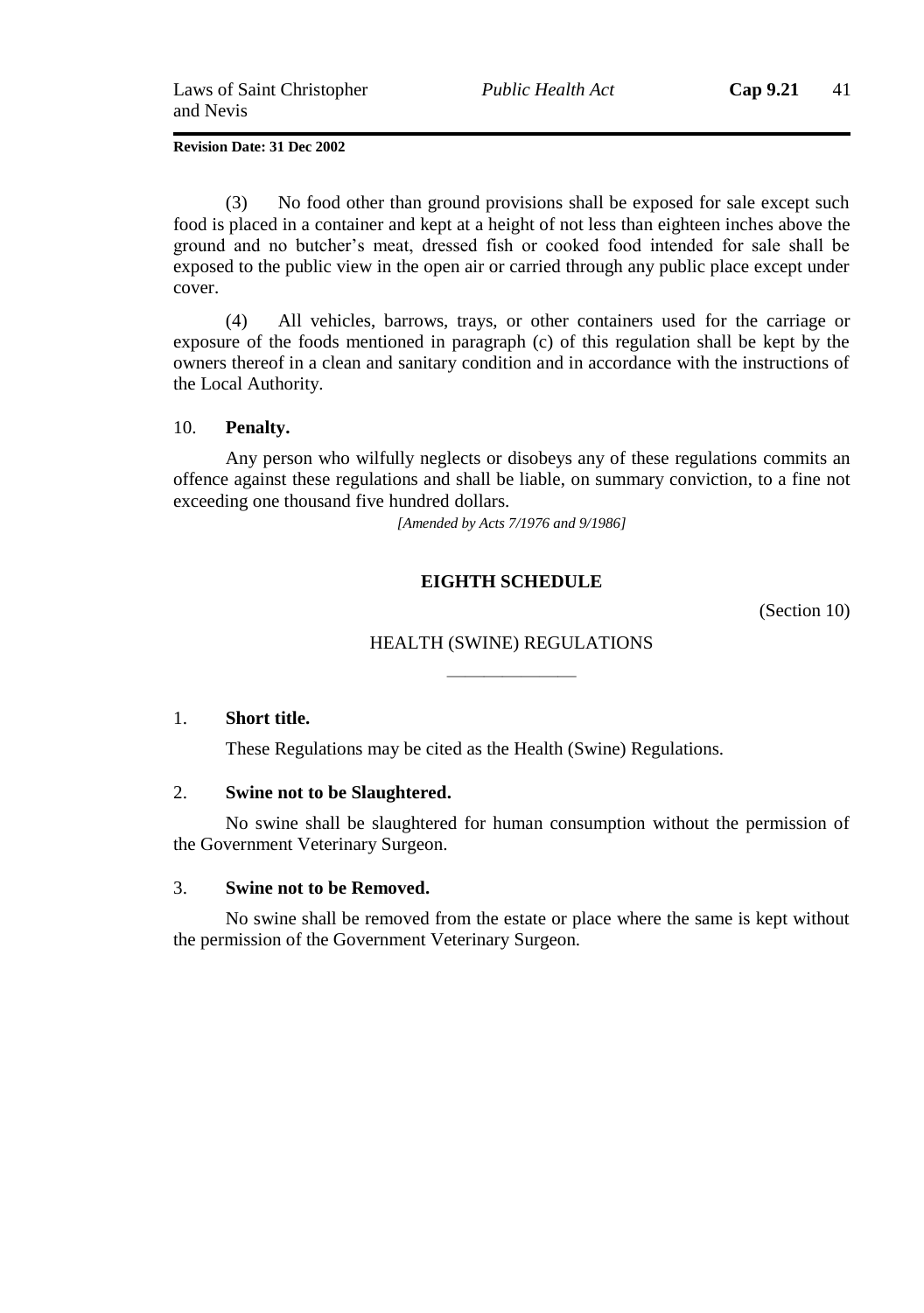42 **Cap 9.21** *Public Health Act* Laws of Saint Christopher and Nevis

**Revision Date: 31 Dec 2002**

#### **NINTH SCHEDULE**

(Section 10)

### ICE AND AERATED WATER MANUFACTURING (NEVIS) REGULATIONS

———————

1. **Short title.**

These Regulations may be cited as the Ice and Aerated Water Manufacturing (Nevis) Regulations.

### 2. **Application for Registration.**

Any person desirous of manufacturing ice or aerated water in the island of Nevis shall make application in writing to the Central Board of Health stating in such application all matters relating to the sanitary condition of the premises and environments wherein it is intended to carry on the said manufacture.

### 3. **Registration and Grant of Certificate.**

If the Board is satisfied, having regard to the sanitary condition of the premises and environments, that premises in respect of which an application is made are suitable for the manufacture of ice or aerated water the Board shall register in a book kept for the purpose such premises (hereinafter called registered premises) and shall grant a certificate to the applicant in the form contained in Schedule 1 to these regulations.

### 4. **Registered Premises Only to be Used.**

No ice or aerated water shall be manufactured in any premises other than registered premises.

### 5. **Employees to be Medically Examined.**

All persons employed in or about any registered premises shall be medically examined from time to time as the Board shall think fit but not less often than once in every three months and shall produce upon the request of any person authorised by the Board a certificate from a qualified Medical Officer or Practitioner in the form contained in Schedule 2 to these regulations; and no person shall work or shall be employed in or about any registered premises unless he or she is in possession of a certificate as aforesaid issued to him or her by a qualified Medical Officer or Practitioner within a period of three months:

Provided that if the certificate be given by a Government Medical Officer no charge shall be made therefor.

### 6. **Pure Water Supply to be Used.**

All water used in the manufacture of ice or aerated water shall be taken direct from a service tap in the registered premises and shall not be allowed to pass through pipes or allowed to collect in any vessel made of any material capable of contaminating it.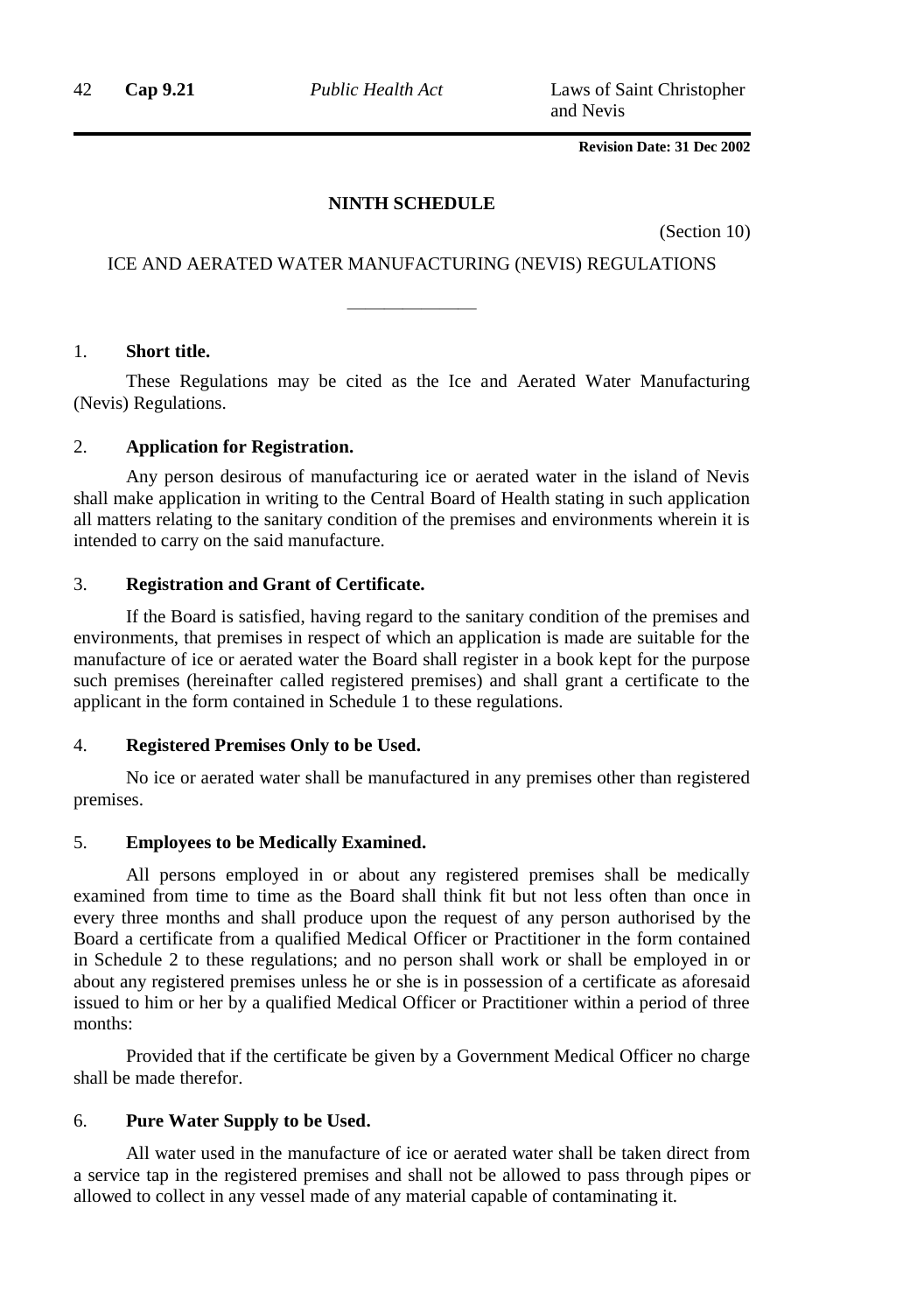#### 7. **Filters.**

The Board may, at any time, order that all water used for manufacture into ice or aerated water shall be distilled or filtered, by any prescribed type of filter, before use and no filter shall be used in the manufacture of ice or aerated water without its use having been first approved by the Board.

#### 8. **Inspection.**

All Government Medical Officers and Sanitary Inspectors or Officers and all persons duly authorised in writing by the Board may enter any premises used for the manufacture or sale of ice or aerated water for the purpose of inspecting the same.

#### 9. **Insanitary Premises.**

If any registered premises, or any machine, equipment or utensil therein, or any equipment or utensil used for the sale from registered premises of ice or aerated water, are found to be in an insanitary condition the Board may withdraw its certificate and strike such registered premises off the register:

Provided that nothing contained in this regulation shall prohibit a further application under regulation 2.

———————

### **SCHEDULE 1 TO THE REGULATIONS**

(Regulation 3)

| have been examined by the Board and are in a fit and proper sanitary condition for the manufacture<br>of ice and/or aerated water. |  |  |  |  |  |
|------------------------------------------------------------------------------------------------------------------------------------|--|--|--|--|--|
|                                                                                                                                    |  |  |  |  |  |

............................................................. *Clerk to the Central Board of Health*

### **SCHEDULE 2 TO THE REGULATIONS**

(Regulation 5)

| him or her free of any infectious or contagious disease or any disease which renders objectionable |  |  |
|----------------------------------------------------------------------------------------------------|--|--|
| his or her employment in or about premises registered for the manufacture of ice or aerated water. |  |  |
|                                                                                                    |  |  |
|                                                                                                    |  |  |

*Medical Officer Practitioner*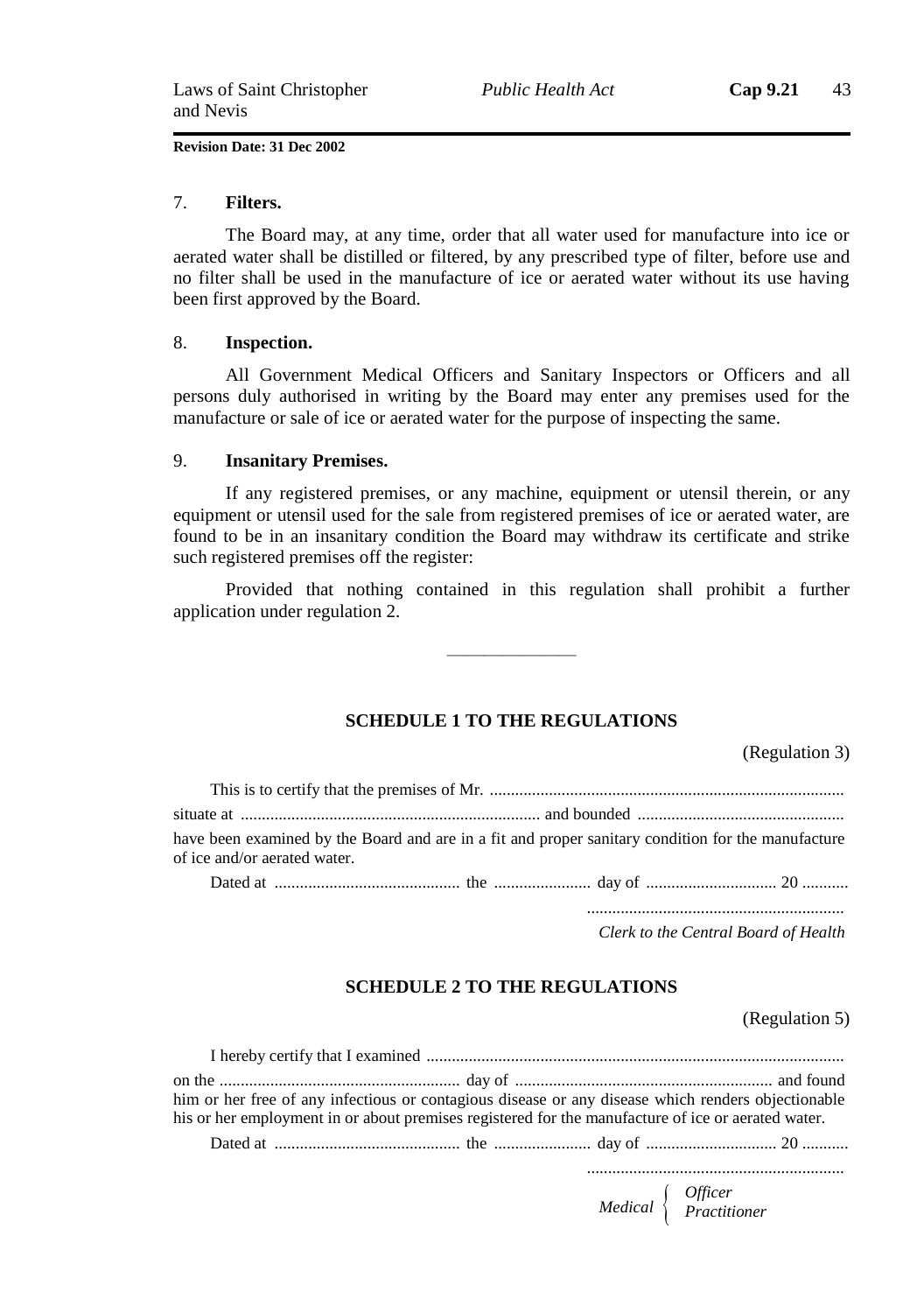44 **Cap 9.21** *Public Health Act* Laws of Saint Christopher and Nevis

**Revision Date: 31 Dec 2002**

### **TENTH SCHEDULE**

(Section 10)

### ICE AND AERATED WATER MANUFACTURING (SAINT CHRISTOPHER) REGULATIONS

———————

### 1. **Short title.**

These Regulations may be cited as the Ice and Aerated Water Manufacturing (Saint Christopher) Regulations.

### 2. **Application for Registration.**

Any person desirous of manufacturing ice or aerated water in the island of Saint Christopher shall make application in writing to the Central Board of Health stating in such application all matters relating to the sanitary condition of the premises and environments wherein it is intended to carry on the said manufacture.

### 3. **Registration and Grant of Certificate.**

If the Board is satisfied, having regard to the sanitary condition of the premises and environments, that premises in respect of which an application is made are suitable for the manufacture of ice or aerated water the Board shall register in a book kept for the purpose such premises (hereinafter called registered premises) and shall grant a certificate to the applicant in the form contained in Schedule 1 to these regulations.

### 4. **Registered Premises Only to be Used.**

No ice, or aerated water shall be manufactured in any premises other than registered premises.

### 5. **Employees to be Medically Examined.**

All persons employed in or about any registered premises shall be medically examined from time to time as the Board shall think fit but not less often than once in every three months and shall produce upon the request of any person authorised by the Board a certificate from a qualified Medical Officer or Practitioner in the form contained in Schedule 2 to these regulations; and no person shall work or shall be employed in or about any registered premises unless he or she is in possession of a certificate as aforesaid issued to him or her by a qualified Medical Officer or Practitioner within a period of three months:

Provided that if the certificate be given by a Government Medical Officer no charge shall be made therefor.

### 6. **Pure Water Supply to be Used.**

All water used in the manufacture of ice or aerated water shall be taken direct from a service tap in the registered premises and all water used for manufacture into ice or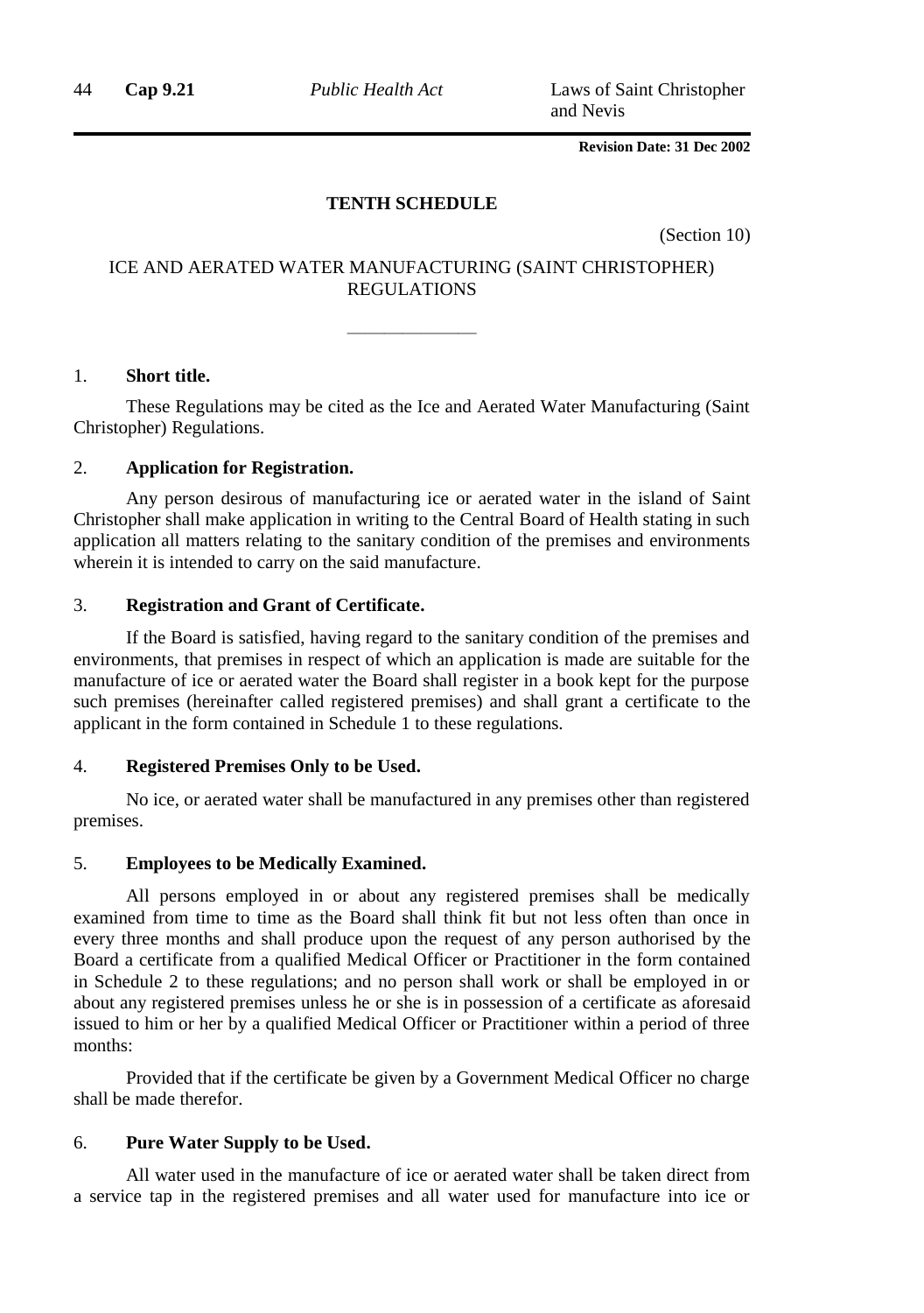aerated water shall be distilled or filtered before use and shall not be passed through pipes or allowed to collect in any vessel made of any material capable of contaminating it.

#### 7. **Filters to be Approved.**

No filter shall be used in the manufacture of ice or aerated water without the approval in writing of the Board first had and obtained.

### 8. **Inspection.**

The Medical Officer of Health or any duly authorised agent of the Board may enter any premises used for the manufacture or sale of ice or aerated water for the purpose of inspecting the same.

### 9. **Insanitary Premises.**

If any registered premises, or any machine, equipment or utensil therein, or any equipment or utensil used for the sale from registered premises of ice or aerated water, are found to be in an insanitary condition the Board may withdraw its certificate and strike such registered premises off the register:

Provided that nothing contained in this regulation shall prohibit a further application under regulation 2.

———————

### **SCHEDULE 1 TO THE REGULATIONS**

(Regulation 3)

|                           | have been examined by the Board and are in fit and proper sanitary condition for the manufacture of |
|---------------------------|-----------------------------------------------------------------------------------------------------|
| ice and/or aerated water. |                                                                                                     |
|                           |                                                                                                     |

Dated at ............................................ the ....................... day of ............................... 20 ...........

............................................................. *Clerk to the Central Board of Health*

### **SCHEDULE 2 TO THE REGULATIONS**

I hereby certify that I examined ................................................................................................... on the ............................................................... day of ....................................................... and found him or her free of any infectious or contagious disease or any disease which renders objectionable his or her employment in or about premises registered for the manufacture of ice or aerated water. Dated at ............................................ the ....................... day of ............................... 20 ...........

> *Medical Officer Practitioner*

.............................................................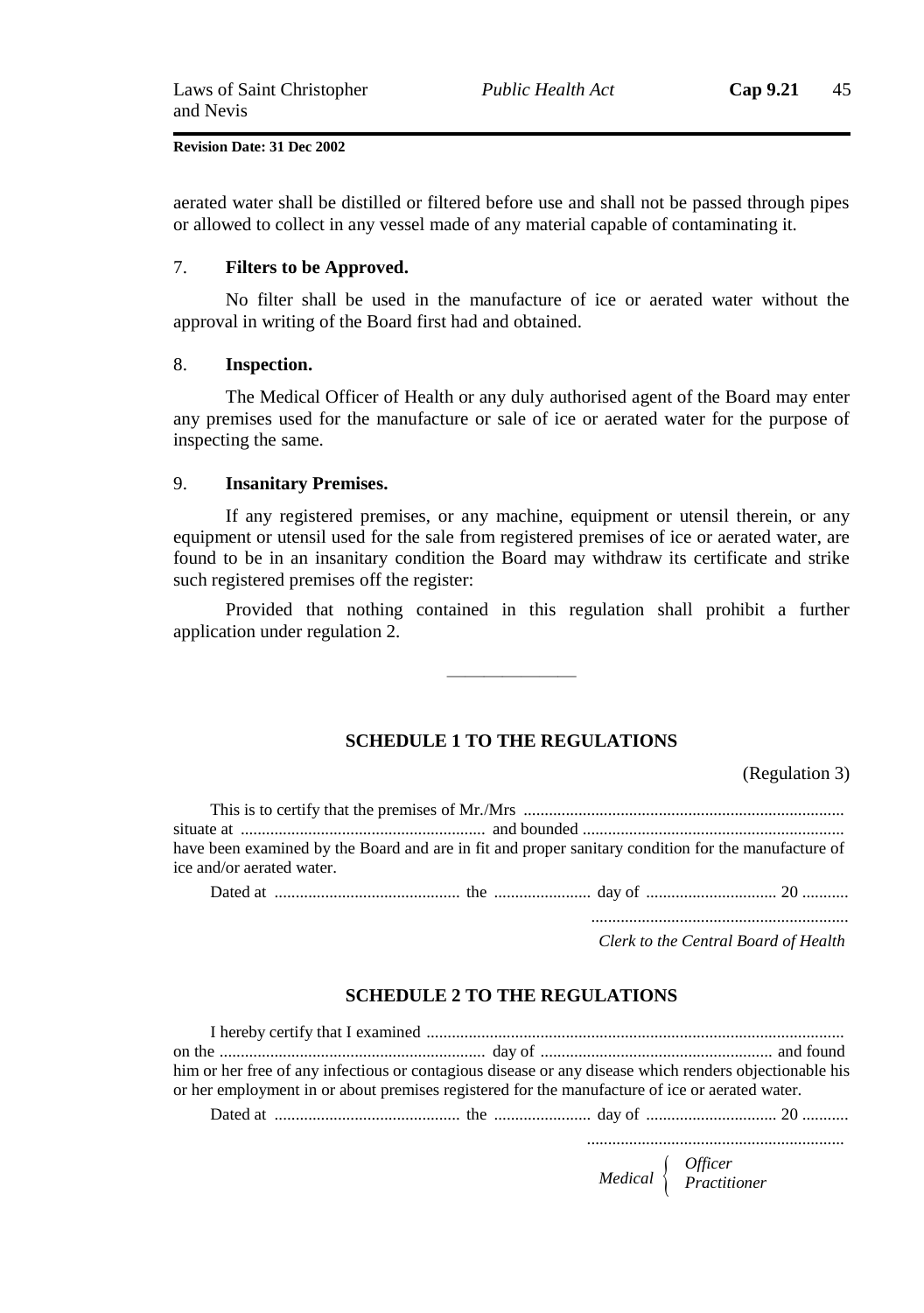46 **Cap 9.21** *Public Health Act* Laws of Saint Christopher and Nevis

### **Revision Date: 31 Dec 2002**

### **ELEVENTH SCHEDULE**

(Section 10)

### INFECTIOUS DISEASES (SHIPS) REGULATIONS

———————

### 1. **Short title.**

These Regulations may be cited as the Infectious Diseases (Ships) Regulations.

### 2. **Interpretation.**

In these Regulations,

"Port Health Officer" means any duly qualified Medical Practitioner;

"ship" means any ocean-going vessel.

### 3. **Preventive Measures.**

On arrival in the State of any ship which has, at any time during the preceding two months called at any place infected with equine encephalomyelitis, the Harbour Master after the ship has been admitted to pratique shall inform the Port Health Officer accordingly and it shall be lawful for such Port Health Officer or an Environmental Health Officer authorised by him or her in that behalf, together with such persons as may be necessary for the purpose to board such ship forthwith and if he or she shall think fit to disinfect or cause to be disinfected to his or her satisfaction the whole or any part of such ship.

### 4. **Certificate of Disinfection.**

Whenever the Master of any ship boarded and disinfected as aforesaid shall so demand, the Port Health Officer shall furnish him or her a free certificate stating the measures which have been applied to the ship.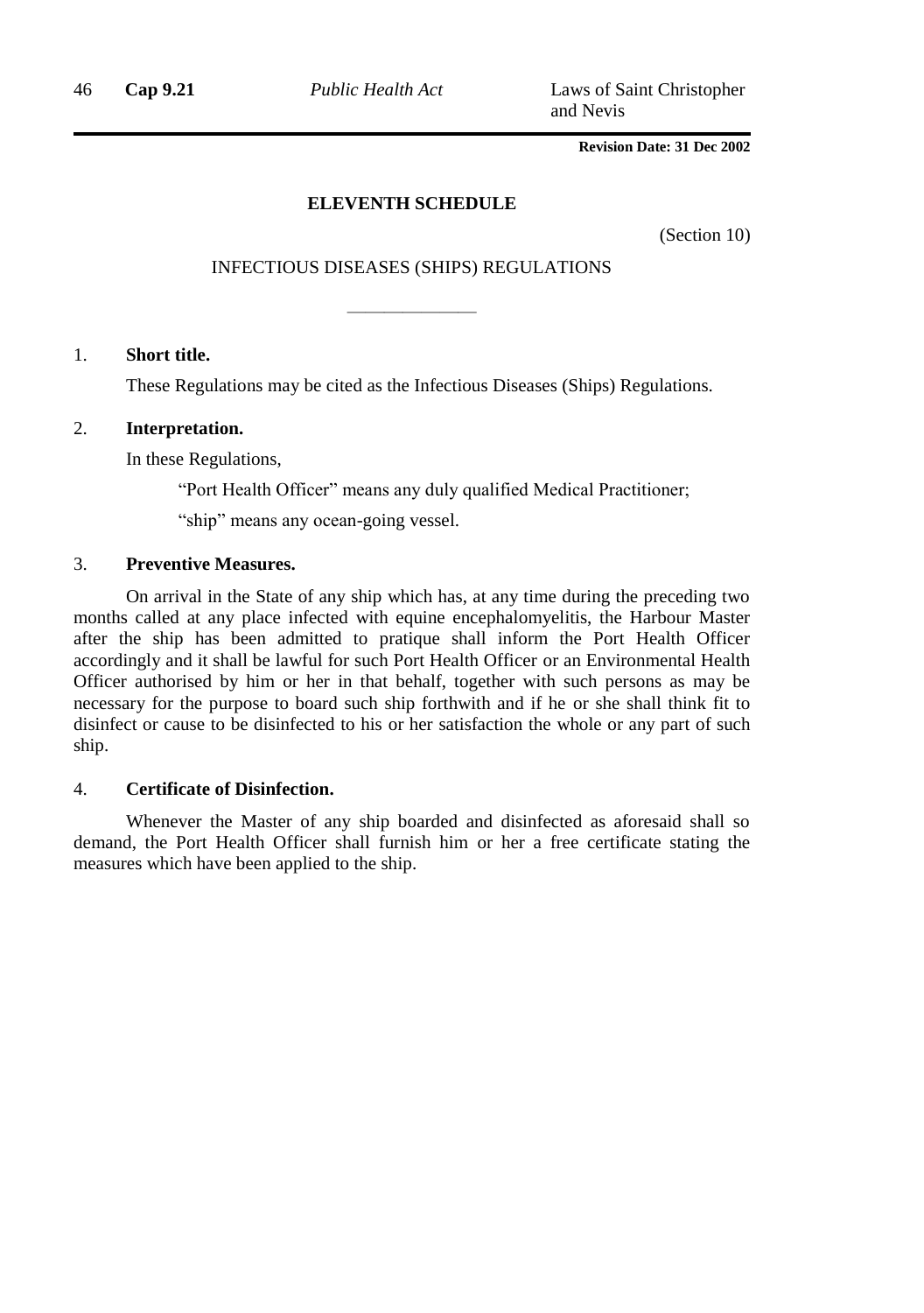*Public Health Act* **Cap 9.21** 47

**Revision Date: 31 Dec 2002**

### **TWELFTH SCHEDULE**

(Section 10)

### INFECTIOUS DISEASES (SURVEILLANCE) REGULATIONS

———————

### 1. **Short title.**

These Regulations may be cited as the Infectious Diseases (Surveillance) Regulations.

### 2. **Health Officer to Direct Surveillance.**

Every person shall present himself or herself for surveillance at the place and at the hour as directed by the Health Officer and any such person while undergoing such surveillance may be removed to any hospital or place of reception on the instructions of the Health Officer.

### 3. **Penalty.**

Every person failing to present himself or herself for surveillance as directed by the Environmental Health Officer, or in any way disobeying the orders of the Health Officer, shall be liable to a penalty not exceeding five hundred dollars.

*[Amended by Acts 7/1976 and 9/1986]*

### **THIRTEENTH SCHEDULE**

(Section 10)

### LOCAL AUTHORITIES (POWERS AND DUTIES) REGULATIONS

———————

### 1. **Short title.**

These Regulations may be cited as the Local Authorities (Powers and Duties) Regulations.

### 2. **Interpretation.**

In these Regulations "Act" means the Public Health Act.

### ADMINISTRATION

### 3. **General.**

It shall be the duty of every Local Authority within their respective district or districts, to observe and enforce all the provisions of the Act and of any regulations made under the Act.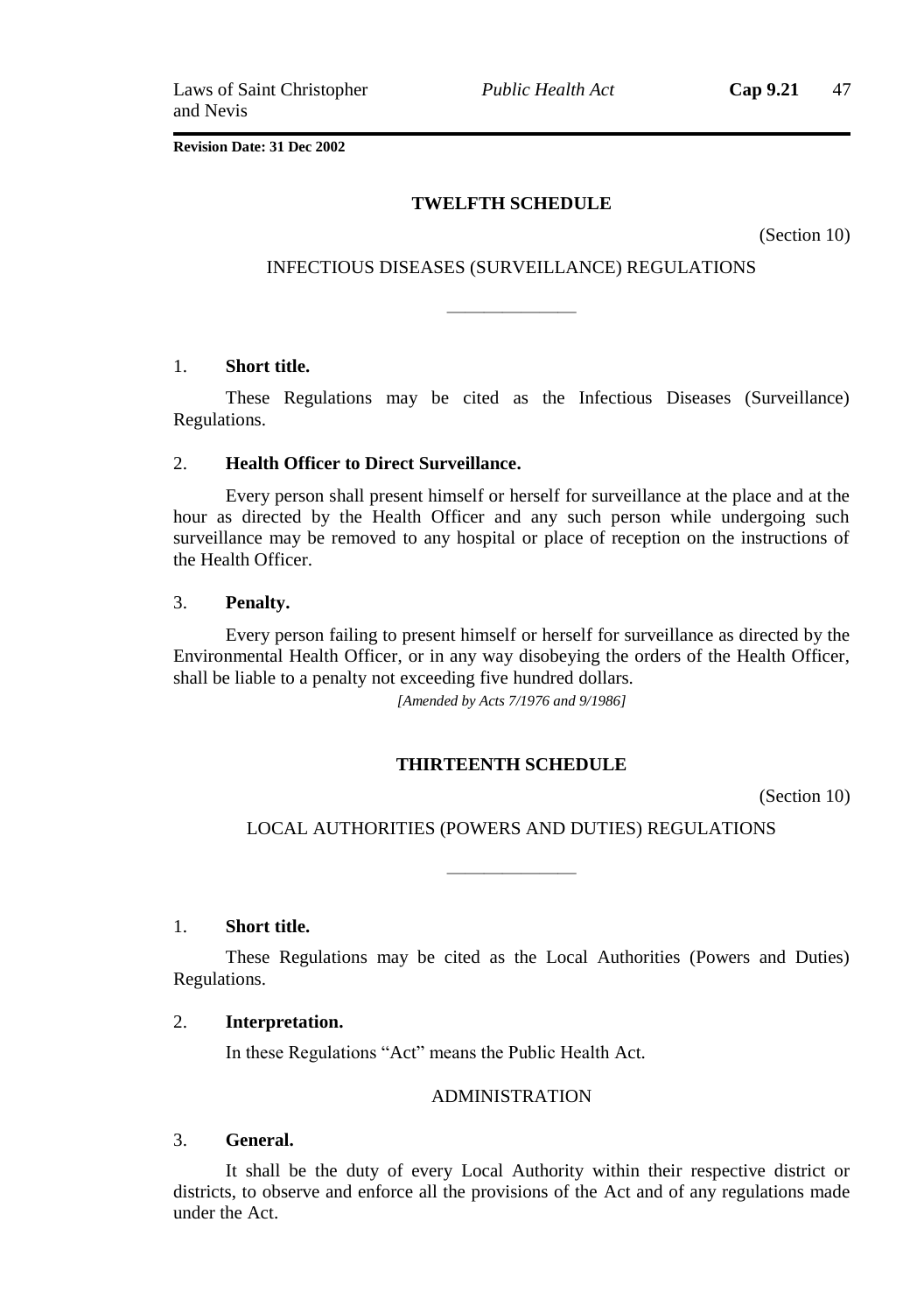### 4. **Powers of Local Authorities.**

(1) Every Local Authority may and, if directed by the Board, shall from time to time issue Orders in respect of any matter mentioned in the Act or any regulations made under the Act.

(2) All such Orders shall be submitted for the approval of the Board, who may alter the same or delete any of the provisions thereof.

The Board may place at the disposal of a Local Authority such funds as may be required for carrying out their duties under the Act and any regulation made thereunder.

### 5. **Term of Office.**

The members of a Local Authority shall hold office during the pleasure of the Minister for a period not exceeding three years and shall forfeit their seats upon failure to attend meetings of the Local Authority for three consecutive months.

### **PROCEDURE**

### 6. **Meetings.**

A Local Authority shall hold meetings not less than once in every month.

### 7. **Place of Meeting.**

The place of meeting of a Local Authority shall be a Health Centre in the district or districts for the supervision of which they are responsible or such other place as they may determine from time to time.

### 8. **Quorum.**

At any meeting of a Local Authority three members shall form a quorum.

### 9. **Voting.**

All decisions at meetings of a Local Authority shall be by the majority of members present and voting, and the Chairperson shall have an original and a casting vote.

### 10. **Chairperson.**

In the absence of the Chairperson of a Local Authority such member as may be elected by the members present shall act as chairperson of the meeting.

### DUTIES

### 11. **Cleansing of Towns and Villages.**

Every Local Authority, within the towns and villages in the sanitary district or districts under their supervision,

(a) shall

(i) keep the public streets including side paths, gutters, and surface drains, and all places under the immediate control clean and in a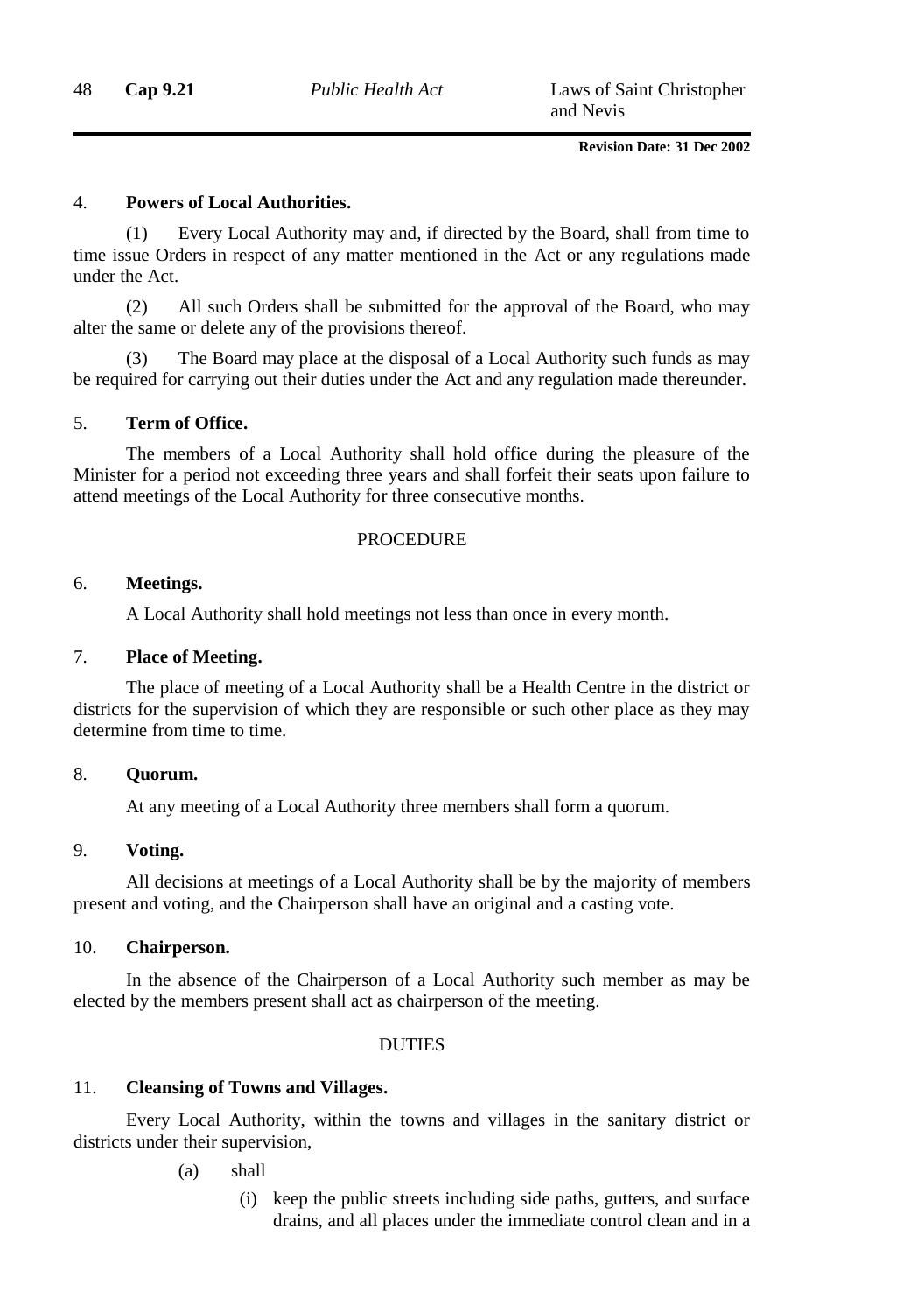satisfactory sanitary condition and free from bush and dense vegetation and collections of water;

- (ii) keep all sewers, drains, privies, urinals, sinks, siphons, fittings and other sanitary conveniences and their appurtenances and accessories under their immediate charge in a sanitary condition so as not to be a nuisance or injurious or dangerous to health;
- (iii) cause all collections of water and water containers to be kept in accordance with law and regulations;
- (b) shall provide and maintain
	- (i) an efficient service of vehicles and scavengers with all necessary supervision and appliances for the collection and removal of refuse, night soil and other waste matter from private premises and public places; or
	- (ii) such numbers of properly constructed vehicles or conveniences of such description as is approved by the Board for the collection and carriage of waste and refuse matter; or
	- (iii) with the approval of the Board, contract for the removal of the above matter under the same conditions and under such supervision as the Board may deem necessary;
- (c) shall
	- (i) provide in convenient situations receptacles and places where sweepings and other waste matter may be deposited temporarily or permanently or be buried or burnt;
	- (ii) take such measures as may be prescribed by the Board or by regulation for preventing such matter if not deeply buried or burnt from being a nuisance or insanitary or injurious to life and health;
	- (iii) fix times for emptying of sanitary receptacles and for collection and conveying all such matters as are mentioned in this section so as not to cause a nuisance;
- (d) shall maintain all public latrines, bathrooms, washrooms, and bathing places within their district or districts;
- (e) shall in every case provide efficient supervision so that a nuisance or insanitary condition may not be caused.

### 12. **Reports.**

(1) A Local Authority shall make quarterly reports to the Board on the administration of the Act within their respective district or districts and on any other matter relating to the public health and may make recommendations to the Board when they deem it necessary.

(2) In addition, a Local Authority shall inform the Board by special report of any matter arising in their district or districts relating to the public health.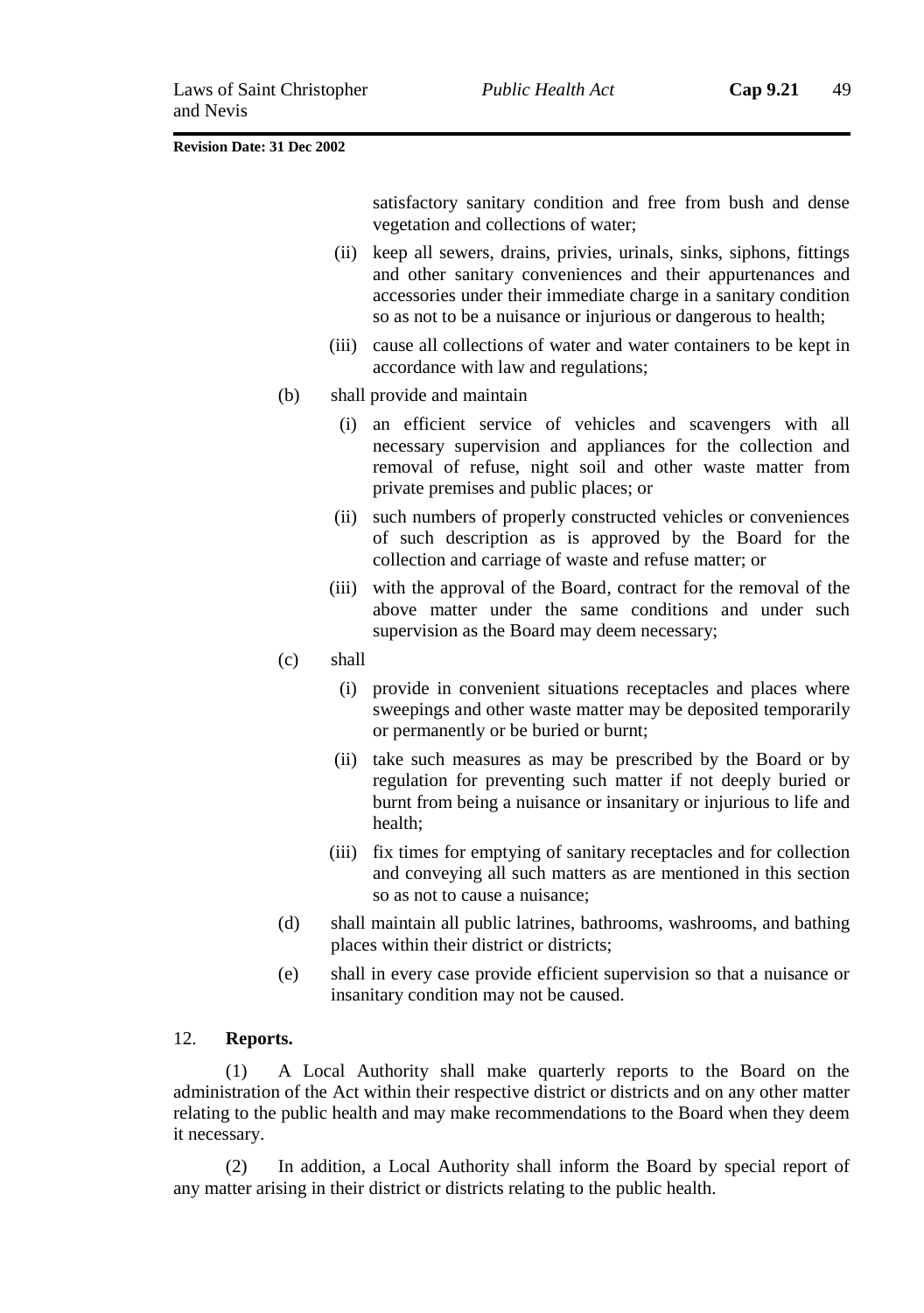50 **Cap 9.21** *Public Health Act* Laws of Saint Christopher and Nevis

**Revision Date: 31 Dec 2002**

### 13. **Records.**

Every Local Authority shall keep satisfactory record books of all action taken under the Act and any regulation made thereunder, and these records shall at all reasonable times be open to inspection by any member or officer of the Board.

### **FOURTEENTH SCHEDULE**

(Section 10)

### MILK REGULATIONS

———————

1. **Short title.**

These Regulations may be cited as the Milk Regulations.

### 2. **Interpretation.**

In these Regulations,

"milk" means the milk of cows and goats intended for sale for human consumption or for use in the manufacture of products for sale for human consumption;

"adulterated milk" means milk with less than 3% of butter fat and less than 8.5% solids not fat.

### 3. **Registration.**

No person shall keep cows for the production of milk unless he or she is registered by the Local Authority as a cow-keeper.

### 4. **Licensing of Places in which Cows are Kept for the Sale of Milk.**

No person shall keep cows for the production of milk in any place unless such place is licensed by the Local Authority for the keeping of cows for the sale of milk.

### 5. **Licensing of Dairyperson.**

No person may engage in the occupation of a dairyperson unless he or she is licensed in that behalf by the Local Authority.

### 6. **Restrictions on issue of Licences to Dairypersons.**

The Local Authority shall not issue a licence to any person to engage in the occupation of a dairyperson unless such person holds a certificate of good health from the Medical Officer of Health or from any other Medical Officer authorised by the Medical Officer of Health to grant such a certificate.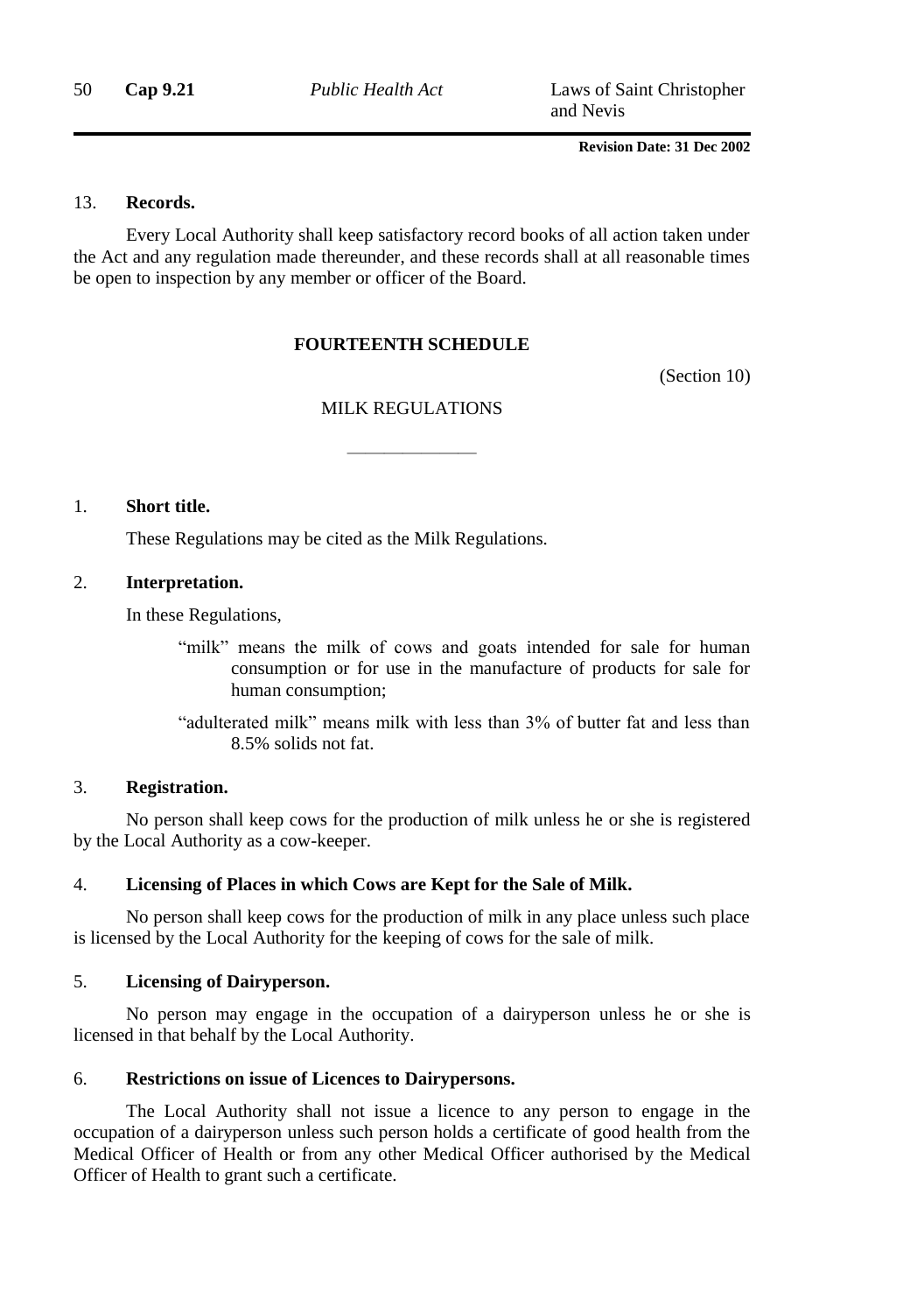#### 7. **Presentation of Health Certificate upon Inspection of Dairies.**

During the inspection of any dairy, the dairyperson in charge thereof shall, at the request of the person inspecting the dairy, present to such person the health certificates of all persons employed at such dairy.

### 8. **Dairies.**

(1) Dairies shall, in the discretion of the Local Authority, be supplied with adequate running water and washing facilities and their floors shall be concreted.

(2) No dairy shall be situate less than twenty feet from any latrine or rubbish accumulation and shall be distinct and apart from any dwelling house on the same premises.

(3) No dairy shall, except with the permission of the Local Authority, be used for residential purposes.

(4) No articles other than those used in connection with a dairy shall, except with the permission of the Local Authority, be kept at a dairy.

(5) Dairypersons shall keep their dairies clean and free from manure accumulations.

### 9. **Precautions for Protecting Milk Against Infection or Contamination.**

(1) No milk shall be extracted from an animal by any person unless such person holds a certificate of good health from the Medical Officer of Health or from any other Medical Officer authorised by the Medical Officer of Health to grant such a certificate.

Every person extracting milk from animals shall cleanse his or her hands before each separate milking of an individual animal and shall be attired in clean apparel.

(3) No person shall extract milk from any animal unless the flanks, legs, tail and udders of such animal are properly clean; the udders and tail of such animal are trimmed of undue growths of hair; and the tail of such animal is fastened to one of its hind legs.

(4) No person shall allow any calf to nose or suck a mother animal already prepared for milking either before or during the milking of such animal.

(5) No person shall extract milk from any animal unless, at the time of such extraction, such person and the animal are outside of any stable or pen enclosure and not less than twelve feet from any dusty place, manure accumulation or privy.

(6) A person extracting milk from any animal in an open place shall, in the event of the falling of rain whilst he or she is milking the animal, cease milking until the rain has ceased to fall.

(7) No person shall extract milk from any animal at a time less than two weeks before or one week after such animal has given birth to young.

(8) A person extracting milk from an animal shall waste on the ground the first two squirts from individual teats.

(9) Whilst extracting milk from animals no person shall apply to his or her hands any grease, milk or other substance for the purpose of ease in milking.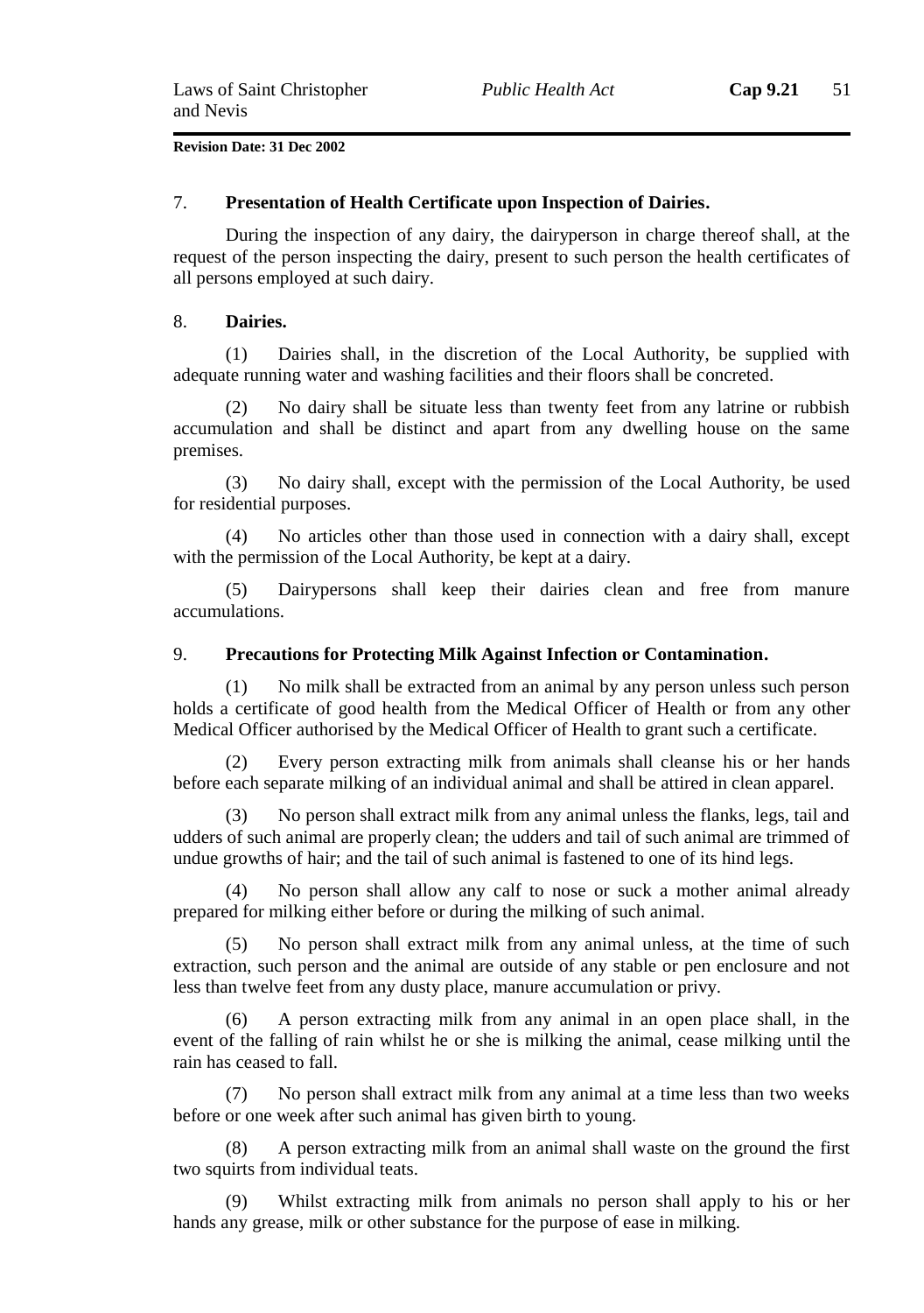(10) Mechanical milkers shall not be used on any animal for the purpose of extracting milk therefrom unless such milkers are treated to chlorination or some other disinfecting process approved by the Local Authority.

(11) It shall be lawful for an Environmental Health Officer or other person authorised by the Local Authority to enter upon any dairy and to collect samples of milk therefrom in order to determine the quality of such milk and to ascertain whether or not such milk is adulterated.

(12) The Medical Officer of Health or the Local Authority may, at any time, stop the sale of any milk which, in the opinion of either or both of them, has been exposed to contamination.

### 10. **Cleanliness of Milk Vessels.**

(1) Pails used for conveying milk shall be of the hooded type with well fitting covers.

(2) Where milk is sold directly from a pail, such pail shall be fitted with a tap to draw off the milk contained therein.

(3) No person whilst conveying milk shall carry on his or her person any funnel or milk measure.

(4) After the expiration of three months from the date of these regulations no milk shall be transported for sale unless such milk is stored in a stopped bottle or in a pail of the type prescribed by paragraph (a) of this regulation.

(5) No pail which is used for transporting milk shall be used to hold or transport any water for the washing of any animal to be prepared for milking.

(6) All receptacles used for the collection and delivery of milk shall be thoroughly cleansed and sterilized daily by means of steam, boiling water or other method approved by the Local Authority.

### 11. **Cancellation of Licences.**

A licence granted under the provisions of these regulations may be cancelled by the Local Authority at any time when, in the opinion of the Local Authority, the holder of such licence is guilty of a breach of any of these regulations.

### 12. **Licences and Certificates to be Free of Charge.**

All licences and certificates issued or given under the provisions of these regulations shall be issued or given free of charge.

### 13. **Penalty.**

Any person who neglects, disobeys or fails to comply with the requirements of any of these regulations shall be liable, on summary conviction, to a fine not exceeding three hundred dollars.

*[Amended by Acts 7/1976 and 9/1986]*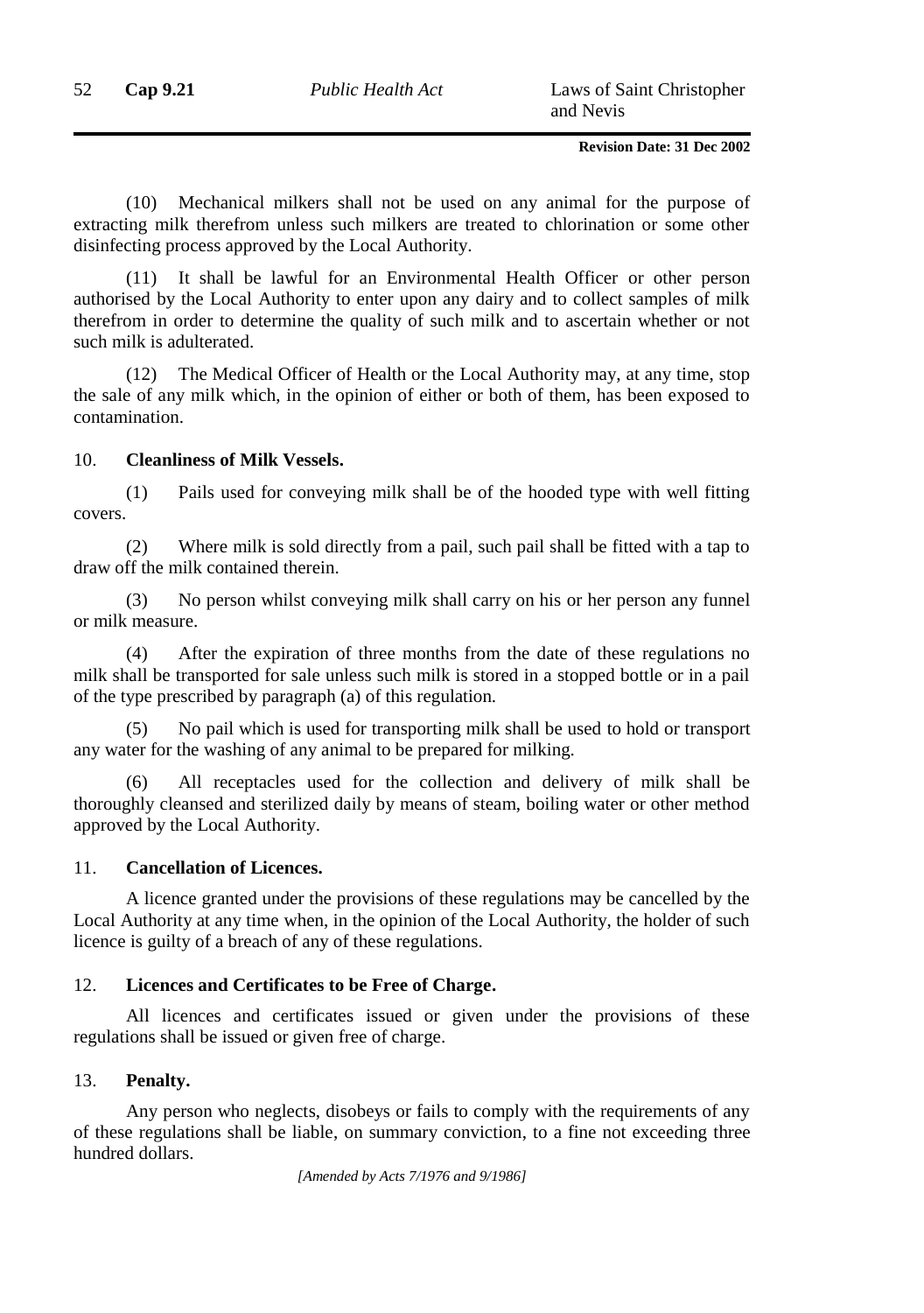*Public Health Act* **Cap 9.21** 53

**Revision Date: 31 Dec 2002**

### **FIFTEENTH SCHEDULE**

(Section 10)

# MOSQUITO CONTROL REGULATIONS ———————

### 1. **Short title.**

These Regulations may be cited as the Mosquito Control Regulations.

### 2. **Interpretation.**

In these Regulations,

"Department" means the Medical and Health Department of the State;

- "member of the Department" includes the Senior Medical Officer, any other Medical Officer, the Chief Sanitary Inspector, any Sanitary Inspector, any person appointed by the Senior Medical Officer to be Supervisor of the Mosquito Control Programme and any person employed to spray premises by mechanical means;
- "Senior Medical Officer" means the Officer for the time being performing the duties of Head of the Health Department of the State;
- "to inspect premises" means to inspect premises to ascertain the presence of mosquitoes and to examine any water in or upon any premises whether contained in a receptacle or not, for the purpose of ascertaining whether it contains any of the immature stages of the mosquito;
- "to spray premises" means to treat all buildings, and any other structure, and their contents with Dichloro Diphenyl Trichlorethane or any other form of insecticide ordered by the Senior Medical Officer.

### 3. **Spraying of Premises.**

It shall be lawful for any member of the Department to spray premises when ordered by the Senior Medical Officer or any other Medical Officer so to do.

### 4. **Inspection of Premises.**

When ordered by the Senior Medical Officer or any other Medical Officer so to do it shall be lawful for any member of the Department, between the hours of seven in the morning and six in the afternoon of any day, to inspect premises and to examine all articles likely to contain water found in or upon such premises:

Provided that in the case of business premises the said inspection shall take place during any period of time in which the business may be in progress.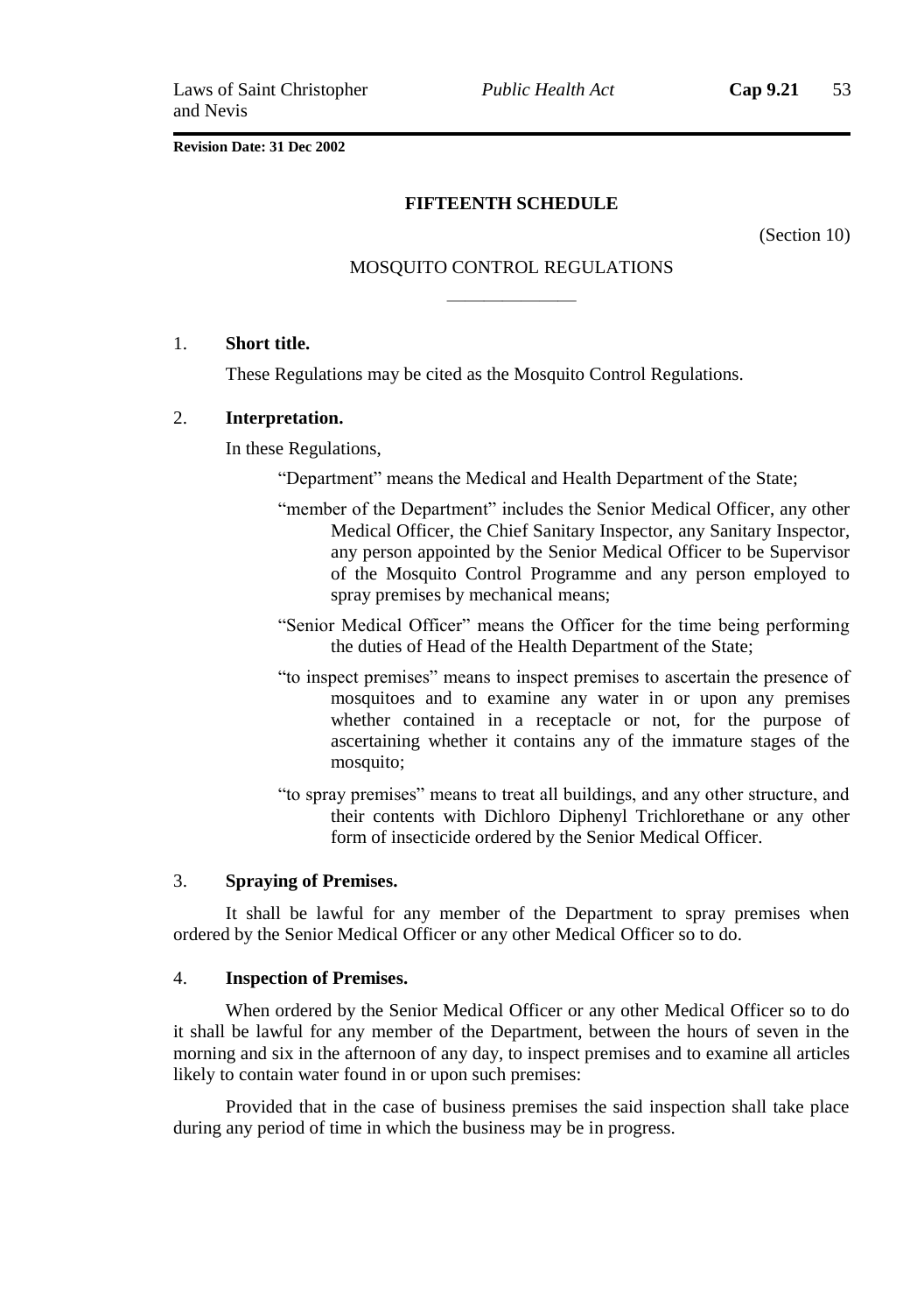### 5. **Notice of Spraying.**

(1) No premises shall be sprayed unless at least twenty-four hours notice in writing of such spraying shall have been given to the occupier of such premises:

Provided that in the case of perifocal spraying, premises may be sprayed without any notice of such spraying being given to the occupier of such premises.

(2) In this regulation, the expression "perifocal spraying" means the application of Dichloro Diphenyl Trichlorethane or other insecticide approved by the Senior Medical Officer and applied by the use of a small hand pump to the inside of containers which hold or may hold water and to any surface with which such containers may be contiguous.

### 6. **Duties of Occupiers.**

(1) When notified that premises are to be sprayed, the occupiers thereof shall, before the time fixed for spraying, remove all foodstuffs, clothing and any other article which they have been warned may be damaged by spraying:

Provided that they shall not remove mosquito nets and bedding which shall be sprayed.

(2) The occupiers of premises which are being sprayed shall extinguish all fires and naked flames on the premises during the process of spraying.

### 7. **Limitations on Spraying.**

(1) Mattresses shall not be sprayed if objection thereto is taken by the owners thereof.

(2) Only the outside of the backs of food safes shall be sprayed.

### 8. **Receptacles for Storage of Water.**

(1) The owner or occupier of premises shall place all tanks, drums, vats, barrels, or other receptacles intended for the storage of water in such positions that they are accessible for inspection of their contents.

(2) All wall-tanks shall be placed not less than six inches from the nearest wall and not less than fifteen inches from the nearest part of the ceiling or roof:

Provided that automatic flushing tanks may be affixed to, or placed within six inches of a wall, if inspection of the contents thereof is convenient.

(3) When a member of the Department has completed his or her inspection of the contents of any tank, drum, vat, barrel, or other receptacle intended for the storage of water the owner or occupier of the premises shall forthwith render such receptacle mosquito-proof.

### 9. **Covered Drains and Sewer-traps.**

(1) Each covered drain shall be provided with an inspection chamber which shall be placed in a position which is easily accessible for the purpose of inspection.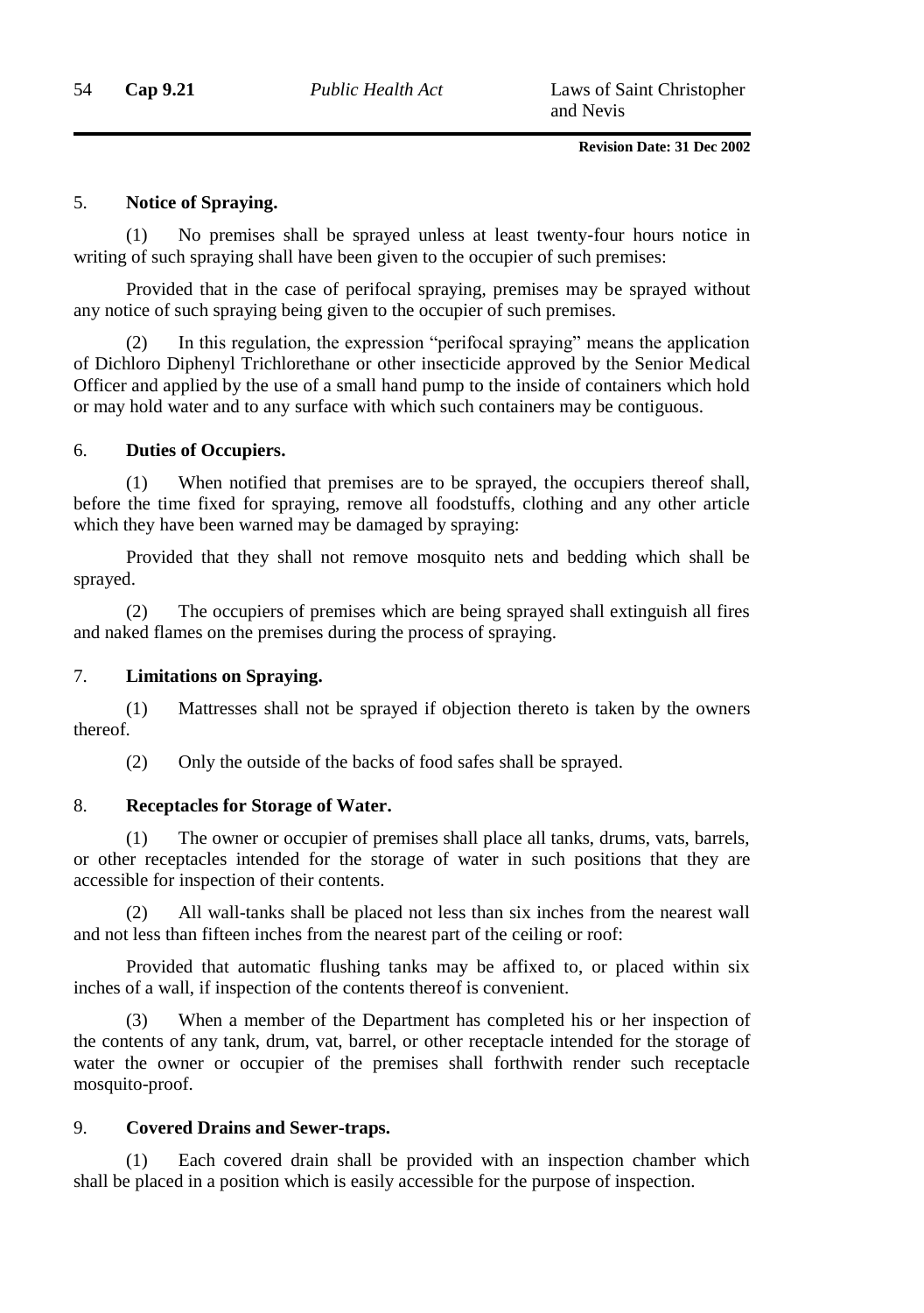(2) All sewer-traps shall be placed in positions which are easily accessible for the purpose of inspection.

### 10. **Drinking Water for Animals.**

All receptacles used to provide drinking water for animals or poultry shall be such as can be quickly and completely emptied at any time.

### 11. **Wells.**

All wells shall be rendered and kept mosquito-proof or permanently stocked with larvivorous fish of a species to be approved by the Senior Medical Officer.

### 12. **Finding of Mosquitoes in Aquatic Stages.**

If any member of the Department finds any mosquito in its aquatic stages in any water or in any receptacle containing water, he or she shall, according to his or her judgment and the circumstances of the case,

- (a) apply the larvicide used by the Department;
- (b) require the occupier of the premises to stock the water with larvivorous fish of a species approved by the Senior Medical Officer;
- (c) render the receptacle, if it be of little or no commercial value, incapable of holding water; or
- (d) report the matter to the Senior Medical Officer or any other Medical **Officer**

#### 13. **Inspection Cards.**

Any member of the Department may affix a card or other document to any tank or vat, or in any inconspicuous position on any premises for the purpose of recording notes or any inspection of a tank or other receptacle containing water, and no person may remove or deface any such card or document.

#### 14. **Roof-Gutters.**

(1) Roof-gutters shall have sufficient capacity and fall to ensure that the rain water will not be retained at any point thereof.

(2) Wherever there are roof-gutters, the owner thereof shall arrange that the roof-gutters shall be accessible for inspection.

(3) If any member of the Department finds mosquitoes in their aquatic stages in water collected in a roof-gutter he or she shall give notice thereof in writing to the person responsible for the maintenance of the roof-gutter and such person shall forthwith take action to prevent the said mosquitoes from being in the roof-gutter.

(4) Owners or occupiers of premises shall keep trimmed and free from mosquito larvae all trees, shrubs, hedges, and plants, and prevent all trees and shrubs from overhanging roof-gutters on their or any other person's premises.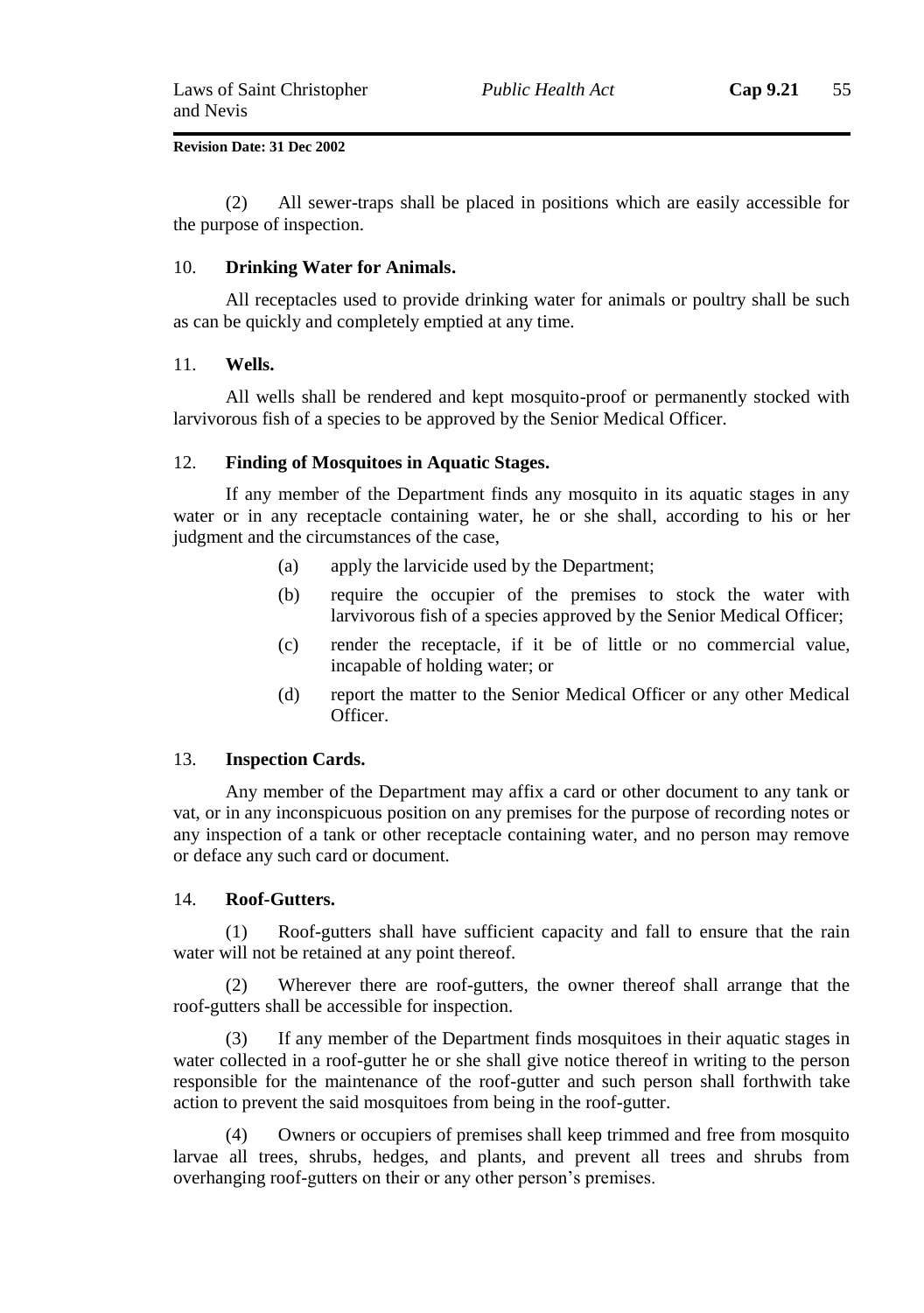### 15. **Storing of Water.**

Where no declaration under the Public Health Act, Cap. 9.21 is in force in respect of any area the following provisions shall apply to such area:

- (a) water may be stored in barrels, large vessels, or other similar water containers;
- (b) such barrels, large vessels, or other similar containers, shall conform to models approved from time to time by the Department for the purpose of such storage;
- (c) such barrels, large vessels, or other similar water containers, where used for storing water, shall be mosquito-proofed or kept constantly stocked with larvivorous fish provided and maintained by the occupier of the premises, such fish being of a species approved by the Department;
- (d) artificial ponds, lakes, and basins which contain water shall be stocked with larvivorous fish provided and maintained by the occupier of the premises, such fish being of a species approved by the Department.

### 16. **Drainage of Water from Buildings and Premises.**

No part of any building or premises or of any wall or other structure surrounding such building or premises shall be so constructed as to be capable of retaining water unless provision is made whereby such water may easily be drained therefrom.

(2) Upon notice in writing being given by the Department to the owner of any building or premises or of any wall or other structure as aforesaid that any part thereof is capable of retaining water and that no provision is made whereby such water may easily be drained therefrom such owner shall forthwith cause the said part to be constructed in accordance with the provisions of paragraph (a) of this regulation.

### 17. **Cemeteries.**

(1) Flower vases, jars, jardinières and other ornamental articles in cemeteries shall not be allowed to contain water.

(2) Any such receptacle shall be permanently filled with sand.

(3) Mausoleums, vaults, and burial urns shall be maintained in such a condition as not to collect water.

(4) The owner or occupier of a cemetery shall be responsible for ensuring that water does not collect in excavations or tombs therein.

### 18. **Stagnant Water.**

(1) No person shall expose any empty bottle (broken or otherwise), empty tin, coconut shell, uncovered barrel, box or any other article in such manner as to cause the same to be a receptacle for stagnant water or a breeding place for mosquitoes.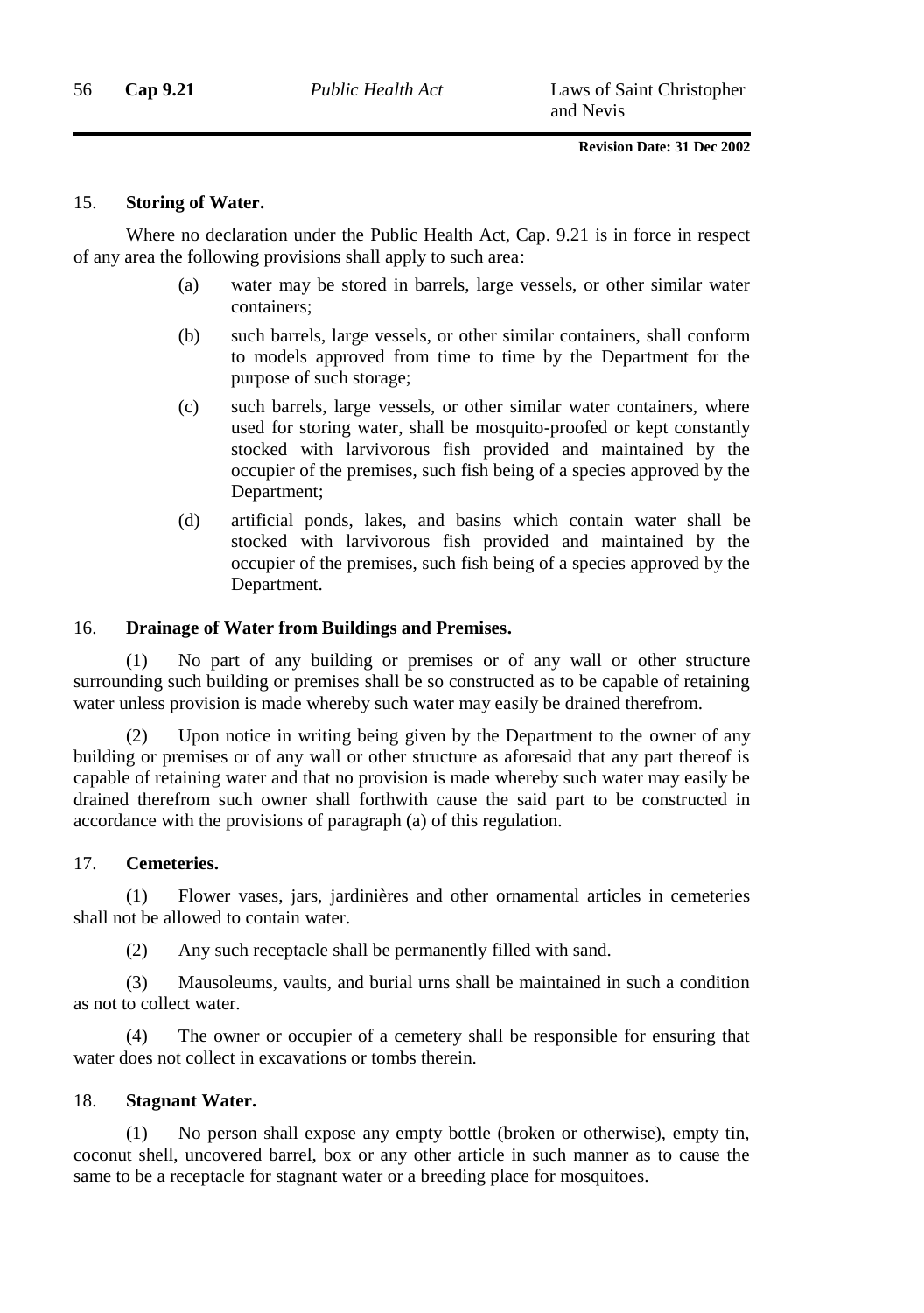(2) The presence of mosquito larvae in any collection of water shall be proof that such water is stagnant.

#### 19. **Hindrance or Obstruction Prohibited.**

No person shall hinder or obstruct any member of the Department whilst such member is acting in the execution of any duty imposed upon him or her by these regulations.

#### 20. **Penalty.**

Any person who neglects, disobeys or fails to comply with any of the provisions of regulations 6, 8, 9, 10, 11, 13, 14, 15, 16, 17, 18 (1) and 19, shall be liable, on summary conviction, to a fine not exceeding three hundred dollars.

*[Amended by Acts 7/1976 and 9/1986]*

### **SIXTEENTH SCHEDULE**

(Section 10)

### NIGHT SOIL (SAINT CHRISTOPHER) REGULATIONS

———————

1. **Short title.**

These Regulations may be cited as the Night Soil (Saint Christopher) Regulations.

### 2. **Restriction on Transporting Night Soil through Streets.**

No night soil shall be transported through the streets of Basseterre unless the same has been previously treated with dry earth and the containers provided with a cover.

### **SEVENTEENTH SCHEDULE**

(Section 10)

### PUBLIC HEALTH (NEVIS) REGULATIONS

———————

### 1. **Short title.**

These Regulations may be cited as the Public Health (Nevis) Regulations.

### 2. **Owners or occupiers to keep houses, etc., clean.**

Owners or occupiers of all houses or other premises in Charlestown and throughout the Districts, are required at all times to keep such houses or premises, in every respect,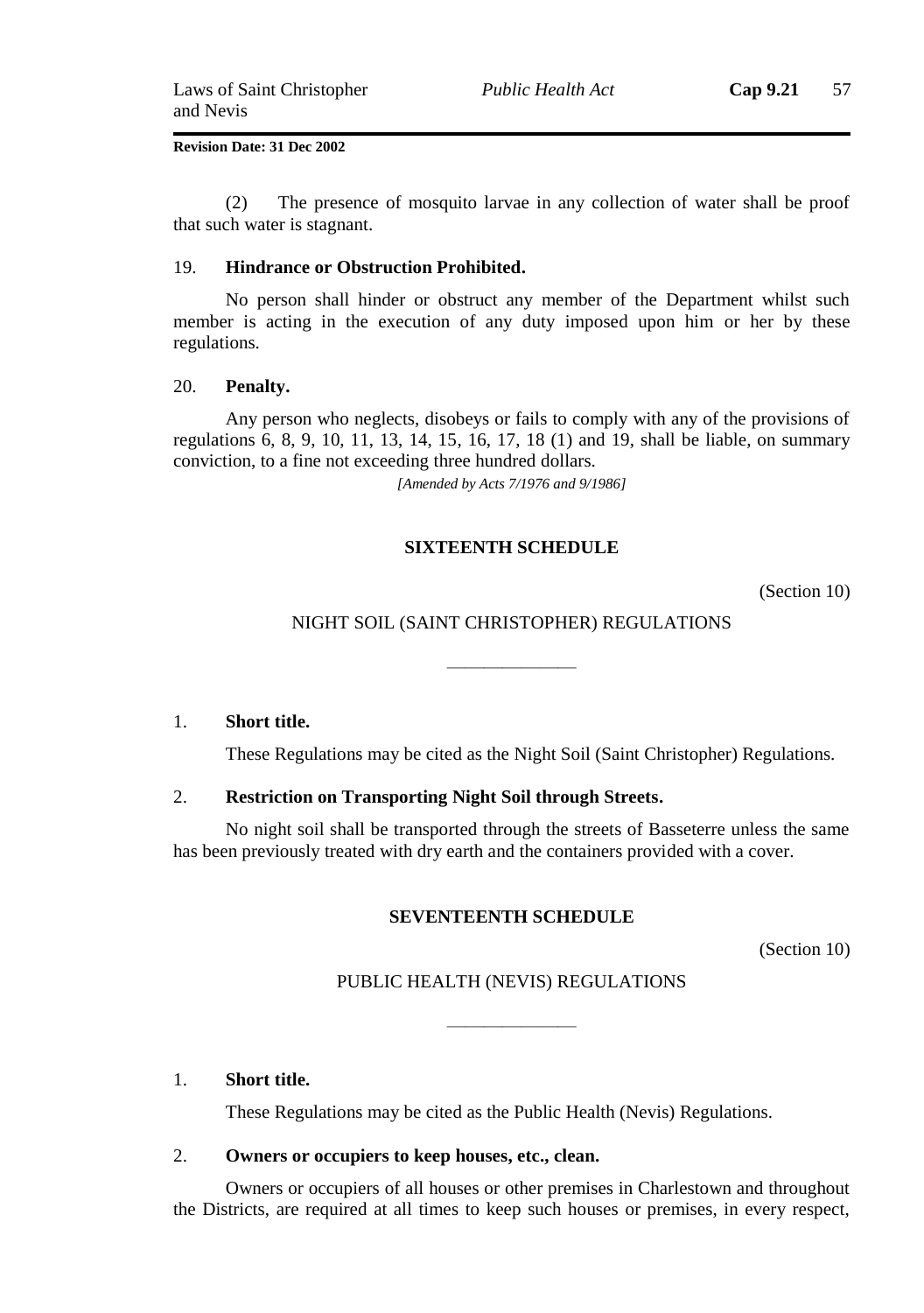clean and free from matter of every kind, which may be offensive to persons residing in the neighbourhood, or be detrimental, to the public health.

### 3. **Owners or occupiers of houses, etc., to clean their houses, etc., daily.**

The owners or occupiers of all houses or other premises in the town of Charlestown shall cause their several premises to be cleaned daily (Sundays excepted) and the filth, dirt, or rubbish to be removed from the town, or deposited at the side of the street nearest their premises in casks, boxes, or other suitable receptacles previously to eight o'clock a.m.

### 4. **Removal of filth, etc.**

All filth, dirt, and rubbish from the streets or other public places of Charlestown shall be removed every day (Sundays excepted) by such person or persons as the Board shall appoint.

### 5. **Privies, Pits, etc., to be kept in sanitary condition.**

Owners or occupiers of all houses, or other premises in Charlestown and throughout the Districts are required to keep their privies, pits, or other receptacles for night-soil, in a sanitary condition, and also in such a state as not to give offence by bad smells; and for this purpose they shall, as regards pits, apply thereto dry earth or other proper disinfectants in such quantities, and so often, as may be necessary for keeping down such smells, and shall remove the contents from such pits as often as is necessary for the purpose of keeping such pits in a clean, inoffensive, and sanitary condition.

### 6. **Keeping and collecting of manure.**

No person in the villages throughout the Districts or within thirty feet thereof shall keep or collect any manure heap for a longer period than three days.

### 7. **Throwing and depositing of dead animals, etc., upon a public street prohibited.**

No dead animal, night-soil, manure, rotten or decayed substance or filth of any kind, shall be thrown or deposited upon any public street or road, or in any pond or running water:

Provided that this shall not apply to *bonâ fide* collections of offal deposited temporarily by the side of any road for the purpose of being removed by the public scavenger.

### 8. **Throwing or letting out night-soil, etc., upon any place prohibited.**

No night-soil, washings, kitchen slops, or offensive matter of any kind, shall be thrown or let out upon any place where the same may be offensive to persons residing in the neighbourhood, or be detrimental to the public health; and in every such case the occupier of the premises whence the same issued, or the person committing the nuisance, shall be held responsible.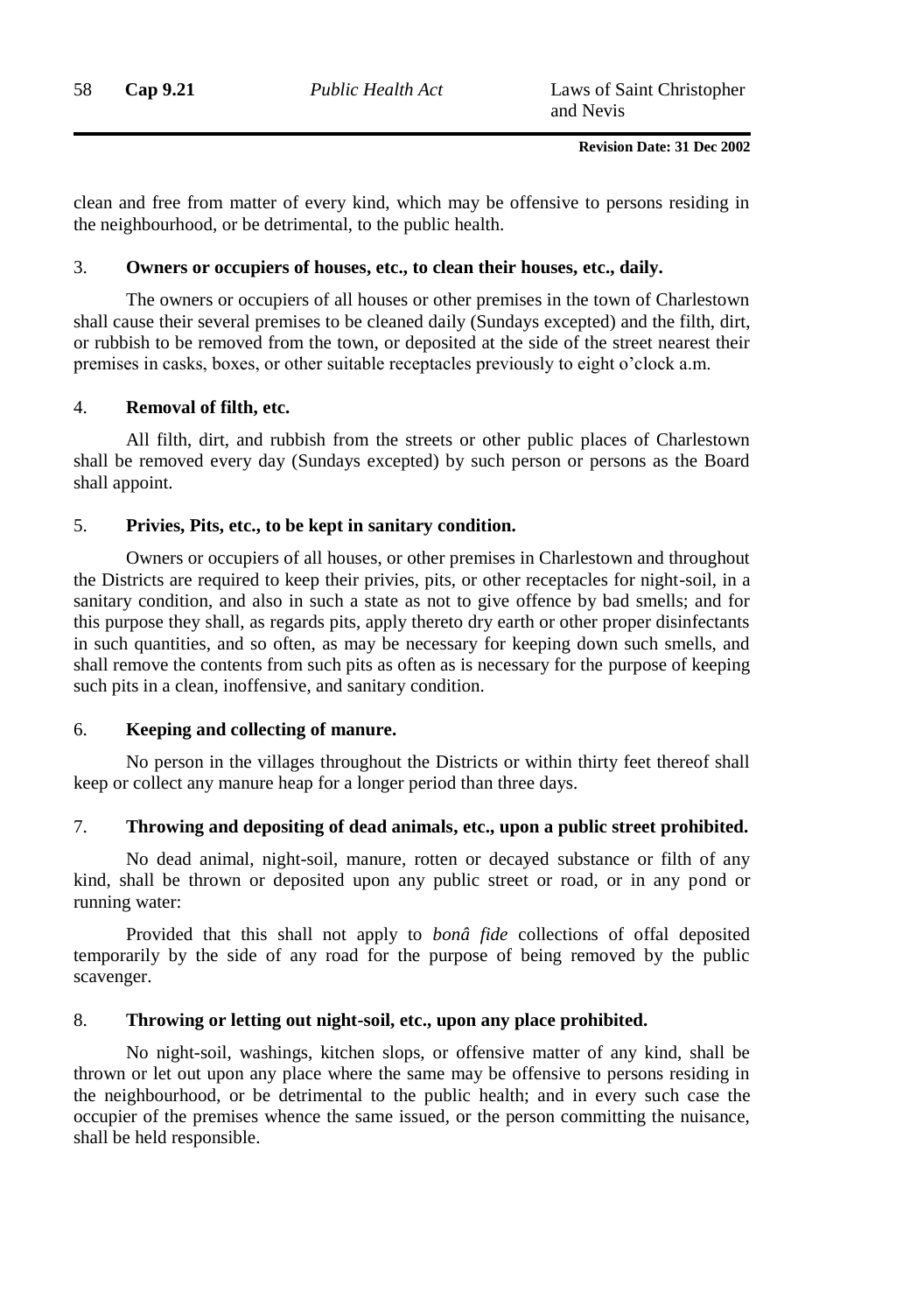### 9. **Restriction on keeping of pigs.**

No pig shall be kept by any person in Charlestown and no pig shall be kept by any person in the Districts within ten feet of any road or occupied house, and in no case shall filth or urine be allowed to remain under or around such pig.

### 10. **Inspection of fresh meat for sale.**

All persons throughout the Districts, offering for sale any fresh meat, shall on the application made at a reasonable time and place by a member or authorised servant of the Board or any District Board, produce for his or her inspection the organs of the animal slaughtered, and in the event of any such person refusing to show such organs the carcass shall be deemed unfit for food and destroyed.

### 11. **Restrictions on sale of animals which die from infectious diseases, etc.**

No animal having died or supposed to have died from any infectious or contagious disease, shall be opened or skinned except it be necessary for veterinary purposes and in that case the skin must be buried with the carcass.

### 12. **Keeping of disinfectants.**

The Central Board of Health shall keep under the care of the Clerk a sufficient quantity of disinfectants to be used by the Central and District Boards as the Central Board and District Boards or the District Medical Officers shall from time to time direct.

### 13. **Burying of carcasses of animals.**

No person shall allow the carcass of any animal which was his or her property or in his or her possession to remain unburied.

### **EIGHTEENTH SCHEDULE**

(Section 10)

### PUBLIC HEALTH (NO. 1) (SAINT CHRISTOPHER) REGULATIONS

———————

### 1. **Short title.**

These Regulations may be cited as the Public Health (No. 1) (Saint Christopher) Regulations.

### 2. **Interpretation.**

In these Regulations,

"house refuse" means dust and sweepings of a dwelling house, a common lodging house and a barrack or barrack yard in the ordinary course of living therein, waste paper, broken glass and crockery and includes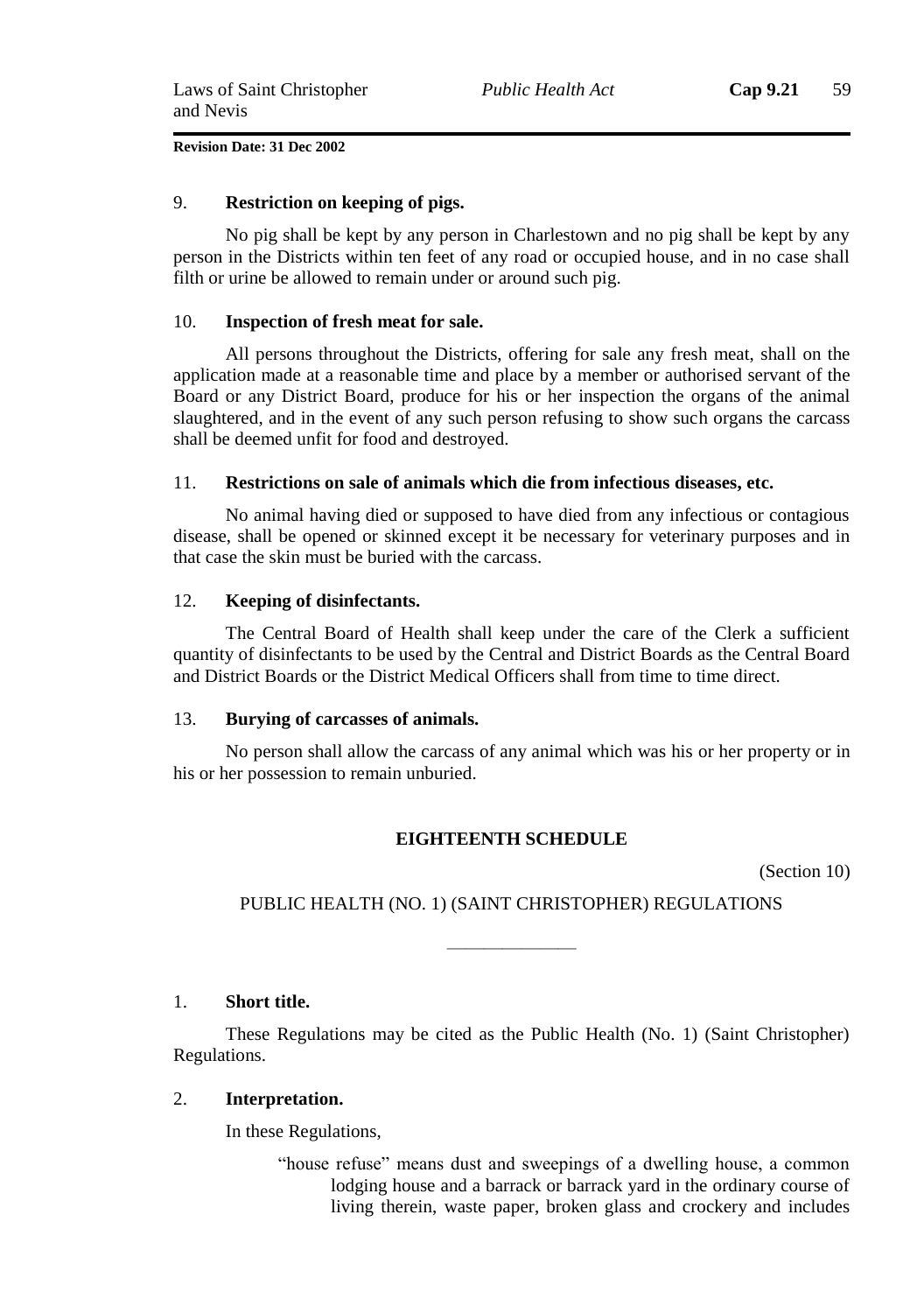kitchen refuse and flower-garden refuse when contained in the prescribed refuse receptacle but does not include refuse of any other nature, or refuse in excess of the quantity contained in such prescribed receptacle;

"trade refuse" means the waste products of any trade or manufactory and includes the refuse from hotels and business places when contained in the prescribed receptacles but does not include refuse of any other nature or refuse in excess of such quantity;

"small stock" means rabbits, poultry, sheep and goats;

"large animals" means cattle, horses, mules and donkeys.

### DUTIES OF OWNERS AND OCCUPIERS OF PREMISES IN CONNECTION WITH THE REMOVAL OF HOUSE REFUSE

### 3. **Provision of movable receptacle by occupiers, etc., of houses.**

(1) The occupier of every dwelling house in Basseterre, and the owner of every common lodging house and of every barrack or barrack yard in Basseterre shall not later than six o'clock in the morning of every day deposit within the gateway of such premises in a conveniently accessible position a movable receptacle in which shall be placed the house refuse of such premises for the purpose of removal free of charge by the Board.

The receptacle to be provided shall be of a capacity not exceeding two and a half cubic feet and such receptacle shall be provided with a suitable cover and shall at all times be kept in good repair and covered while in use.

### 4. **Movable receptacle to be provided by hotel proprietors, etc.**

(1) The proprietor or manager of every hotel, manufactory or business premises in Basseterre shall not later than eight o'clock in the morning of every day (except Sundays and public holidays) deposit within the gateway of such premises or in some other conveniently accessible position a movable receptacle in which shall be placed the trade refuse of such premises for the purpose of removal free of charge by the Board.

The receptacle to be provided shall be of reasonable weight and of a capacity not exceeding twelve cubic feet and such receptacle shall be provided with a suitable cover and shall at all times be kept in good repair, and covered while in use.

### 5. **Removal of refuse, other than house refuse, etc., from premises.**

In the case of all premises in Basseterre, any refuse other than house and trade refuse and refuse in excess of the prescribed quantity shall be removed therefrom upon payment by the owner or occupier, as the case may be, of such premises of the cost of removing such refuse at the rates fixed by the Board from time to time.

### 6. **Receptacles to be properly kept.**

The occupier of any premises in the town of Basseterre shall keep the said receptacles properly covered: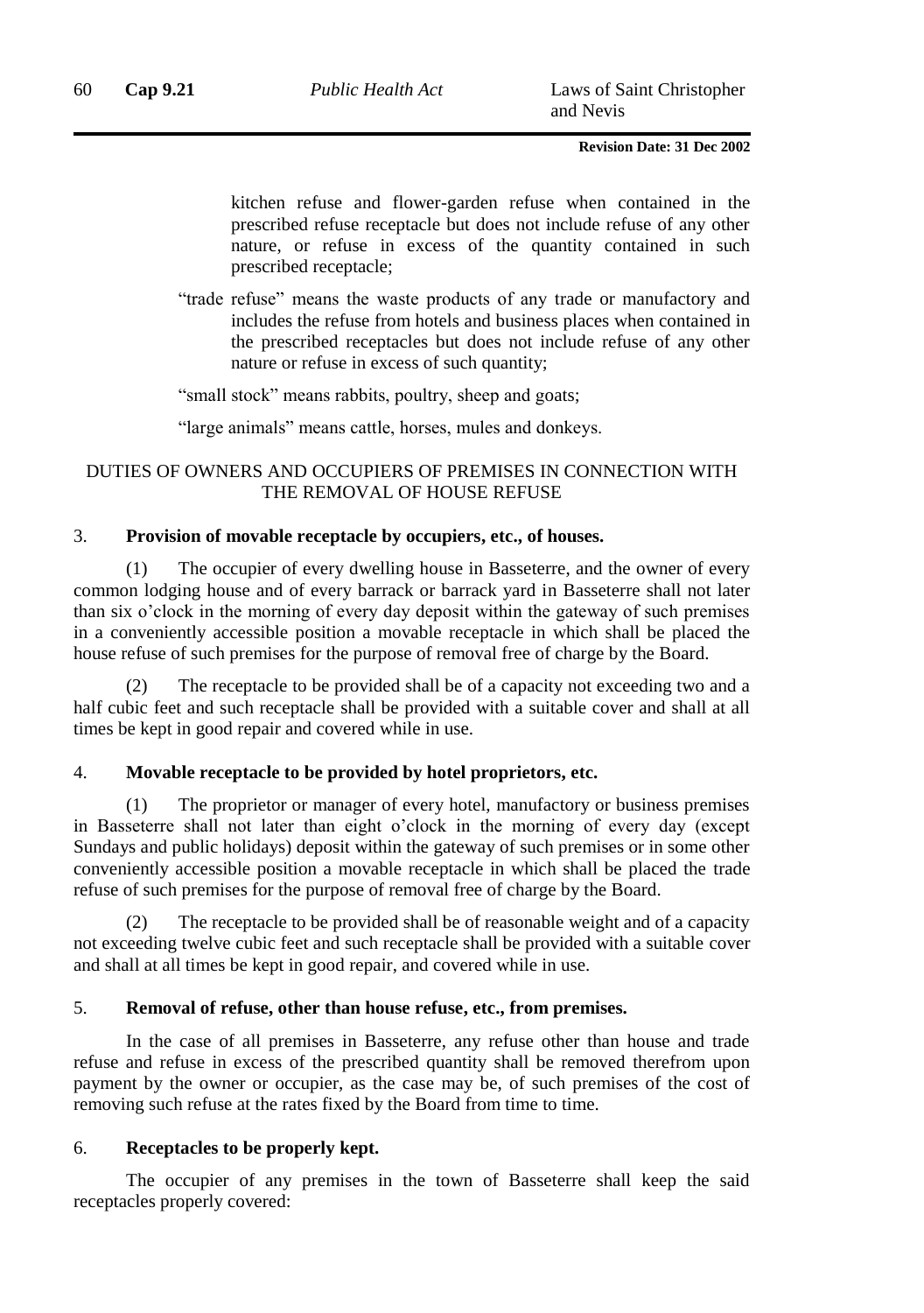Provided that in the case of barracks and barrack yards any person using such receptacles shall cover them properly immediately after using them.

#### 7. **Proprietor of hotel, etc., to assist scavengers.**

The proprietor or manager of every hotel, factory, workshop and other business premises shall in every case in which the receptacle provided exceeds two and a half cubic feet in capacity provide the necessary assistance to the scavengers for emptying the contents of such receptacle into the scavenging vehicle.

### KEEPING OF ANIMALS IN TOWNS

### 8. **Animals which may be kept in towns.**

The following animals may be kept within the limits of towns in the State-cattle, sheep, horses, mules, donkeys, goats, rabbits, poultry, dogs and cats.

#### 9. **Animals to be kept in stables or other stalls.**

Cattle, sheep, horses, mules, donkeys and goats which are kept within the limits of any town in the State, shall be kept in stables or other stalls approved by an officer of the Central Board of Health or Local Authority:

Provided that where such animals are kept at a distance of less than ten yards from any dwelling house such stables or other stalls shall be paved and drained either by open concrete channel into a public drain or by trapped concrete channel into a cesspit approved by an officer of the Central Board of Health or Local Authority.

### 10. **Paved stables and Paved stalls to be cleaned daily.**

Paved stables and paved stalls shall be washed and all other stables and stalls shall be cleaned daily in a manner satisfactory to an officer of the Central Board of Health or Local Authority.

#### 11. **Distance of stables and stalls from premises.**

No stable or other stall in towns shall be less than six feet from any house or other premises.

#### 12. **Board to be informed of maximum number of animals to be kept.**

Any person keeping animals on any premises in a town shall first intimate to the Central Board of Health or Local Authority the maximum number of each kind of animal intended to be kept on such premises allowing free space for each kind as follows:

For small stock ............................................................................... 5 sq. ft. per head. For large animals ......................................................................... 20 sq. ft. per head.

#### 13. **Removal of droppings and animal litter, etc.**

Any person keeping animals in any premises in the town shall collect daily, in a receptacle or receptacles provided by himself or herself for the purpose, all droppings,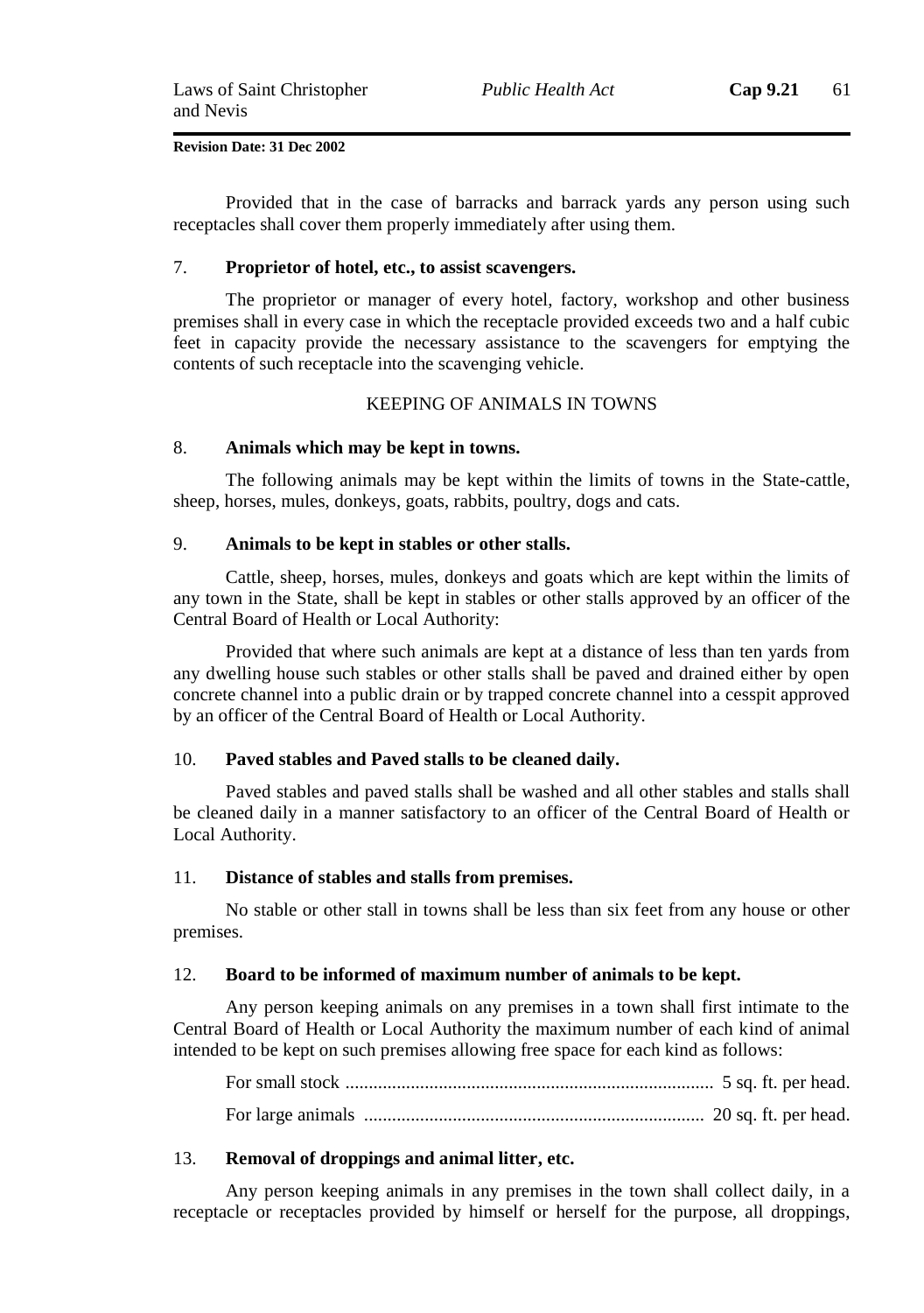62 **Cap 9.21** *Public Health Act* Laws of Saint Christopher and Nevis

### **Revision Date: 31 Dec 2002**

animal litter and feeding refuse from such premises for removal, and the removal of such collection shall be that person's responsibility.

#### 14. **Penalty.**

Any person who fails to comply with the requirements of any of these regulations shall be liable, on summary conviction, to a fine not exceeding three hundred dollars. *[Amended by Acts 7/1976 and 9/1986]*

### **NINETEENTH SCHEDULE**

(Section 10)

PUBLIC HEALTH (NO. 2) (SAINT CHRISTOPHER) REGULATIONS

———————

#### 1. **Short title.**

These Regulations may be cited as the Public Health (No. 2) (Saint Christopher) Regulations.

#### 2. **Interpretation.**

In these Regulations,

- "built-up area" means any of the places set forth in the Schedule to these regulations and any other place in the island of St. Christopher outside of the town of Basseterre declared by the Board with the approval of the Minister to be a built-up area;
- "refuse" means dust and sweepings of a dwelling house, a common lodging house, and a barrack or barrack yard in the ordinary course of living therein, waste paper, broken glass and crockery, and includes kitchen refuse, flower-garden refuse, waste products of any trade or manufactory and refuse from hotels and business places, but does not include animal droppings, litter and animal feeding refuse or refuse of any nature not specified above.

#### 3. **Removal of Refuse.**

In built-up areas the occupier of every dwelling house, the owner of every common lodging house and every barrack or barrack yard and the proprietor or manager of every hotel, manufactory or business premises shall daily not later than 8 o'clock in the morning of every day deposit the refuse of such premises in a receptacle to be provided by the Local Authority for the purpose of removal free of charge by the Local Authority.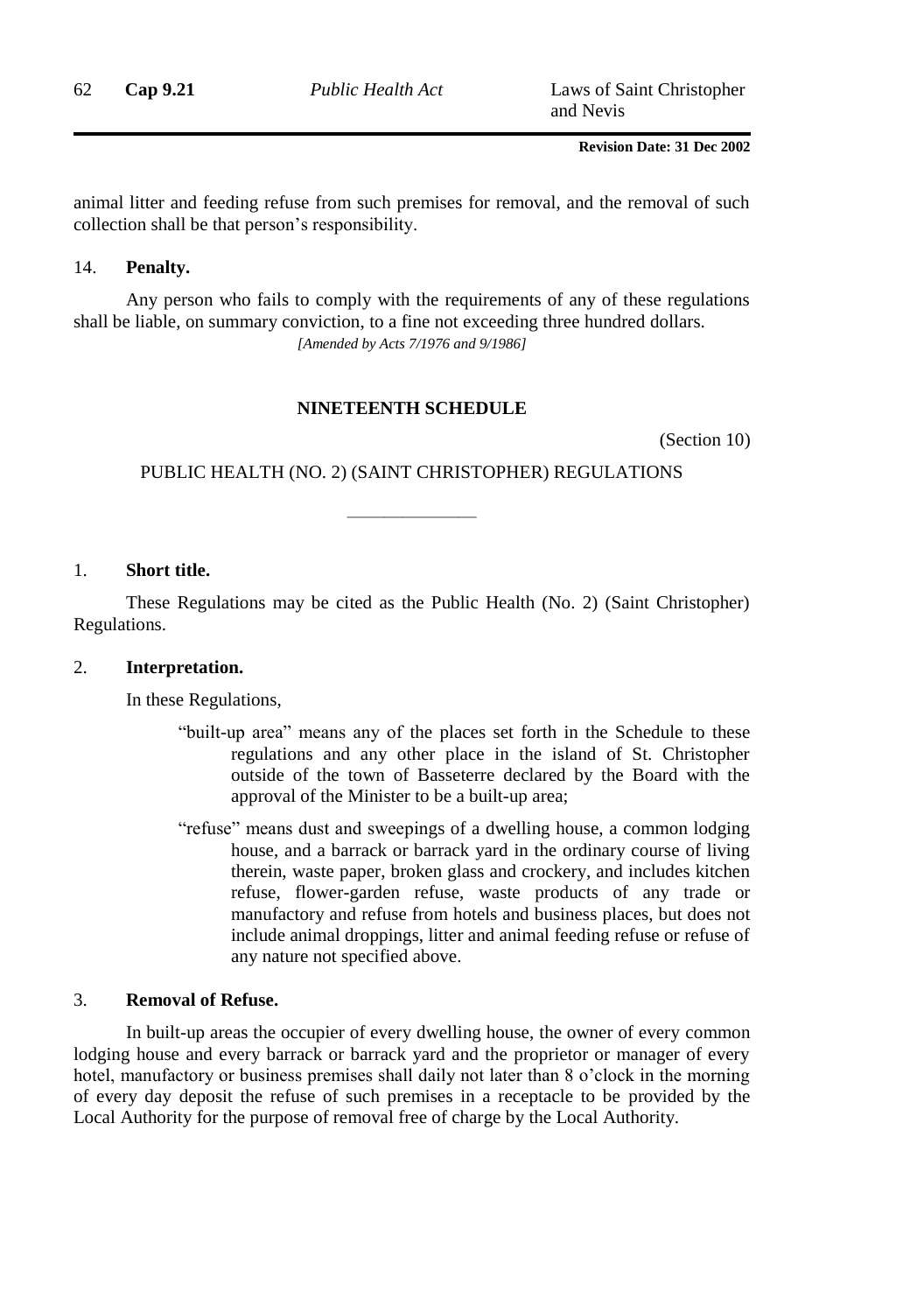### 4. **Keeping of Animals.**

Any person keeping animals on any premises in the island of Saint Christopher outside the town of Basseterre shall collect daily and deposit at a place approved by the Local Authority the droppings, litter and waste fodder of such animals.

#### 5. **Penalty.**

Any person who fails to comply with the requirements of any of these regulations shall be liable, on summary conviction, to a fine not exceeding three hundred dollars. *[Amended by Acts 7/1976 and 9/1986]*

#### **SCHEDULE TO THE REGULATIONS**

(Regulation 2)

Challengers Old Road Verchild's Village Middle Island Half way Tree Godwins New Guinea Sandy Point Newton Ground St. Pauls Parson's Village Saddlers Village Lynches Village Lavington Village Tabernacle Estridge Stonecastle Belle Vue Harris Mansion Village Phillips Molyneux Lodge Village Bourryeau Village Ottleys Village Cayon Brighton Village Whytes Village Tank Village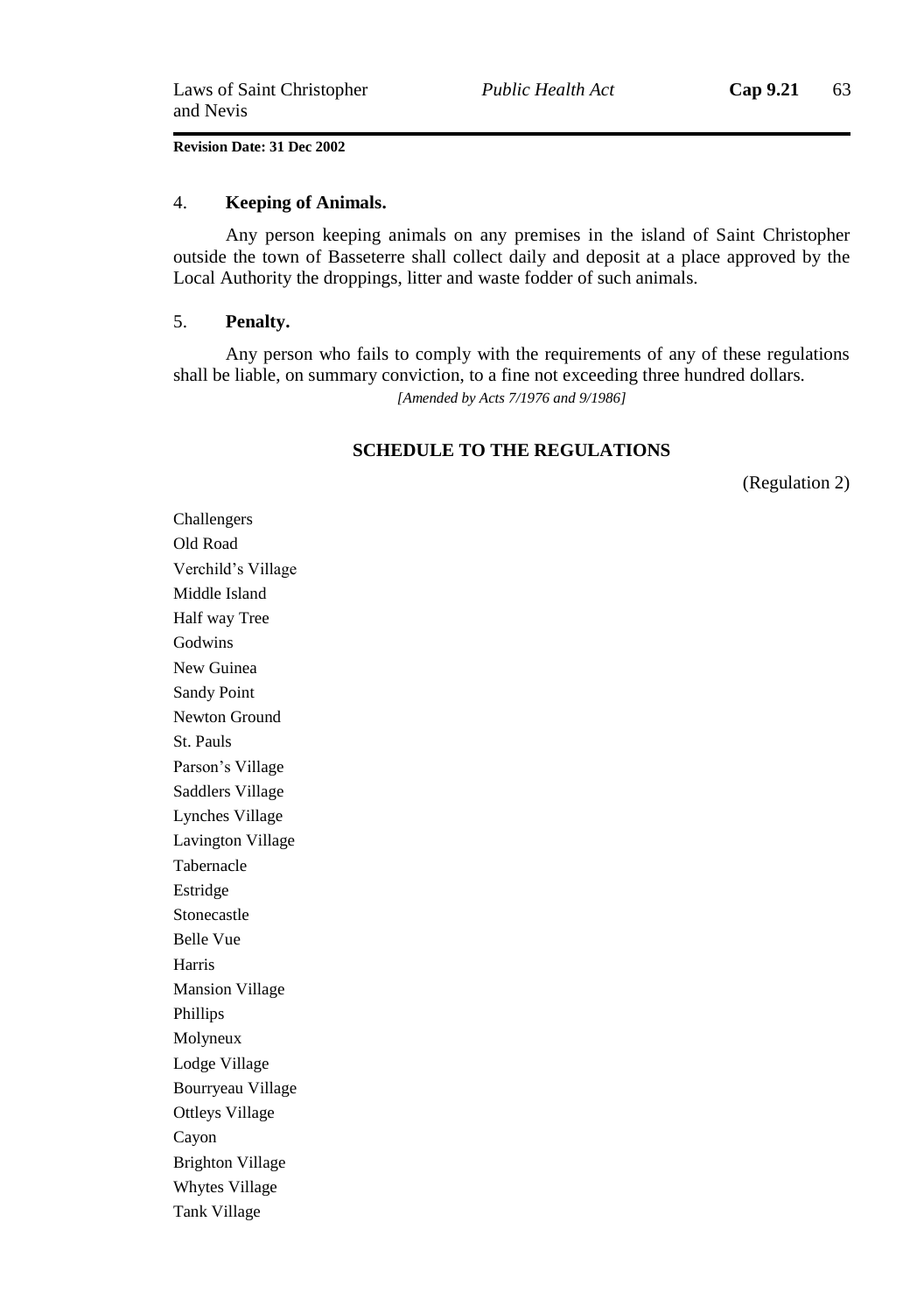Stapleton Village Parry's Village.

### **TWENTIETH SCHEDULE**

(Section 10)

## ENVIRONMENTAL HEALTH OFFICERS (DUTIES) REGULATIONS ———————

### 1. **Short title.**

These Regulations may be cited as the Environmental Health Officers (Duties) Regulations.

#### 2. **General.**

An Environmental Health Officer shall perform, under the direction of the Medical Officer of Health, all duties imposed upon Sanitary Inspectors by Statute, Order or Regulation or by direction of the Board or of the Local Authority for his or her district.

#### 3. **Systematic Inspection.**

An Environmental Health Officer shall keep himself or herself fully informed on the sanitary condition of his or her district in respect of nuisances needing abatement by inspection of his or her district both systematically and at intervals as required.

#### 4. **Nuisances.**

An Environmental Health Officer shall, on receiving notice of the existence of a nuisance or the non-observance or breach of any law or regulation made for the suppression of nuisances in his or her district, visit the spot as soon as practicable and inquire into such alleged nuisance or breach of law or regulation.

### 5. **Water Supply.**

An Environmental Health Officer shall report immediately to the proper authority any pollution or wastage of water supplies.

### 6. **Food Inspection.**

(1) An Environmental Health Officer shall, from time to time, regularly and forthwith on complaint visit and inspect dairies, food-shops and other food-handling places under the provisions of such Statutes and Regulations dealing with the same and shall examine any animal or part thereof and any article of food or drink in such establishments intended for human consumption.

He or she shall record for report as directed by the Board or Local Authority particulars of action taken with respect to such inspections and examinations.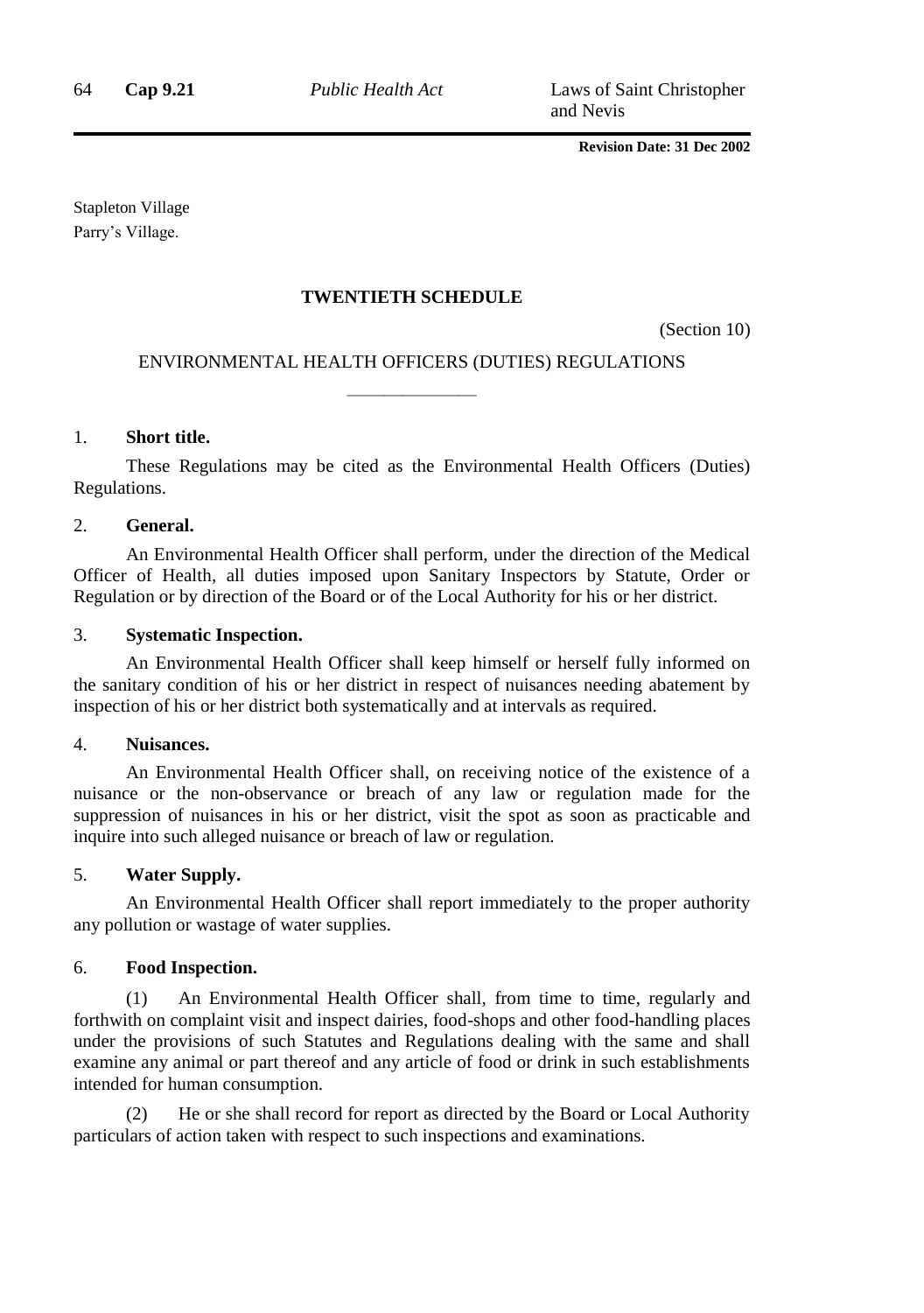### 7. **Infectious Disease Control.**

(1) An Environmental Health Officer shall give immediate notice to the Medical Officer of Health of the occurrence within his or her district of any infectious diseases or other serious outbreak of illness, and whenever it appears to him or her that the intervention of such officer is necessary in consequence of the existence of any nuisance injurious to health or of any overcrowding in a house or of any other condition affecting the health of the district forthwith inform the Medical Officer of Health of the condition.

(2) He or she shall, if so directed by the Medical Officer of Health, remove or superintend the removal of patients suffering from infectious diseases to a suitable hospital or place and perform or superintend the work of disinfection after the occurrence of cases of infectious diseases.

### 8. **Housing.**

An Environmental Health Officer shall, if so directed by the Board or Local Authority, make an inspection of housing conditions in respect of overcrowding, latrine accommodation and other sanitary conditions.

### 9. **Sanitary Works.**

An Environmental Health Officer shall, if so directed by the Central Board or Local Authority, supervise the execution of any works which may be undertaken under their direction for the prevention, suppression or removal of nuisances and for disinfestation by residual spraying.

### 10. **Offensive Trades.**

An Environmental Health Officer shall record from daily inspections for report to the Local Authority or Board all non-observance of regulations in respect of noxious and offensive trades, businesses and manufactories.

### 11. **Attendance at Meetings.**

An Environmental Health Officer shall attend all meetings of the Local Authority.

### 12. **Records and Reports.**

(1) An Environmental Health Officer shall enter from day to day in a book or on separate sheets or cards provided by the Board or Local Authority particulars of all his or her inspections and of the action taken by him or her in respect of his or her duties.

(2) He or she shall keep a book of separate sheets provided by the Board or Local Authority so arranged as to form a continuous record of the sanitary conditions of each premises in his or her district.

(3) He or she shall keep a book provided by the Board or Local Authority so arranged as to form a continuous record of all action taken under the Public Health Act in respect of any premises in his or her district.

He or she shall maintain in form approved by the Medical Officer of Health a plan or map of his or her district showing the distribution of premises, any works or